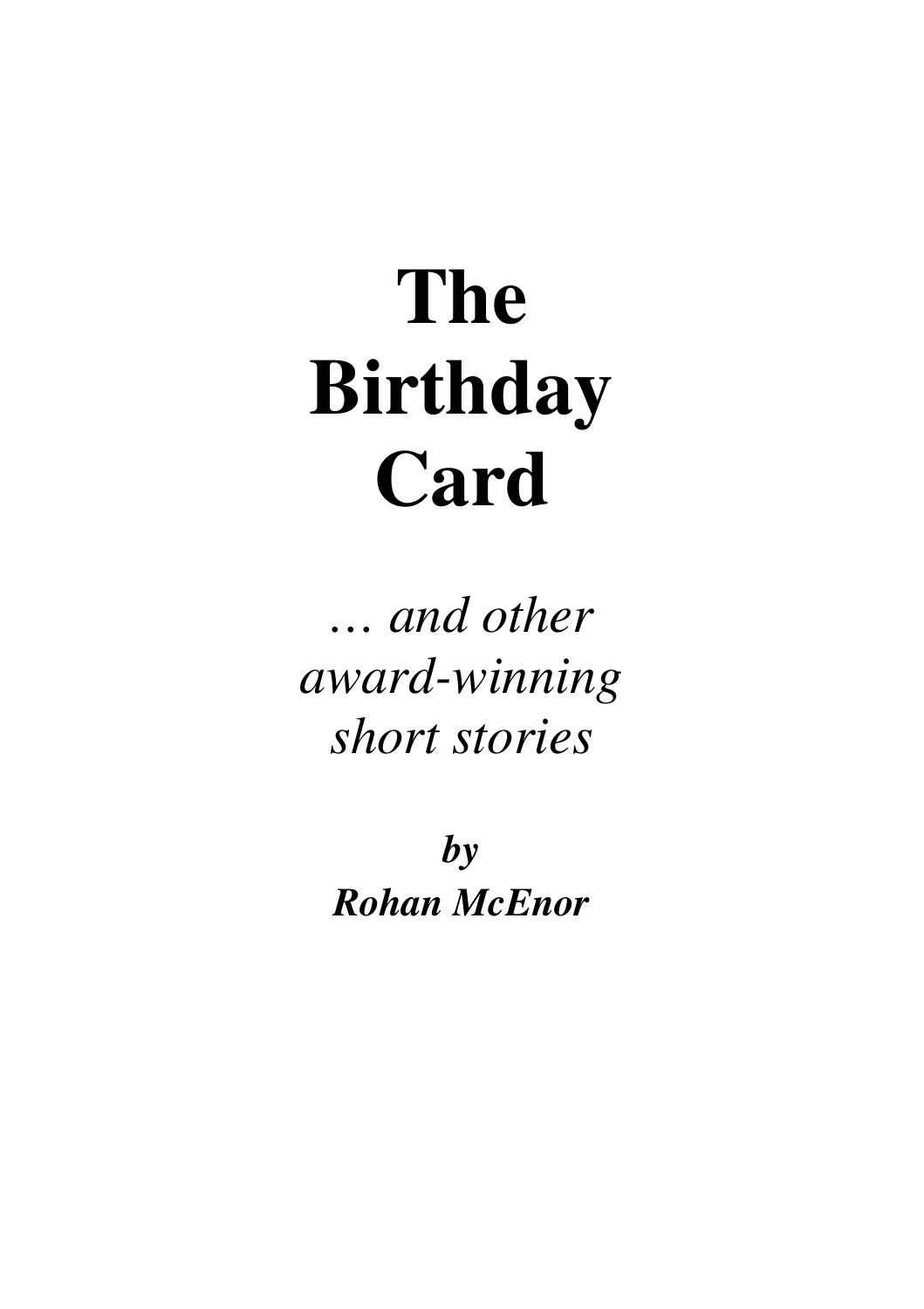#### *The Birthday Card and other award-winning short stories*

Compilation first published 2012 by Fuzcapp Publishing Stories individually published from 2000 to 2003 by Fuzcapp Publishing, except *The Birthday Card –* first published 2001 by The UTS Writers Group in the compilation, Small Suburban Crimes.

Copyright for this compilation and for each individual story, resides in Fuzcapp Publishing, on behalf of Rohan McEnor and the Horn Family Trust.

Typeset by Fuzcapp Publishing.

.

Apart from any minimal copying for the purposes of private study, research, criticism or review, as permitted under the Copyright Act, no portion of this work may be reproduced by any process without prior written permission from the publisher.

All enquiries should be addressed to: Fuzcapp Publishing P.O. Box 2079 Gosford. NSW Australia. 2250.

Copyright: Rohan McEnor 2012. All rights reserved.

ISBN: 0 9577062 3 5

Fiction. Australiana. Mystery. Comedy. Relationships. Education.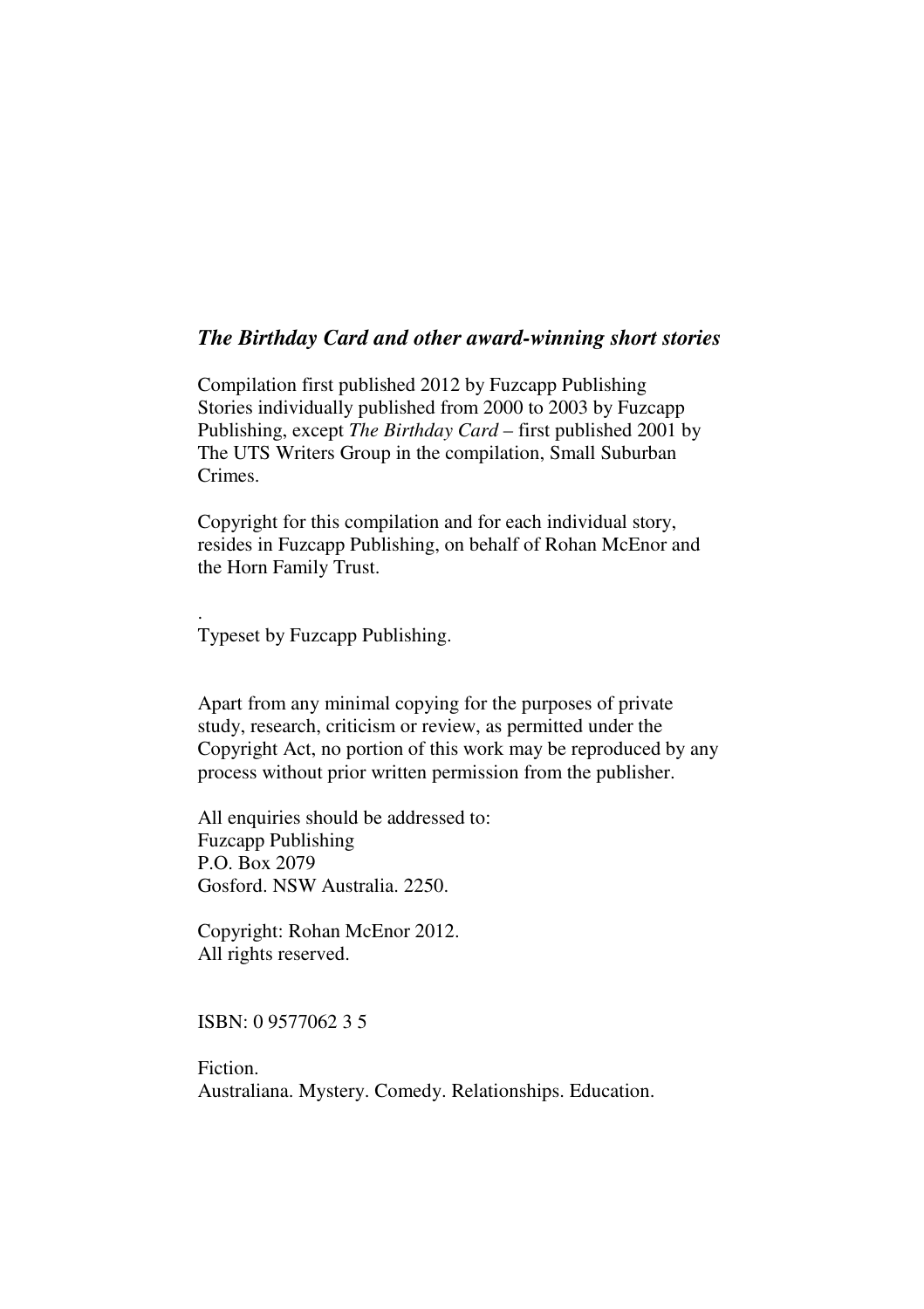## **CONTENTS**

#### Dedication

### The stories:

| Meat in the Sandwich             | 05 |
|----------------------------------|----|
| Taking Care of Charlie           | 12 |
| The World Fully Franked          | 20 |
| The Birthday Card                | 28 |
| That it were a dreaming          | 40 |
| Sovereign of the Wicker Throne   | 44 |
|                                  |    |
| Author's Notes                   | 63 |
| - Meat in the Sandwich           | 63 |
| - Taking Care of Charlie         | 64 |
| - The World Fully Franked        | 66 |
| - The Birthday Card              | 67 |
| - That it were a dreaming        | 72 |
| - Sovereign of the Wicker Throne | 73 |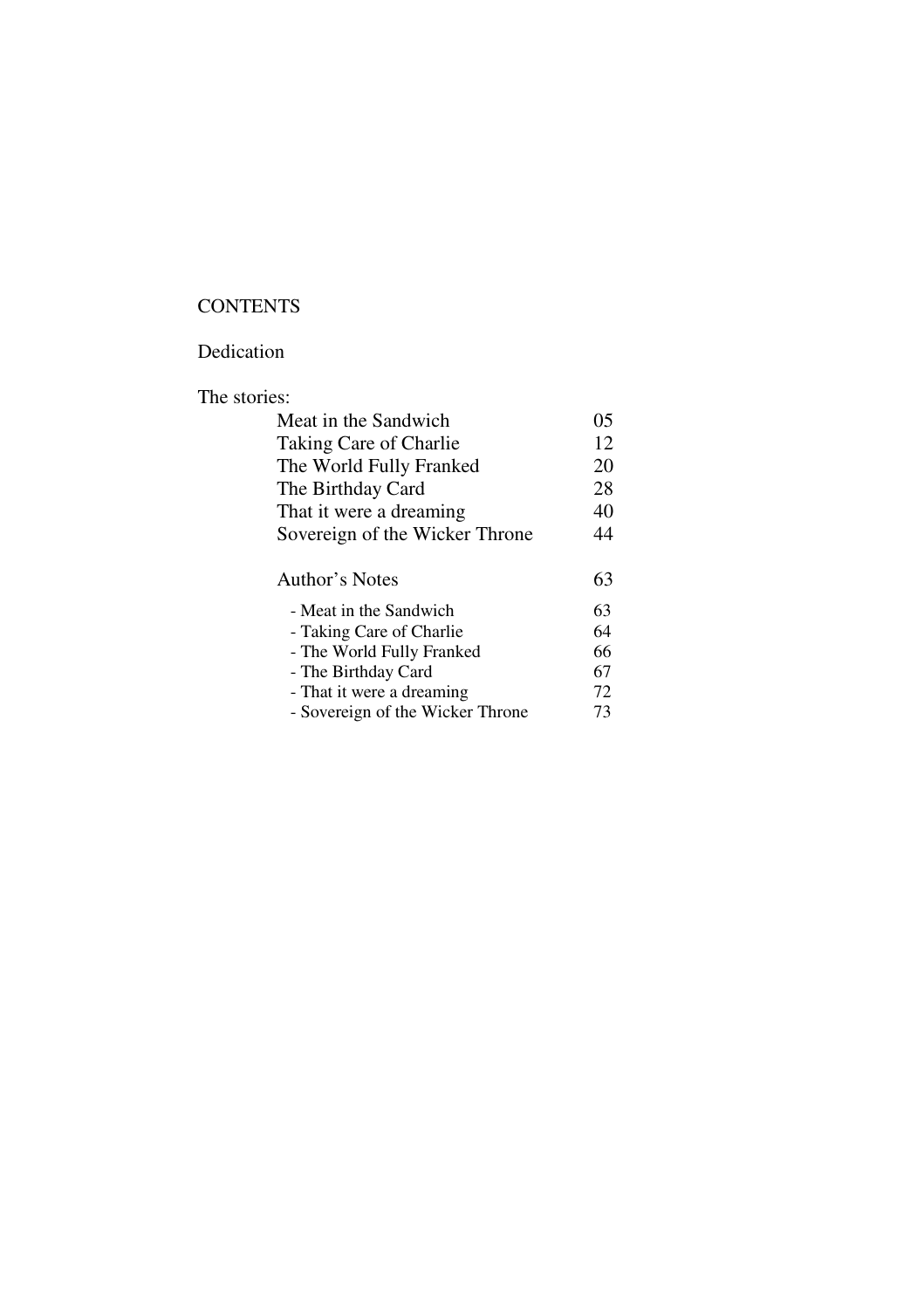## DEDICATION

To the legend of aj'r-berri – the golden swan that will never fly.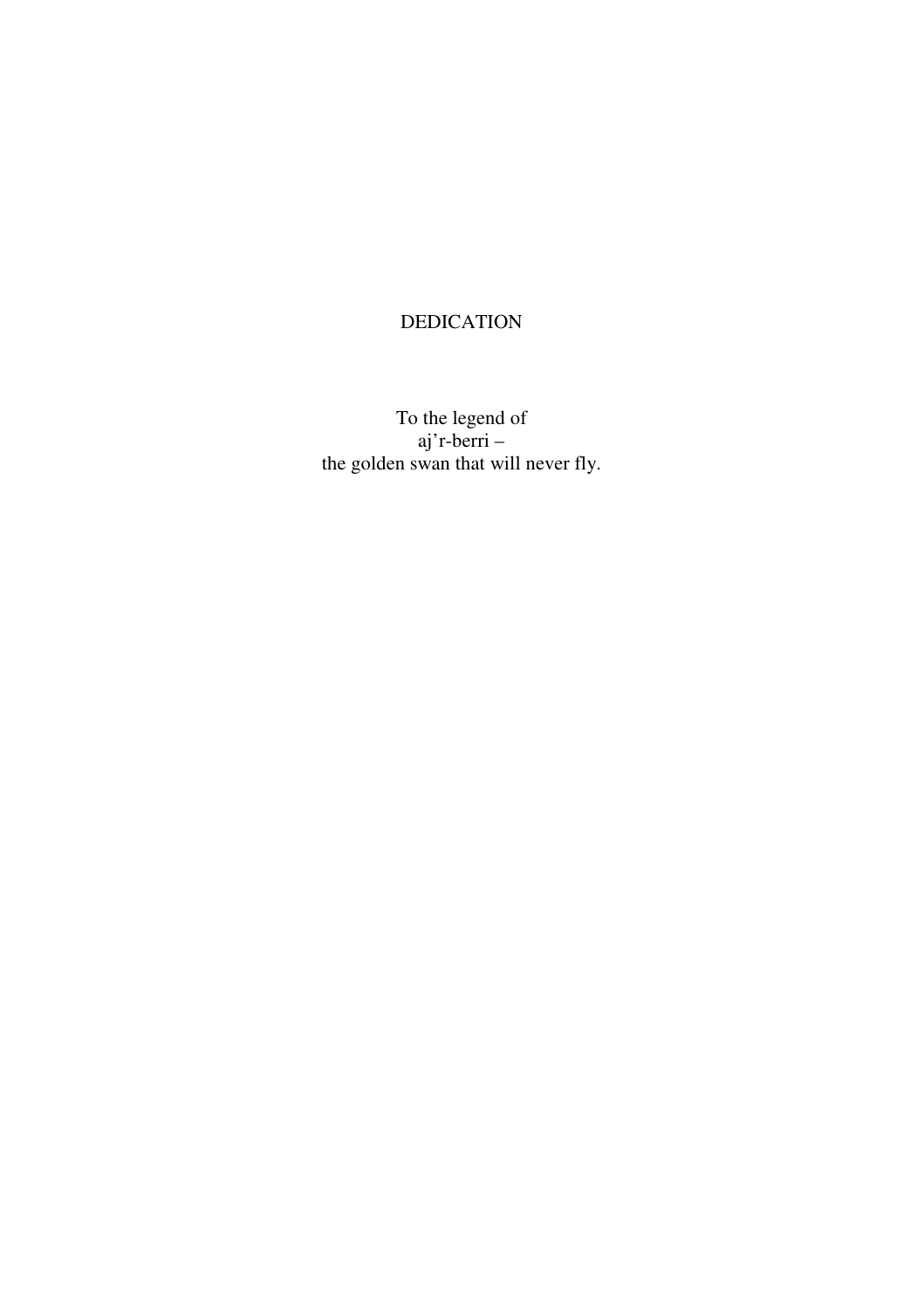#### 1 Meat in the Sandwich

Richard sat on his unmade bed under the Megadeath poster, inching ever closer to his Nintendo top score.

Alison stood at the kitchen sink making everyone's lunch sandwiches, breakfast radio blaring.

"Alison!" Mother staggered down the hall, dry retching at the kitchen door. "Alison!

"Not now Mum, I'm making lunches," said Alison.

Mother dropped dead on the kitchen floor, hooking the cord of the clock radio as she fell, flinging it across the kitchen.

"Mum," said Alison, "if you don't like Triple J, just say so!"

She turned to see her mother on the floor.

"Mum?"

Alison wiped the butter off her thumb with her tunic, then bent over her mother and checked for a pulse. "Oh, bloody brilliant Mum! And how are we supposed to get to school?"

Alison stood up and leaned against the sink.

"Richard!"

"Not now." Richard was less than 200 points from his top score but had only one life left.

"Richard! Come here!"

He put the Nintendo on pause.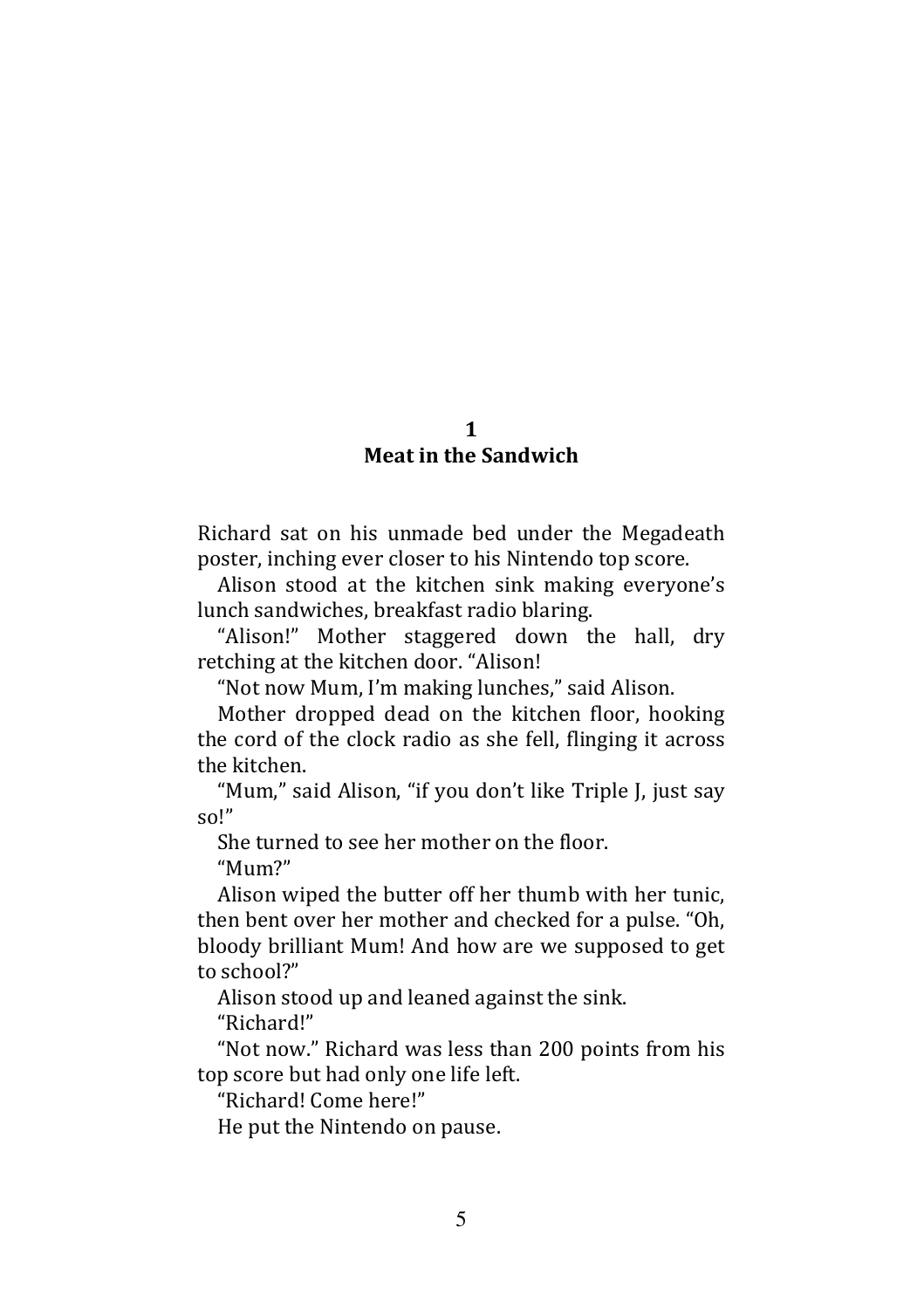"What!"

"Richard! Come here! I think Mum's dead."

Richard frowned momentarily.

"Whatever."

"Richard!"

"I SAID, 'WHATEVER'!"

The Nintendo sprung back into life.

"RICHARD! I'm serious! I think Mum just died on the kitchen floor!"

The distraction was all it took – 'kaboom!' Richard's last Nintendo life evaporated.

"Oh shit, bugger, bum, pus!"

He strode aggressively down the hall. "What! What! What! What!"

Alison pointed at Mum's body.

Richard shrugged. "Well, what do you want me to do about it?"

"Check it out."

Richard prodded the corpse with his foot. "Yeah, she's dead." He looked at his watch. "S'pose better catch the bus then."

"What about your lunch?" Alison called after him. "I just made this sandwich for Mum. Do you want it?"

"No way! I'm not eating a dead person's lunch!"

He stepped over his mother to examine the other sandwiches.

"And I'm not having the Polish salami either. Makes your breath stink!"

He snaffled the non-salami sandwich into his backpack and headed for the door starting a new game on the Nintendo. "See ya sis."

"And what exactly am I going to do with this?"

Alison held aloft the Polish salami sandwich.

"And what about Mum?"

"I don't know – you're the oldest."

The door slammed and Alison bit her nails pondering her mother's body.

"Hmm – rent out her room?"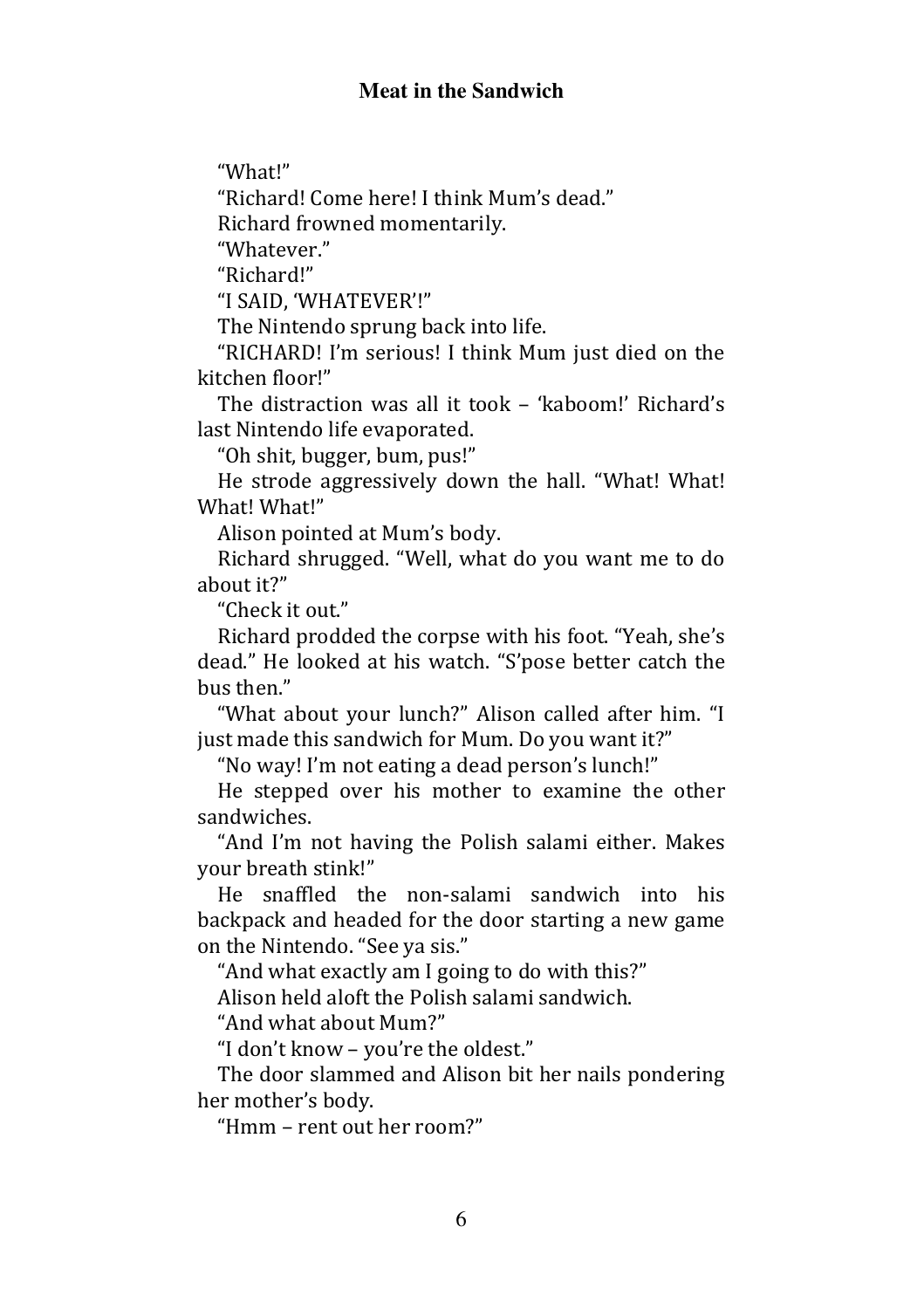\*\*\*

Ruggedly handsome 21 year-old Guy rubbed his chin, hoping his 5 o'clock stubble didn't distract Alison from his steroid-enhanced biceps. They threatened to split the stitching of his t-shirt at any moment, as he raised his arm a little more for Alison's viewing pleasure.

"Yyeeesss, I don't know," he said, striking an openlegged pose in his lycra bike pants.

"It's easily the best room in the house," said Alison eagerly. "Northerly aspect, not too hot in summer."

The estate agent had told her to press that point.

"And what's the rent?" asked Guy, catching himself in the mirror and realising his raised arm was now blocking Alison's line of sight to his penetrating green eyes, easily his most hypnotic feature.

"We couldn't go lower than \$115 a week," said Alison.

"Dunno," said Guy.

"100?" said Alison.

Guy placed both hands behind his head and alternately flexed each bicep. "Oh, you can do better than that."

"95."

"90?"

"Yeah – alright," said Alison.

"Great," said Guy. "Hmm, bathroom's a bit small."

Alison chased Guy down the hallway and passed him into the kitchen.

"Now, this is the kitchen," she said, stepping over her mother and hurriedly picking up the fallen clock radio.

"Now this is the dishwasher. You just load the dishes in here and put the powder in here, then turn this …"

"What about her?" Guy pointed to the body on the floor.

"Oh, that's just Mum. Don't mind her …"

"Your mother!"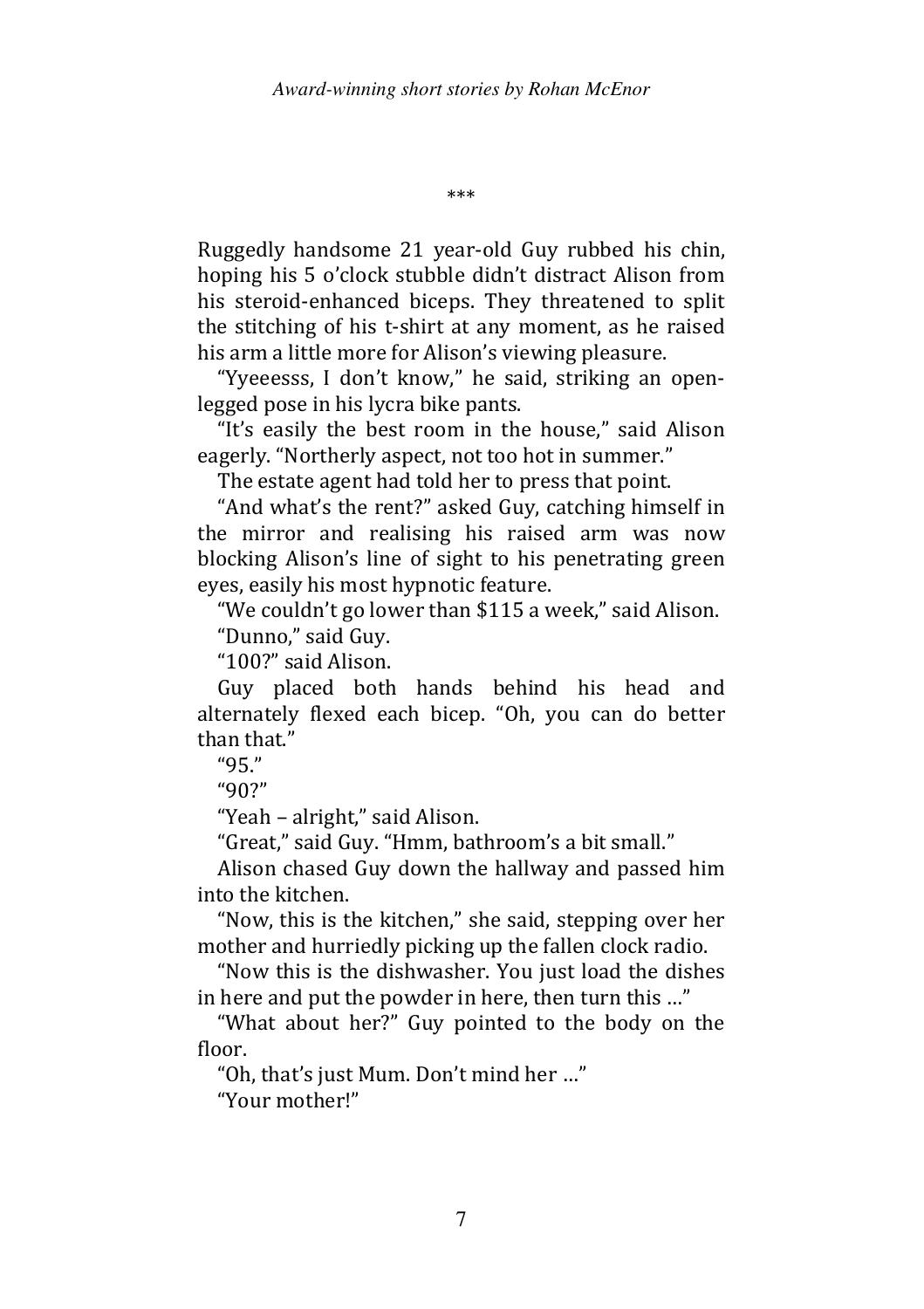"Yeah – she spends a lot of time in the kitchen. Now to turn the dishwasher on, you just …"

"Wait a minute," said Guy. "Is your mother going to be staying?"

"Is that a problem?"

"Is that a problem!" said guy. "She can't stay here!"

"Oh give her a chance," said Alison. "You hardly know her. And technically the house is hers."

"That's hardly the point," said Guy, quickly checking his buttocks in the reflection of the oven.

I mean, what's she going to contribute?"

"She's an excellent cook," said Alison. "Well, she was." Guy shrugged.

"You could use her car," said Alison.

"Late model?" asked Guy.

"Current model Saab," said Alison.

Guy groomed his hair.

"Fuel injected," said Alison.

Guy wobbled his head.

"Twin overheads. All leather interior. Zero to a hundred in 4 seconds!"

Guy flexed his abs, flashed his teeth and struck a 'Mr Universe' pose.

I'll be a regular chick magnet in that baby, he thought. "And it's a hatch!" said Alison.

"Oh no!" said Guy. "Not a girlie blouse car!"

He watched his reflection in the microwave door and his pectorals tensed, making his nipples vibrate up and down. "I tell you what – make it 85 a week and we've got a deal."

"But you said 90!" complained Alison.

"That was before I knew about your mother. Now I have to run her car as well!" It'll probably work out all right, thought Guy. I'll need the garage for my weights anyway – and my drum kit.

And of course, the 1942 fifteen inch anti-aircraft canon he was restoring.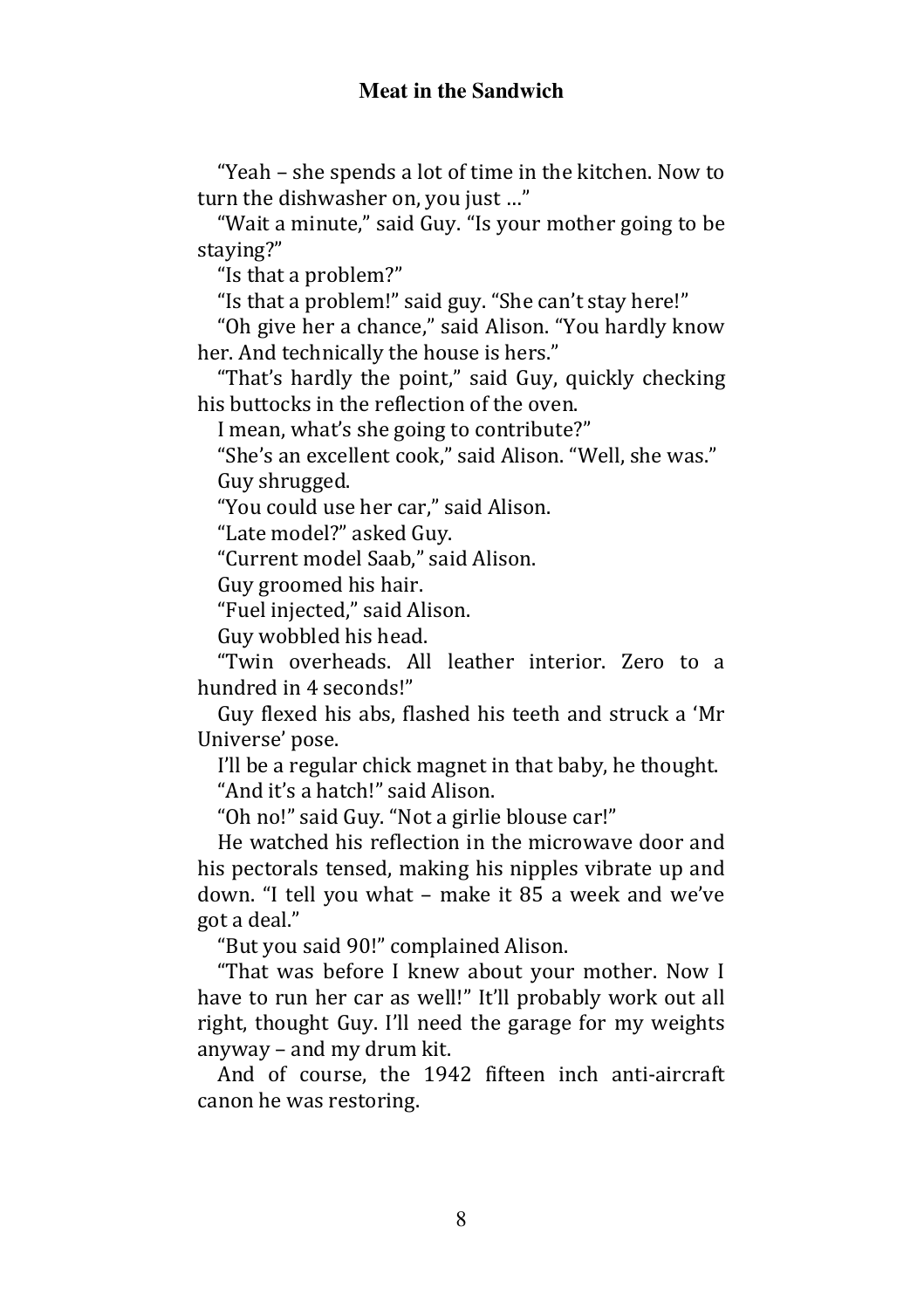Suddenly, Guy was assailed by a pungent odour – a mixture of dirty socks, post-aerobic gymnasium and the back alley behind the pizza shop.

"What the hell is that stink?"

Alison ran to the front curtains thinking it might be Richard coming up the driveway, but Guy followed the trail of the smell to the half-open fridge.

"Pwor! What the …" Guy had pulled opened the fridge door before Alison could return to the kitchen. "Oh! Help! Help! Somebody help me!" He was screaming like a smoke alarm at an indoor tyre burning competition.

"The Polish salami!"

Alison remembered, and hurriedly reached past Guy into the fridge. Holding it at arm's length, she carried the sandwich to the insinkerator. "I'll get rid of that right now."

"Oh! My God! I need a shower!" exclaimed Guy, as the insinkerator happily munched the offending item to nothing, before it let out a long, satisfied burp as Alison turned the kitchen tap off.

"You'll forgive me if we don't shake hands," said Guy heading for the door.

"So you'll be moving in Friday?"

Guy had no time to answer before he was flattened by the front door. Richard bowled through beeping away on his Nintendo.

"Where the hell have you been?" Alison fumed.

"Bloody Mum didn't pick me up from footy training, did she!" he yelled from half way down the hall.

"Well, you could have phoned," retorted Alison.

"Oh and who died and made you mother?" Richard strode past the kitchen door en route to the couch. "Hi Mum. What's for dinner? I'm starving."

The television foomped on.

"Oh, that's my brother Richard," said Alison to Guy as he picked himself up from the vestibule lino, checking himself for injuries.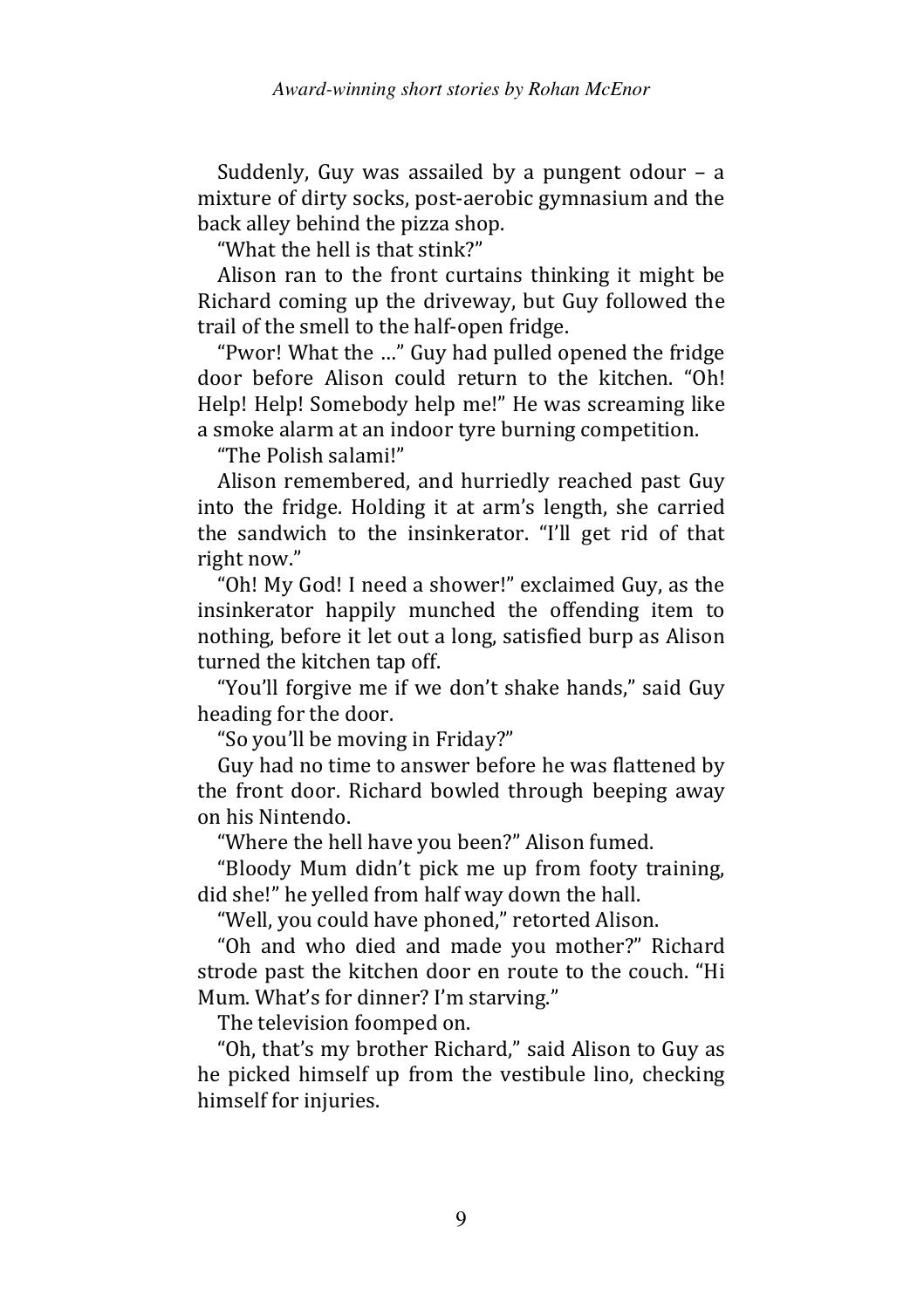"Guy – Richard. Richard – Guy. Guy's going to be moving into Mum's room."

"Yeah, whatever," said Richard. "Buy a vowel, you idiot! Buy a vowel."

Alison walked Guy to the front gate. "Don't mind my brother, Guy. He's only twice as bad as he seems."

"Yes – so am I," said Guy, bending over the knee-high fence to stretch his gluteus group.

"Hey Al," called Richard from the sofa, "have you seen my ferret?"

She turned to Guy as he flung a leg over his bike seat. "Alright – make it 80 bucks."

\*\*\*

The birds were a-tweeting. The trees were a-swaying. A perfect day to bury Mum down behind the shed.

Guy hung out the bunting.

The doctor, the undertaker and Richard waited silently as Alison dragged Mum by the feet, down the back stairs and across the grass.

The only hitch was Mum's arm tangling with the catflap in the screen door, but on the whole it went well, Alison thought.

"Hmmm," said the doctor, forcing back the lantana with his bottom as he crouched to examine the body.

"So doctor is there any hope?" asked Alison.

"No, I'm afraid she's completely dead," said the doc.

"Are you sure?" Alison pressed.

"Of course I'm sure – she's been dead for two and a half days!"

Best to check, thought Alison. There's a lot riding on this – 80 bucks a week for a start!

"Can we get a second opinion?" asked Richard.

"Sure," said the doctor. "The undertaker's pretty experienced with dead people."

The undertaker stepped forward and glanced at the body. "Yes – the deceased is definitely dead."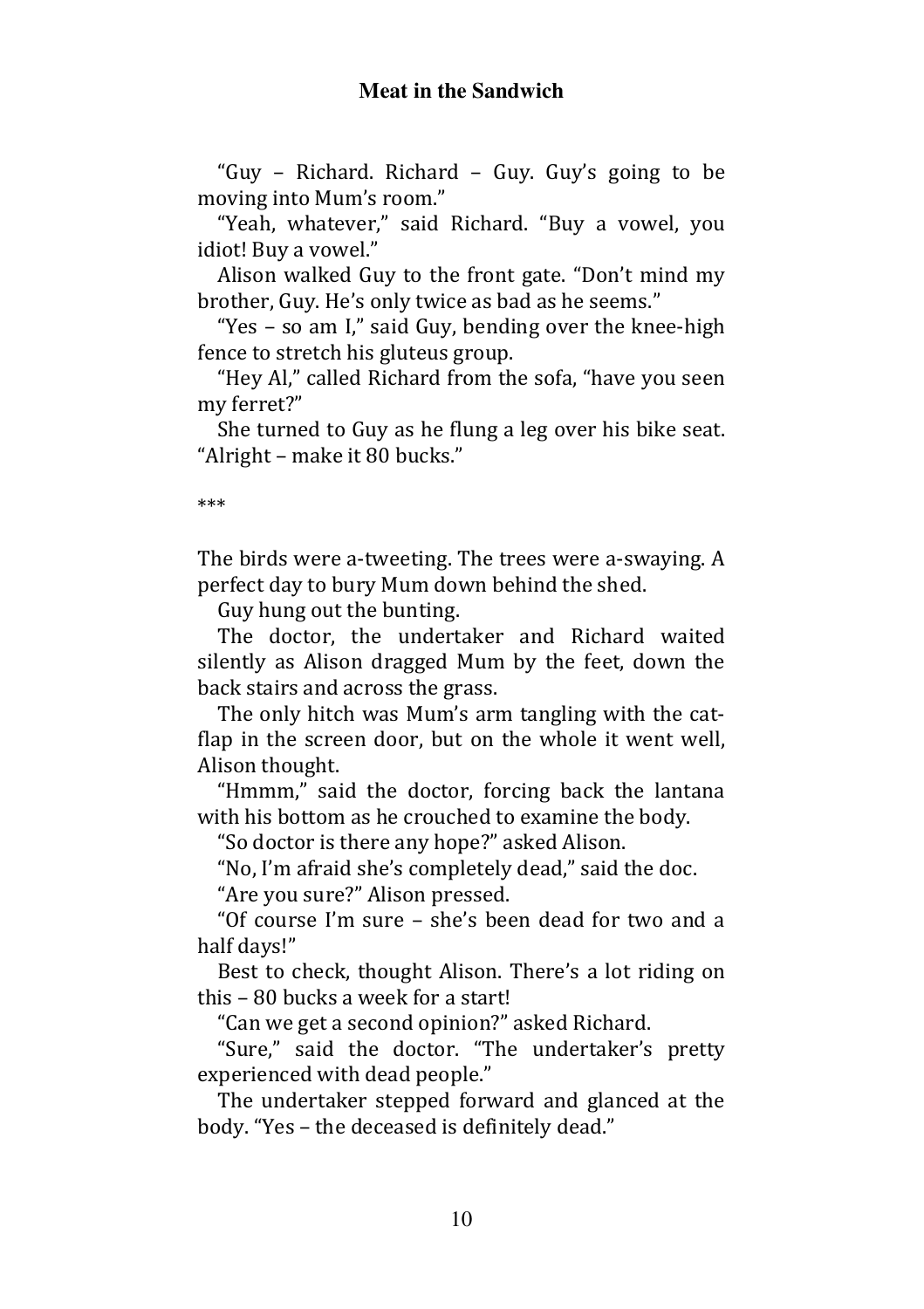"Yeah, well you would say that, dickhead," said Richard.

"Richard! Not in front of Mother," said Alison.

Richard sneered at the undertaker. Bloody ulterior motive, he thought, and pulled out his Nintendo, with headphones this time, suitable deference to the occasion.

Together the doctor and undertaker folded Mum into her box. Alison lovingly placed one final Polish salami sandwich onto her mother's chest. Head bowed, she stepped back into Guy's waiting arm.

"How touching, he said.

Alison nodded pensively, her smile quivering ever so slightly. The undertaker set the lid on the coffin and hammered in the nails.

The doctor removed his stethoscope in reverence as the undertaker commenced a Bible reading that Alison had picked out the night before with a pin.

"And Balaam smote his ass. Three times did he smite his ass, until his ass could be smote no longer, did he smite his ass …"

And the sun beat down.

The flannelette-lined coffin warmed.

The cheese on the sandwich began to melt.

The coffin jostled towards its final resting place to strains of Vengeance's 'Crush the Head of Baby Jesus', which Guy assumed was his cue to enthusiastically stretch his groin.

Alison smiled, nodded.

And Richard could have sworn he heard amid the beeps and zaps in his headphones, the voice of his mother yelling, "Not the salami! Not the salami!"

He momentarily put the Nintendo on pause to listen.

"Whatever."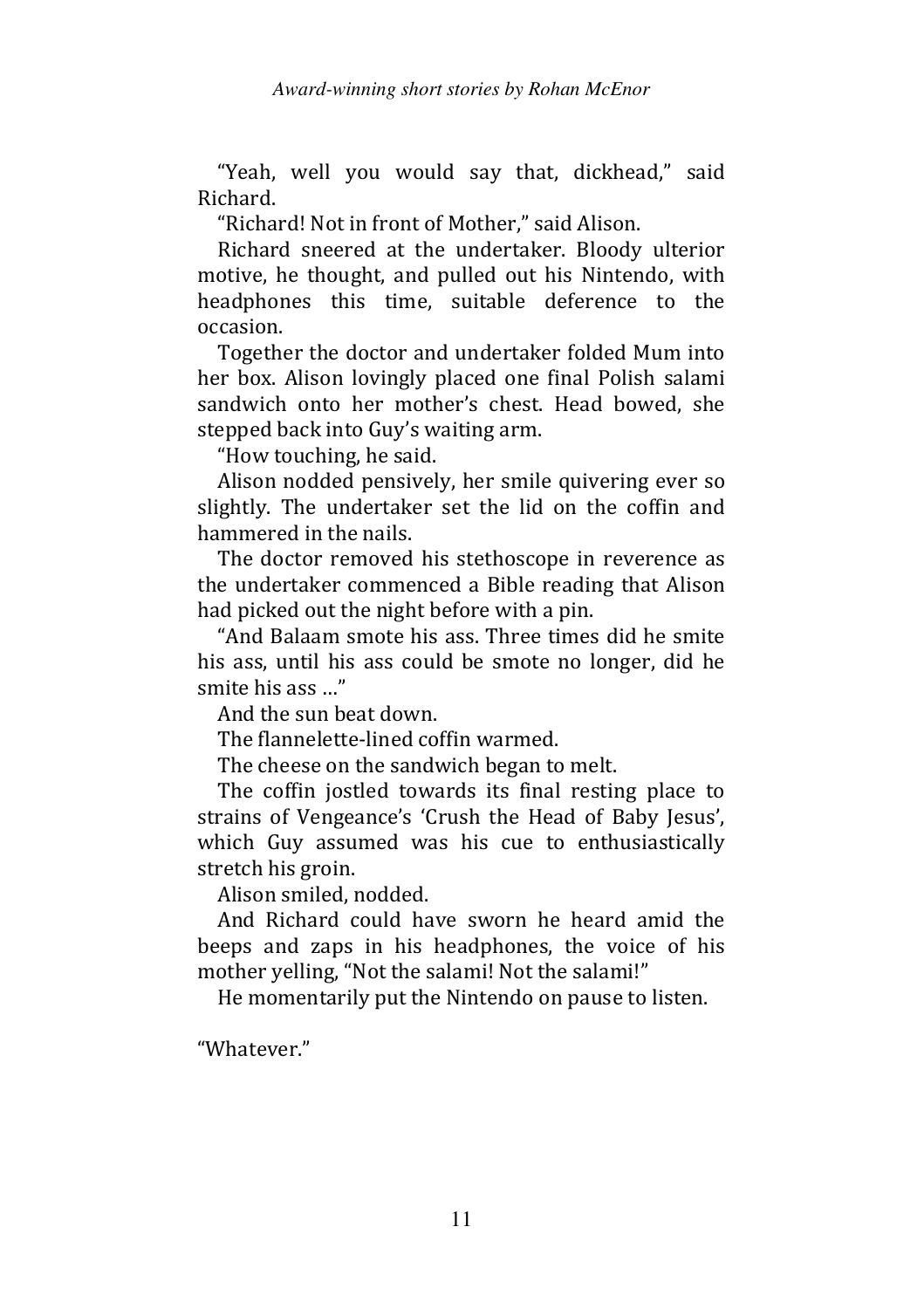#### 2 Taking Care of Charlie

See this one? The brown one like a star. I call it Charlie's medal. I tried to look after him but he just wasn't meant to make it home I suppose.

We were repelling up this valley. At least we thought we were repelling. The Vietcong sucked us right in. You almost had to admire them. We thought we had them running but we should have known they were backing up too easy.

And Charlie's ahead a little. With all the noise he couldn't hear us yelling at him to slow up. Too late - he's walked into the middle of a land mine. He's realised it himself. The mines are pretty poorly done and you can see them quite clearly, but Charlie's just frozen. I mean, in Vietnam, even the home made mines can bounce up and blow your head off, so you're better off not stepping on them, you know?

So we're all calling to him, to Charlie, pointing the way out of the mines, "through here", "there's one to the left", "step to your right", and bloody Charlie just crosses his legs and sits down! Worst thing you can do.

And it's then we realise the VC have stopped shooting at us. We can still see them. A head here and there through the trees on the other side of Charlie's clearing.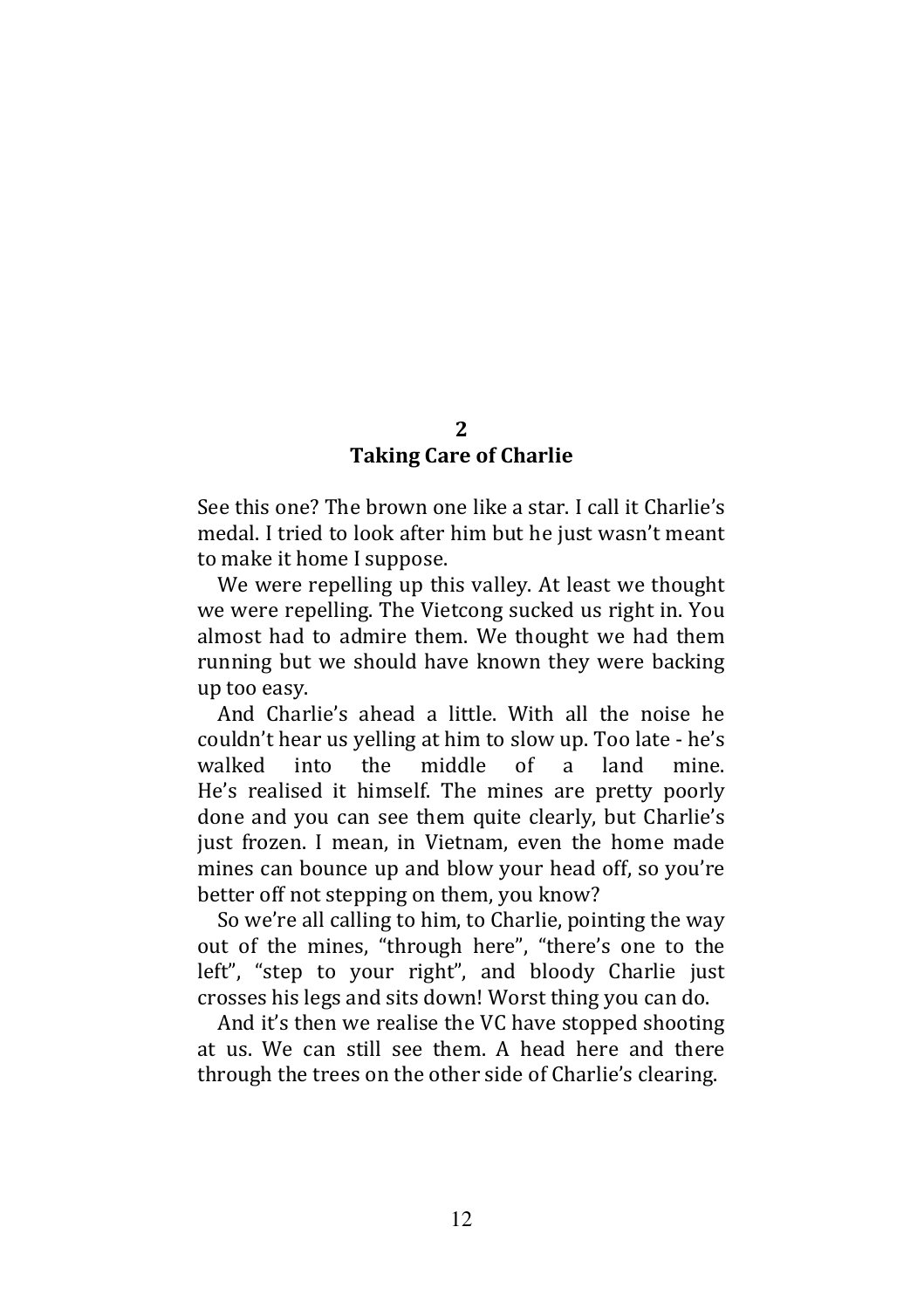But they just stopped to watch what we're going to do. Laughing and pointing - it's all a bloody game to them.

Well, I can see Charlie's foot marks pretty clear, and the mines too, and I'm the only corporal in the patrol. So I put down my rifle and pack.

"Hang on Charlie. I'll come and hold ya hand." I step lightly into Charlie's footprints. "Come on Charlie. Stand up and start walking back to me in your own footprints."

"Can't. Me legs won't work."

I've taken about seven or eight strides real careful, heel-toe in each scuff mark.

"At least meet me half way, ya lazy bugger," I say to him. You got to be careful calling out - it can make you lose your balance.

"Can't move."

He's really gone this time, I think. "You have to move, Charlie, or a sniper's going to pick you off."

No answer. I stop to check on the little yellow bums. They could have finished us no effort, but they're still standing around laughing at us. Just laughing and pointing and jabbering in that bloody jabber they go on with. Harris gets his lolly up and I see him shoulder his weapon.

"Don't shoot ya bloody moron," I shout. "They'll start shooting back and Charlie and me are in the crossfire."

I'm almost at him, Charlie, you know, and I can hear him going off like a poker machine pay out. "Oh Jesus! Lord! God! God! God! Hare Krishna, rama, rama, rama. Oh Buddha, Buddha, Allah," he's babbling. "Oh Jesus save me. Oh God. God. Satan. Mummy."

"What are you on about, Charles?" I'm right next to him now. "You're going to be right as long as you just shut up." I mumble under my breath, "If you don't, I'll probably kill you myself."

Charlie's just staring at my footsteps. "You got any cigarettes?"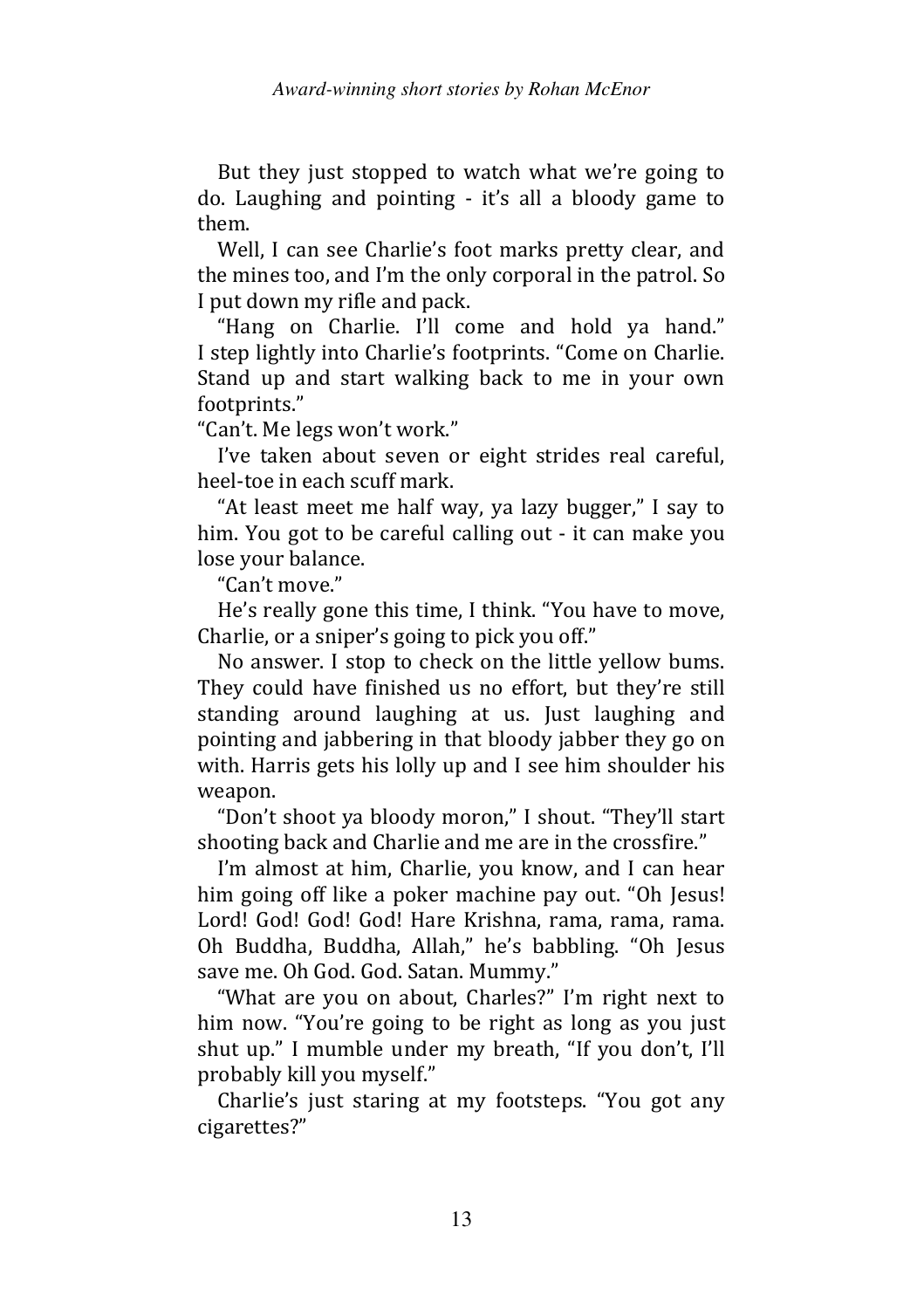### **Taking Care of Charlie**

For a moment I actually check my pocket. Reflex action, but reflex can get you killed out here.

"We'll have one together when we get out of here. Now Charlie, you gotta stand up. Then I can piggy-back you outa here. Is that ok?"

I grab his arm, he grabs mine and he starts to stand up. I turn around slowly and I can feel his arms tighten around my throat as he pulls himself closer. I gag a little but he climbs aboard and I get my balance. He stinks, you know. Not just from the sweat of the heat and the chase of the patrol. It's true - you can smell fear. But only on someone else apparently.

"Remember when we played piggy-back in second class, Charlie? And at footy training. When was that Charlie? When did we play football together?"

"Don't know."

"Was it first year or second year? Old Johnny Gorman was the coach. You remember Johnny Gorman, Charlie?"

Facing into the sun now, Charlie's footprints are harder to see for some reason.

"What've you stopped for?" Charlie asks.

"It's your turn to carry me," I say. The boys can see the worry on my face.

"To the left. To the left," they're calling.

"My left or yours?"

"Is that a footprint or a bomb?"

"Could be either"

"You want to figure it out, one way or the other. Charlie's getting heavy."

"Step on it and then we'll all know."

I thought of the perfect answer about ten years later, but right then a VC bullet just about parts my hair. Charlie's smell gets suddenly worse, and there's no decision to make.

To this day I'm still deaf from Charlie yelling in my ear. But the click of the bomb under my foot was louder. It was just a homemade mine but it had enough to scar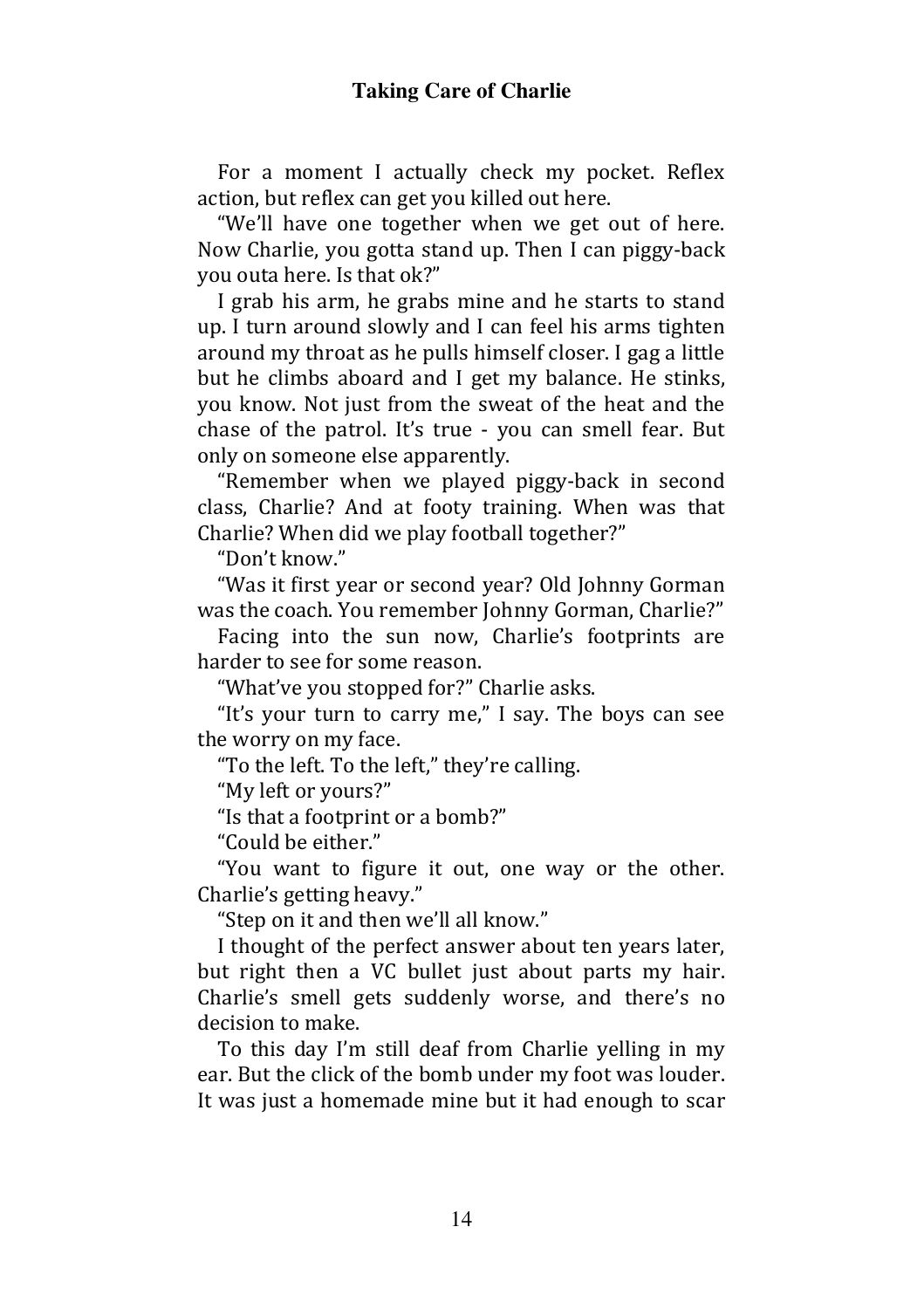me up to the inside thigh. Charlie to his credit dragged me the last ten yards.

Anyway, the army doctor's needlework wasn't too flash and you really don't want to see the scar, but that's what the medal's for - bloody Charlie.

I mean, I promised to look after him, but I didn't know how hard he was going to make it for me. I wonder sometimes if he did it deliberately - set up these weird things just to keep me honest, you know?

Like, he was always having animal trouble.

There was this one time, we're just moving from one dug-in to the next, a long line of us, single file like ants and it has to be Charlie who has the boa constrictor fall out of the tree on him. I mean the boa wasn't hungry or anything, it had just fallen asleep in the tree and slowly unraveled from the branch, then gravity takes over, you know and suddenly Charlie's wearing a twenty foot snake!

You've never seen two living creatures trying so hard to get away from each other, getting so tangled up with each other. Bit like half the relationships in the world, I suppose. At least Charlie didn't have to marry the boa.

Though plenty have - that's bravery you don't get a medal for.

Even in war your greatest acts of bravery go unrewarded. Unnoticed except by yourself. I suppose that's reward enough.

Like that time in Lai Dong. It was supposed to be an easy days' stroll - we weren't even in the combat zone. Just packing up communications gear to move to the next observation post. That's what they were called but really they were just eight foot deep holes in the ground with a ladder and a place to set up radio equipment. I just picked up a base plate for the mortar tube and I actually heard the first bullet zing past my helmet and bounce off the base plate. It went straight through Aby's neck. Straight through his 'Star of David' pendant. To this day I wonder if that means something. Suppose you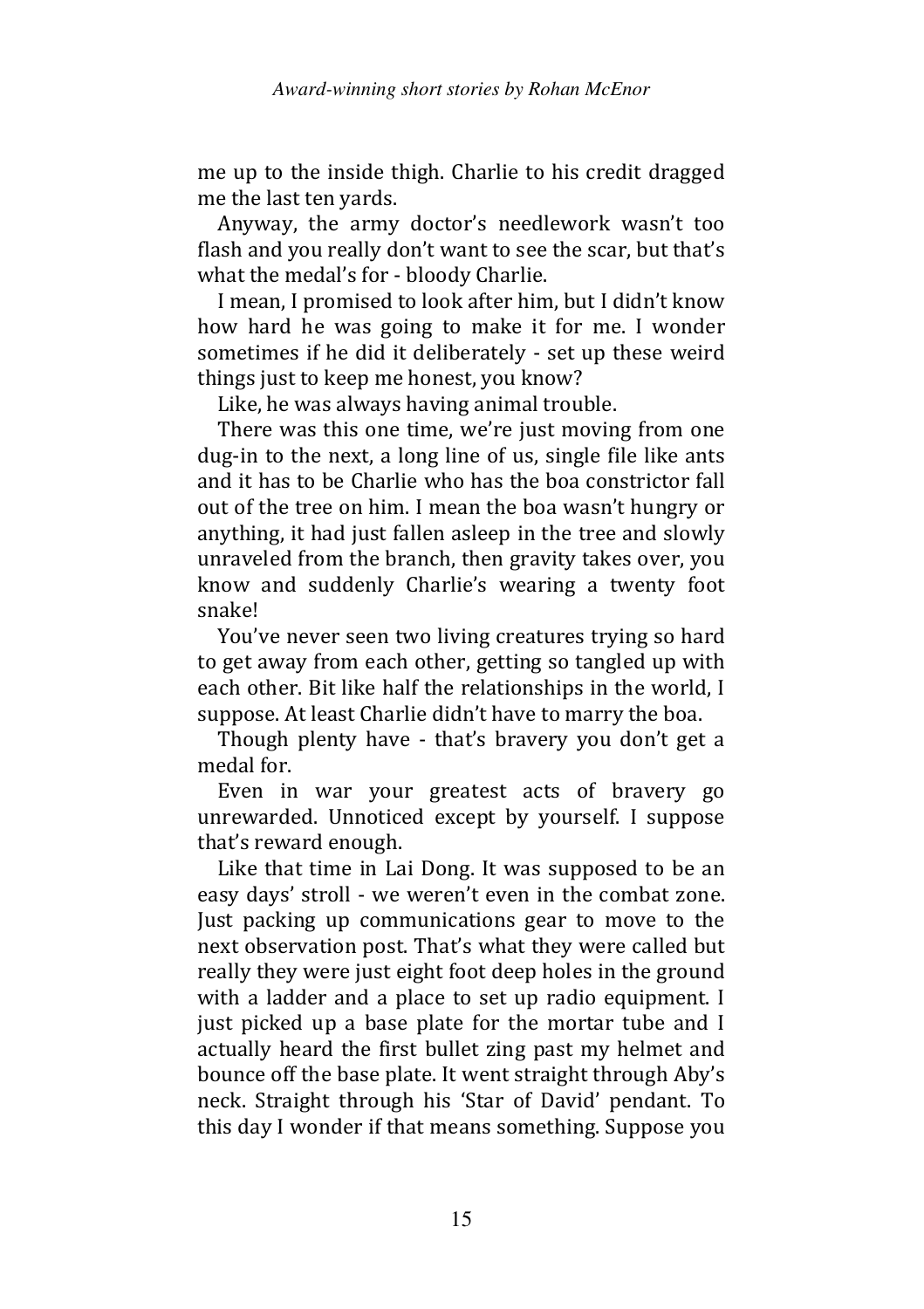shouldn't think like that, but you can't help wondering, can you?

Blood's spurting out of Aby's throat even before he's hit the ground and the corpman's run over to him and he's nearly picked off, and it's too bloody obvious that we're sitting ducks and these VC are hard core.

So Charlie and me, we just dive back in the comm. post dug-in and we're chucking rifles and helmets up to the top and no-one's had time to reassemble the mortar tube.

And we're trying to get on the radio at the same time, not that you can hear over the noise, and people are screaming and mates are dying or at least being wounded. Charlie's screaming into the radio and just getting static, you know, and I run back up the ladder and right in front of me I see Noel about to take a VC blade right in the balls and I pop one off right into that yellow bastard's eyes. Half his head blew off but he just kept staring at me as he fell, even after he fell.

And I see mates with half their arm missing, dragging mates with half their chest missing, and they're trying to get back to the dug-in and a couple of them have made it and a corpman's trying to sort out his medical box, Charlie screaming on the radio, buddies screaming in pain or mouth open with nothing coming out like they're in shock, you know, and I swear I hear a baby crying.

So I look up out of the dug-in again and it's one of the VC lying on his back and it looks like he's been hit by a rocket or something, he's almost totally dismantled, but he's making this real primitive sound. And I see his mate crawling over to him and he sees me and he waves at me to look away or to go away or something and I can't believe it, he takes out his pistol and shoots his own guy through the head. And the baby stops crying.

Then the other VC guy, he looks at me again and then crawls back into the trees.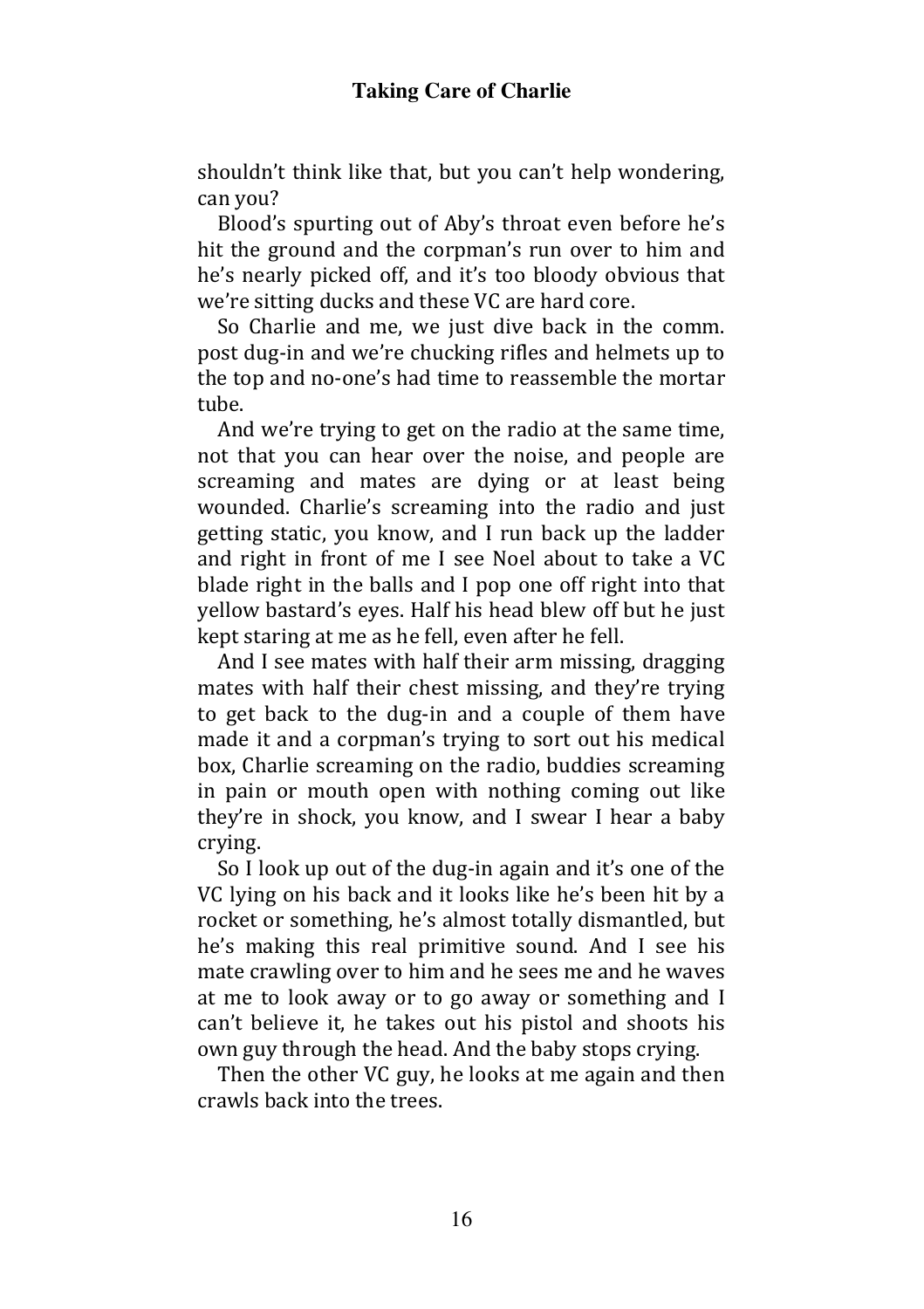I count our heads against their firing positions and we're outnumbered about three to one but our guys are holding their place, some of them losing a ton of blood, so I jump back down to get some bandages from the corpsman and I hear Charlie just scream, "You what?" down the radio. Just static. Charlie is totally manic by now, "Australian High Command - please repeat. Over."

Then loud and clear, even I heard it. "Sorry buddy. You guys got yourself into this so get yourselves out of it. We don't work on Sundays."

"They're gunna fucking leave us here," Charlie's just about turned white. "They won't come and get us out because it's Sunday!"

"You sure?"

"They said it about four times - 'We don't work on Sunday.'"

"Get onto his superior, Charlie!"

"That was the superior. Some bloody desk-jockey Colonel<sup>"</sup>

"Useless piece of ..."

Then a yankie accent on the radio. "What's your position?"

A nearby bloody Yankee chopper has somehow intercepted the call. Charlie snatches the radio mike up. "We're in Lai Dong comm. post 5."

"You're breaking up. We don't have your comm. posts on our maps."

"Just follow the noise, Sam."

Well those bloody yanks do a sweep over the whole Lai Dong Valley just to find us and you could hear the rotors over the gun fire, so I ran back up the ladder and there's no joke, bloody six of them choppers, fully stacked - guns, napalm, marines, the lot. That's yanks for you - they're bloody heroes when they outnumber you fifteen to one.

But they drop a full company of marines behind us, then four of the six choppers take off and honest to God, I have never seen that much napalm in one place. You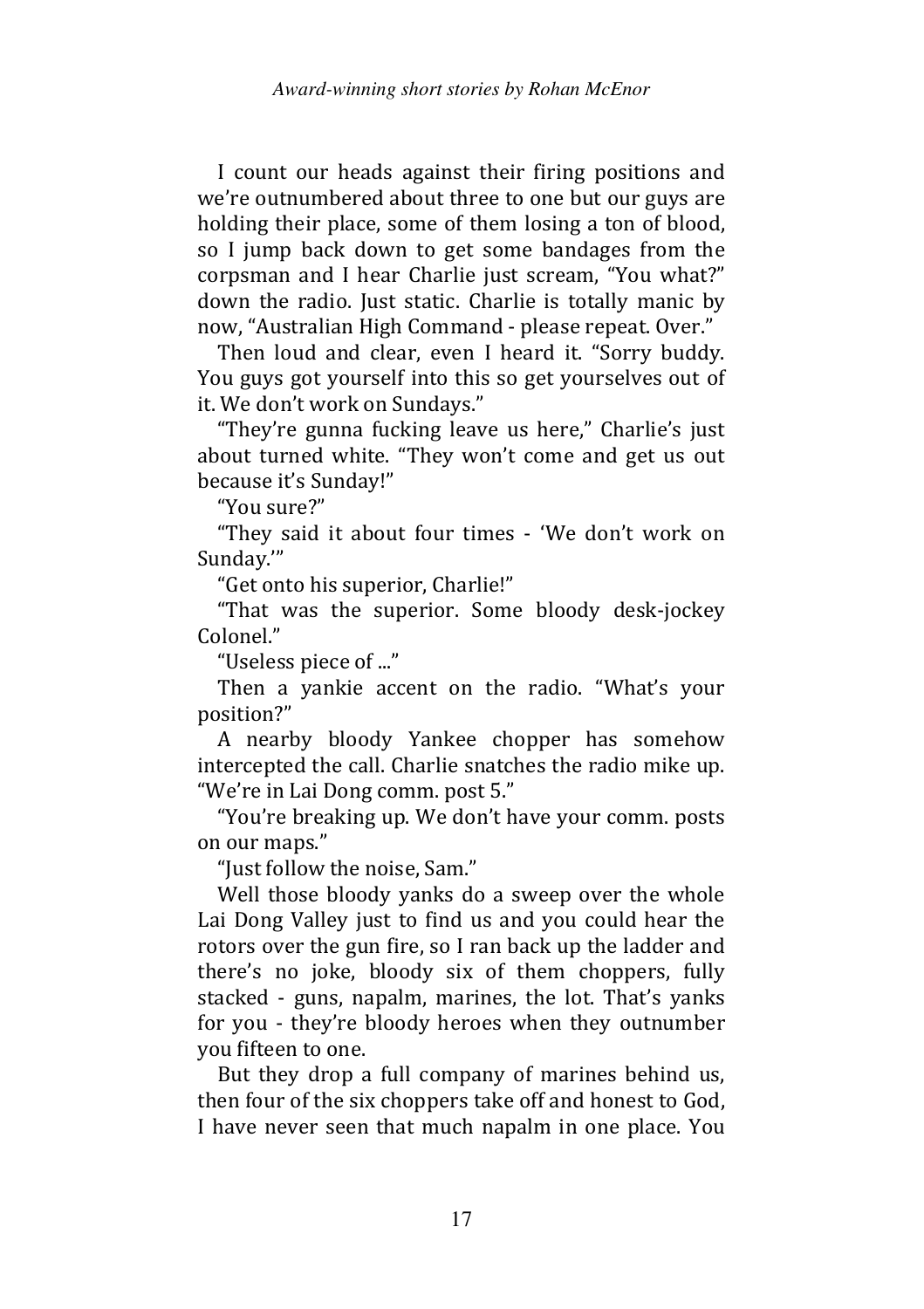could see the VC running in every direction but I swear not one of them got away. Sam hit them with bloody rockets and machine gun fire and grenades and tube launched napalm after napalm and some of the stench drifted over to us. Typical septic overkill, but they didn't need to come and get us, I suppose.

And they were so bloody fast to airvac the wounded.

So it's just about over, but there must be one yellow bum left, and I don't see him, but I see what he did. He lobs this hand grenade right into the comm. post. And Charlie just looks at me, total terror, you know, and I don't know how I thought of it, but I grabbed a helmet and shoved it over the grenade then stood on the helmet, and just waited, like I know I'm going to get my legs blown off, but it might save some inside the comm. post or something, I don't know what I'm thinking really.

And I wait. And Charlie's staring. And he waits.

Nothing happens. The bloody thing's a fizzer!

And my sergeant turns around carrying a stretcher and sees me standing on a helmet in the middle of the comm. post and he says, "What are you doing dickhead? Do you want to get out of this shit or do you want to just fart around?"

Then I realise that Charlie and me are the only ones to have seen the grenade come in.

So they clear out the wounded and the other four choppers come back and we get all the gear up, squeeze it onto the choppers with the marines.

I go with one of Sam's back to the comm. post for one last sweep and he says, "Hey, you wanna grab that helmet off the floor?"

I smile and say, "Nup. Leave it where it is."

And no-one except Charlie and me know about why I left me helmet.

So we're sitting together at the door of the chopper as it wobbles off the ground and we start to bank away from the ambush site, when there's this sharp blue-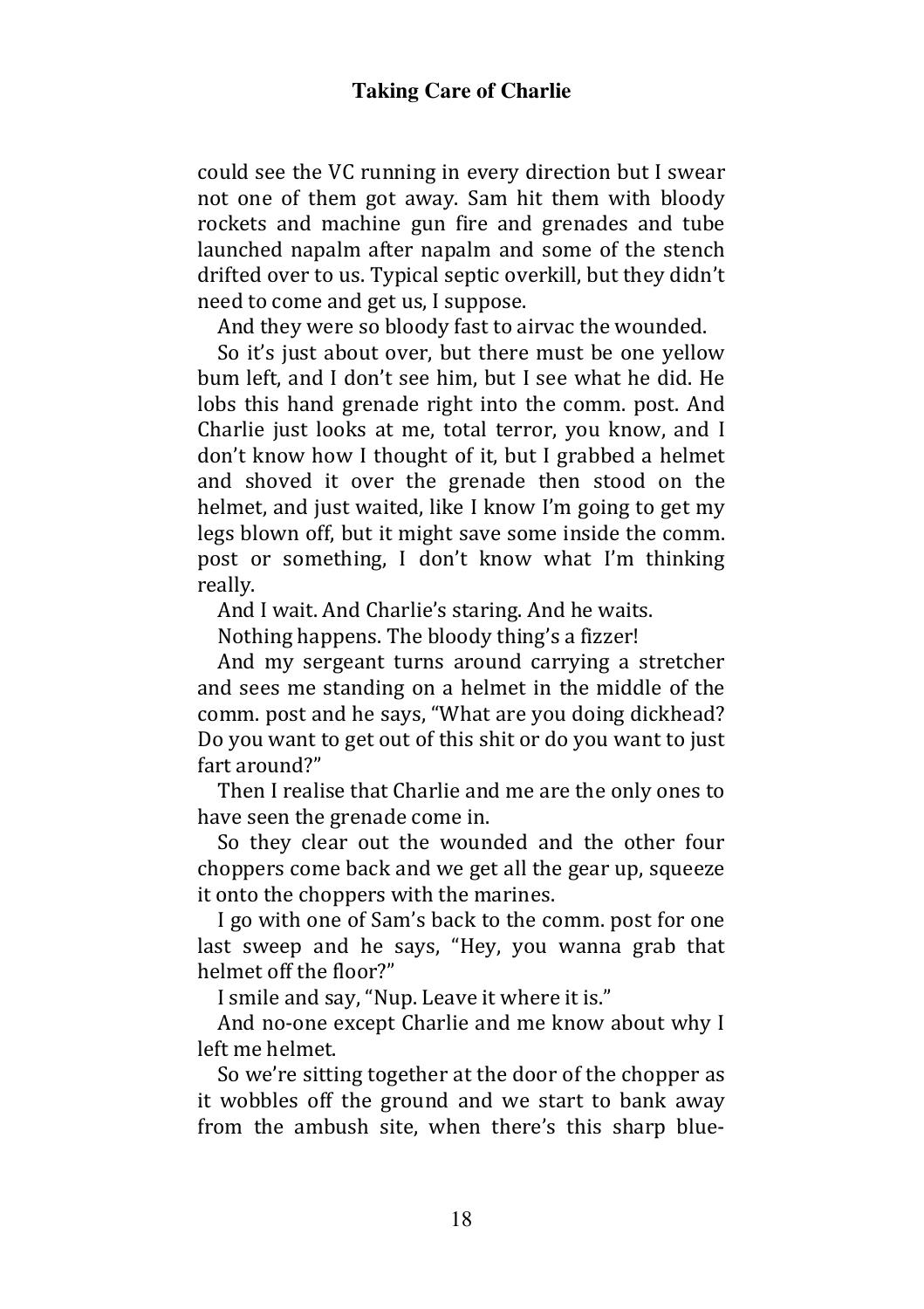green-yellow flash from the dug-in and my helmet comes flying out, about thirty feet in the air.

And I look at Charlie, who's laughing. I look at the marine next to him, who's reading his pocket Bible.

Then Charlie grabs his radio and yells into it, "Patrol to Lai Dong Australian High Command. Request that Colonel Desk-jockey takes his 'we don't work on Sundays' and shove it up your arse. Over."

Never found out if the Colonel got the message.

Didn't matter much. About a week later Charlie got eaten by a tiger. I mean, we didn't even know there were bloody tigers in the jungle. No-one told us.

But Charlie just goes out one night for a smoke or a piss or something and this tiger leaps out on him and bites his head off. Poor bugger. But that was Charlie. He was always having animal trouble.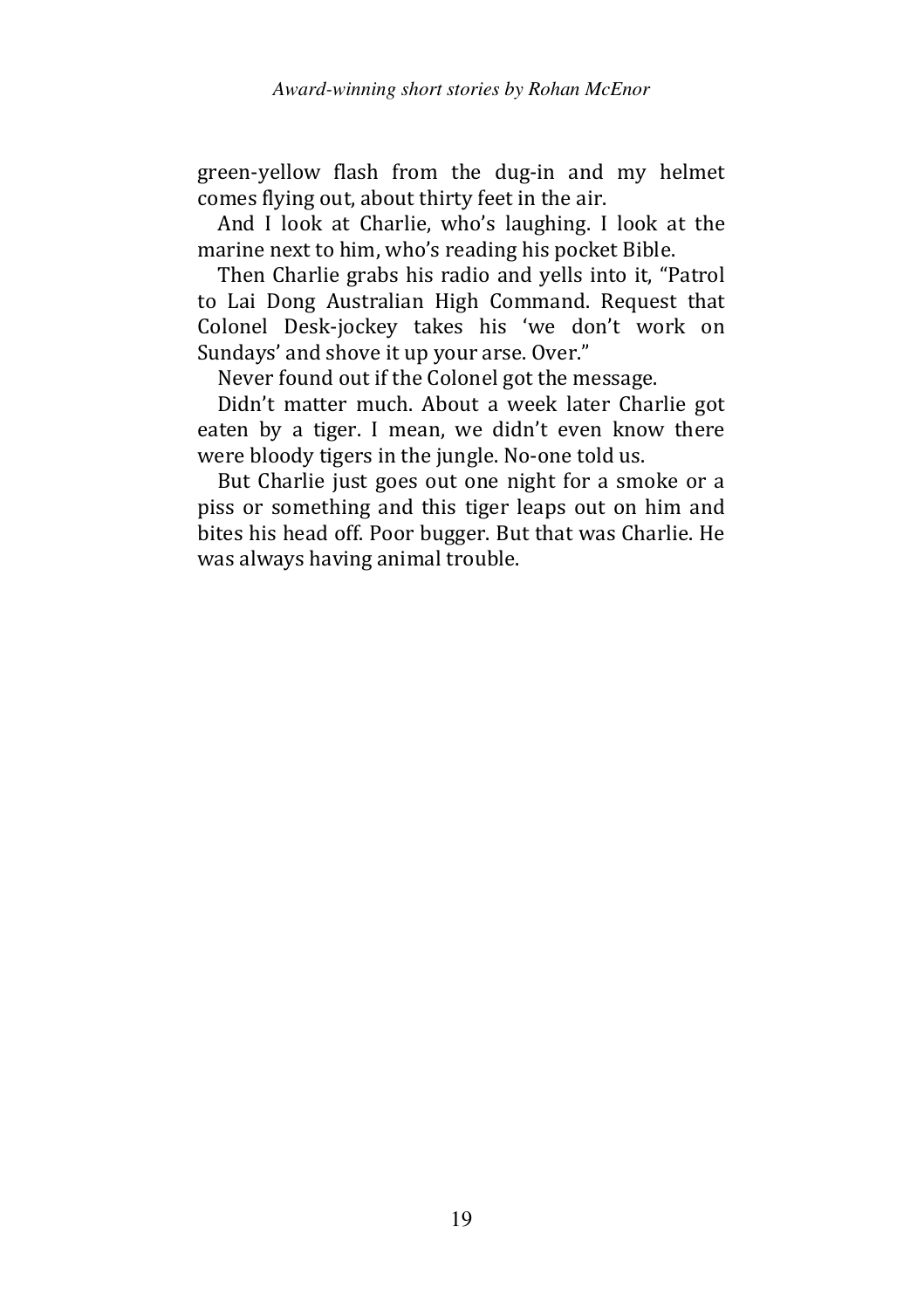#### 3 The World Fully Franked

And so because you asked, the name's Frank.

Frank Bumm.

Yeah - I agree. I reckon Frank's a stupid name too. I'd much rather have one of those strong, trendy Old Testament names like Joshua or Jonathon.

Or Trixie.

My first choice Old Testament name was Maha-shalalhashbaz. But my mother couldn't spell it. Neither could I when I was born.

I suppose a name like Maha-shalal-hashbaz could get you into big trouble at school. I mean, imagine having a whole roll call dedicated to just one name.

I suppose Frank's alright. It's better than being called Scum. That'd really clash with my surname.

And I suppose Frank's better than being called Salmon Rushdie. I'd hate to be named after a fish. Especially if the fish was a crossed-eyed flathead.

I went to school with a guy who was named after a fish. His name was Screwamullets. Yeah, I know - it's not even proper English. Should be Screw-them-mullets.

Our headmaster decided that no-one was allowed to say Screwamullets' full name in public. He hates bad grammar. So Screwamullets had to have different bits of his name on different rolls. Poor bugger had to do four laps of the playground just to get his name marked off.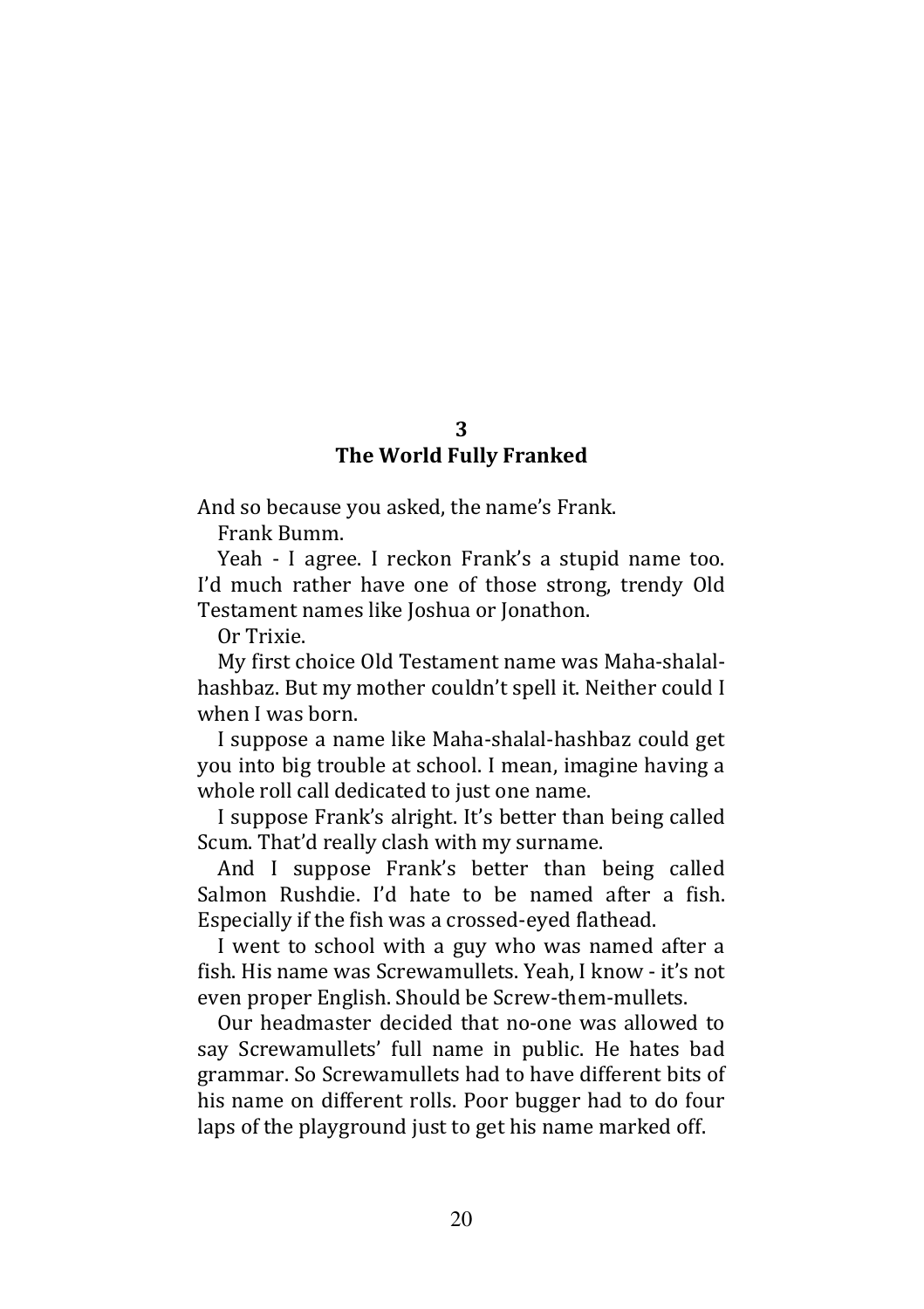Couple of times he missed a lap.

So a note went home to his parents saying that bits of Screwamullets were not attending school. If this did not change these bits would be caned, suspended and/or expelled.

I think they made good on their threats too, but the details were sketchy. There was this rumour that the headmaster had suspended Amullets, but I seem to recall it was always the Screwy bit that was getting into trouble.

Old Screwamullets. You'll never guess what we called him for short. Peter. Strange, coz his name was George. George Screwamullets. He ended up changing his name by deed pill. Everything's so convenient these days. He changed his name to Mulletson. Said he looked it up in a book and he liked the meaning: "son of a mullet". I don't think he ever became a brain surgeon.

I had a fourth cousin who became a Brain-surgeon. You see, a few generations ago, that side of the family tree had been very selfish with their surnames. My great-great-grandfather was Mr Bigge. And he married a Gertrude Foote. So they became the legendary Bigge-Footes of Melbourne. Their son Arnold rather recklessly fell in love with one of the Arnotts-Biscuit-Fruitcake-Prendeghasts of Yarra Glengowrie. So the whole thing was Bigg-Foote-Arnotts-Biscuit-Fruitcake-Prendeghast-Bracket-Yarra-Glengowrie-Close-Bracket. The bracket words slipped in when Arnold was reciting the name to a rather dim celebrant at the registry, and under Family Law, once it's written down on a form, the name has to stand. The whole wedding ground to a halt when they couldn't find enough pens to sign the marriage certificate.

And so the name passed down the generations to my fourth cousin. He was always getting worked over at school, coz by the time the teachers had marked off his name, all the other kids had missed their bus.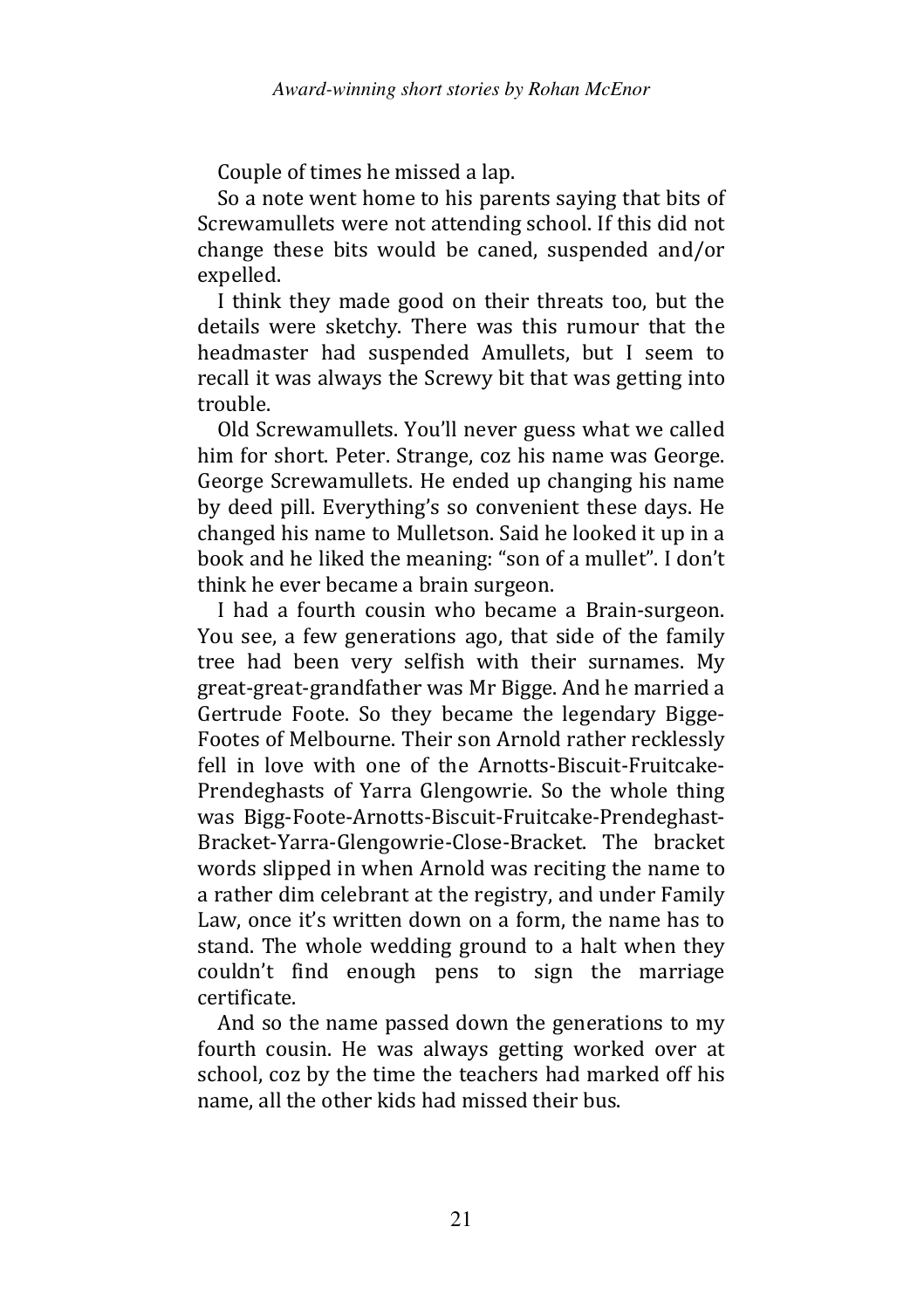So he was always having to come up with an excuse for not fighting, and one day during his ritual bus-stop bashing, he blurted out, "Just the face! Just the face! Don't break my hands. I'm a brain surgeon!" And right there he got this blinding flash to change his name to Tobias Brain-surgeon. It stopped the punch-ups but now he gets asked really difficult questions at parties. Especially since he's a green grocer. He usually answers these questions by rubbing his chin and saying, "Take two cauliflowers and call me in the morning." I don't know if it's good medical advice, but it really works for him as a pick-up line.

Seeing my fourth cousin being bashed up all the time, really made me glad that mum ditched the Bigge-Foote-Arnotts-Biscuit-Fruitcake-Prendeghast-Bracket-Yarra-Glengowrie-Close-Bracket references. When she married dad she made a firm decision to spend the rest of her days just being a Bumm.

The Bumms were a very mixed family. My mum was a Mormon. My sister was a Moonie. My Dad was a Certified Practicing Accountant.

It was Dad who really screwed me up.

When I was young he used to force me to go to Sunday school, but after a while it got a bit boring, so when I turned 27 I just stopped going altogether.

It was about then I got a job with the Tobacco Institute as a billboard graffitist. I had to go around defacing advertisements for healthy products. I came up with some great slogans like, "Fruit juice melts brain cells." "Apples - think what they're doing to your lungs." "Milk kills - that's why they don't tell you what goes into a cow." But it wasn't all negative stuff. I put some great catch phrases on cigarette ads too, like "Tobacco restores your health", or "Calm down - take a cigarette" and "Medical authorities - what do they know?"

I also had to write pro-tobacco letters to the papers. Things like, "you have more chance of being run over by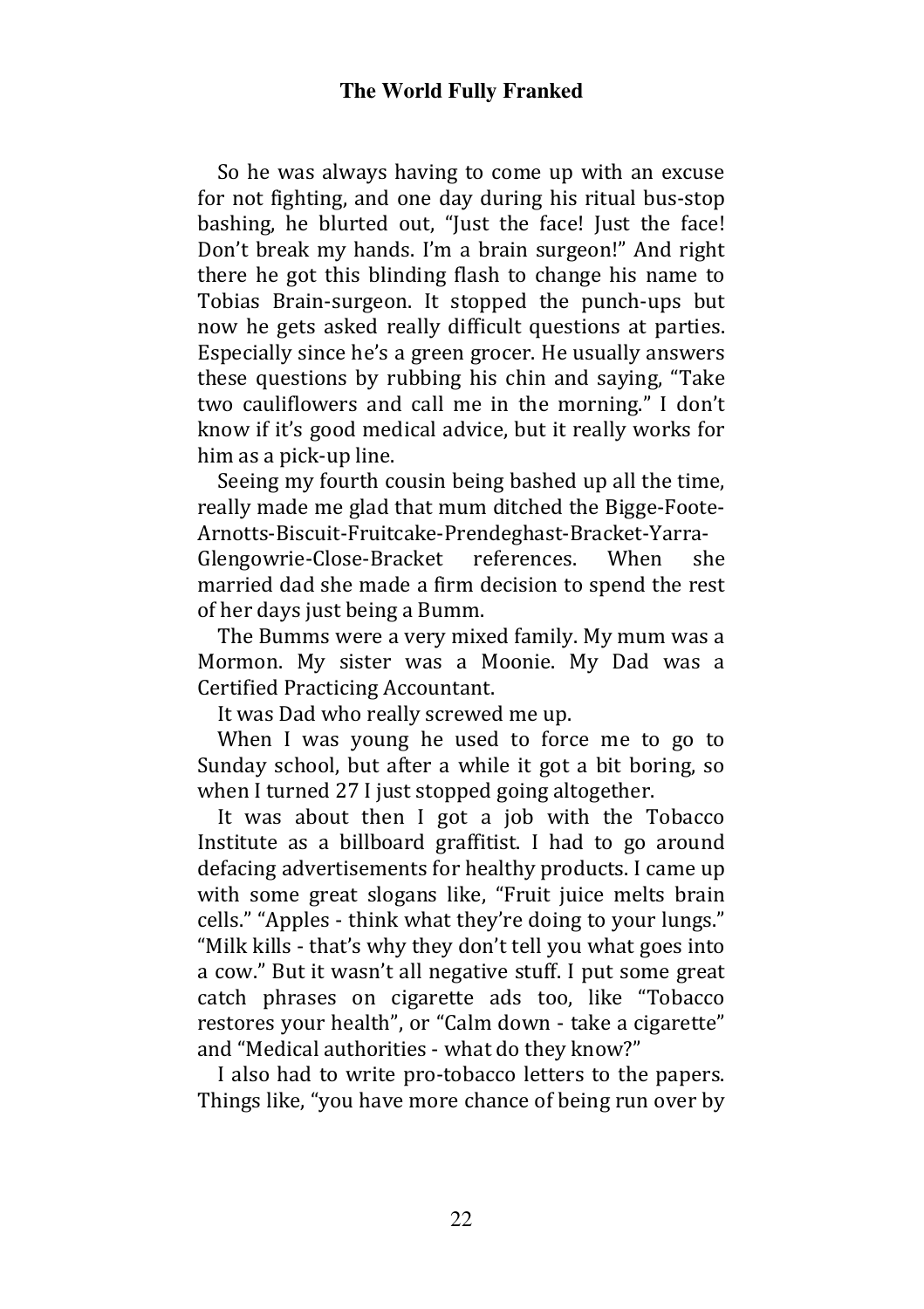a truck than by a cigarette", and "no-one ever drowned in tobacco".

Strangely, none of these withering arguments were ever printed, so one day the boss called me in and said, "Bumm, we're showing you the door."

"Nice door," I said.

"Well, I'd like to see you on the other side of it", he said.

So I cut a hole in it for him.

My next job was as a cab driver. I would have been a brilliant cab driver except I have no sense of direction. I once got lost for 3 weeks - in a roundabout. I still managed to get the full fare out of the Japanese tourists in the back seat though. They just staggered off laughing and shouting, "Is better than Saki! Better than Saki!"

And I'm hopeless in traffic. Like, there was this time when I just took off at the lights, cut off the car next to me, slammed on the brakes, gave the guy the finger, and then realised I wasn't even in my car.

Once I just dropped the clutch, hit the accelerator, blew tyre smoke all over the car next to me, and then I noticed he was a cop.

Another time I tried to do the right thing and help this poor bugger push start a car. Then as he drove off I noticed it was my car.

There was this other time when I was driving around with this totally ear piercing squeal coming from the brakes all day, and then I get home and noticed the cat's disappeared.

And I really hate it when a semi-trailer has to tailgate. Once I was up to about 120 clicks, and this dirty big semi was half an inch off my rear bumper, so wham! I just stand on the brakes! You should have seen the look on his face! Actually, I missed it but he told me all about it when he came to visit me in intensive care.

I really can't win with driving. I mean I'm the kind of guy who can be innocently driving home from this Italian restaurant and the cops will be breath-testing for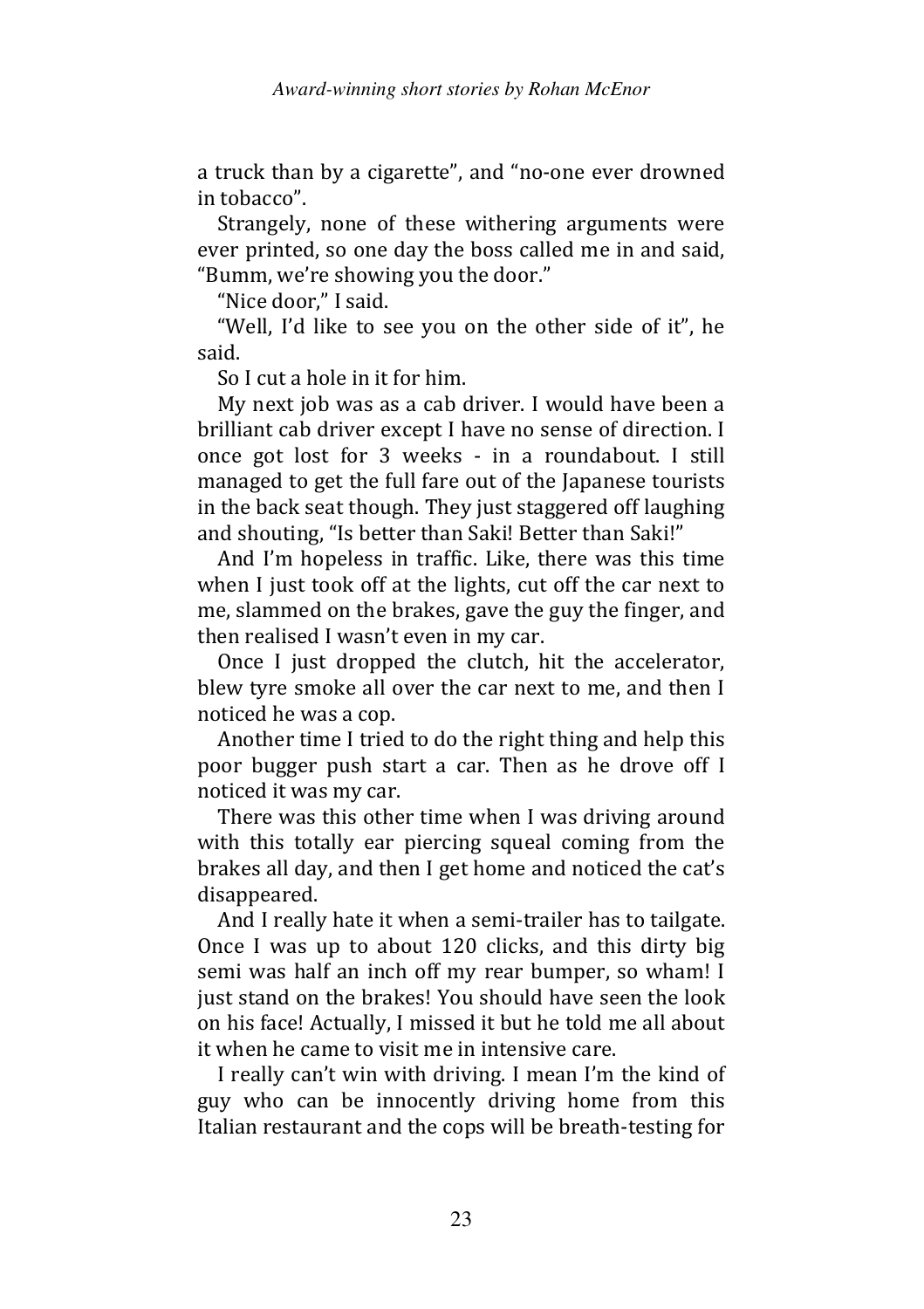garlic. One time I pulled into the breath-test bay and would you believe I can't turn the car alarm off. Then I realise I don't have one - I'd parked on the officer's foot.

Well after this, the cop really has it in for me, so he follows me home, and paints double yellow lines across my driveway. Next morning he had traffic lights erected at my garage door. That afternoon he booked me for hitting 35 cars - on a video game.

I've never had much luck with garages either. My regular service station rounds up \$11.09 to the nearest 20 dollars. And I've been a bit sus about them ever since I put my GT Falcon in for service one morning and got back a VW Beetle in the afternoon. Now my car makes so many strange noises it's been signed up as lead guitarist for a thrash metal band. And it's sure lost a bit of grunt. I mean, now I'm always getting burnt off at the lights - by push bikes.

I hate motorists who speed. Like the other day, this clown went flying past me doing around 160 in a school zone - he must have been, coz I was doing 130.

I was in a rush because of trouble at my job. The trouble is I don't have a job. But I was still in a rush to stand in line at Centrelink for 6 hours. They treat me very special at Centrelink. I've had 47 different career advisers. Now I have 47 different career options.

The best advice I've had so far is to take one of my hobbies and turn it into a job. Is there really a market for papier mache jewellery?

Another adviser said I should work on a TV show. So I thought up a new twist for a cooking show - under water. I put it in a letter to a TV executive but he wrote back and said I needed help. I wrote back, "Of course I need help you goose. You think I can produce this show on my own?" I never heard from him after that. I guess it was the recipe I had in the pilot - onion-flavoured chewing gum. Sad to see television being run by vegehaters.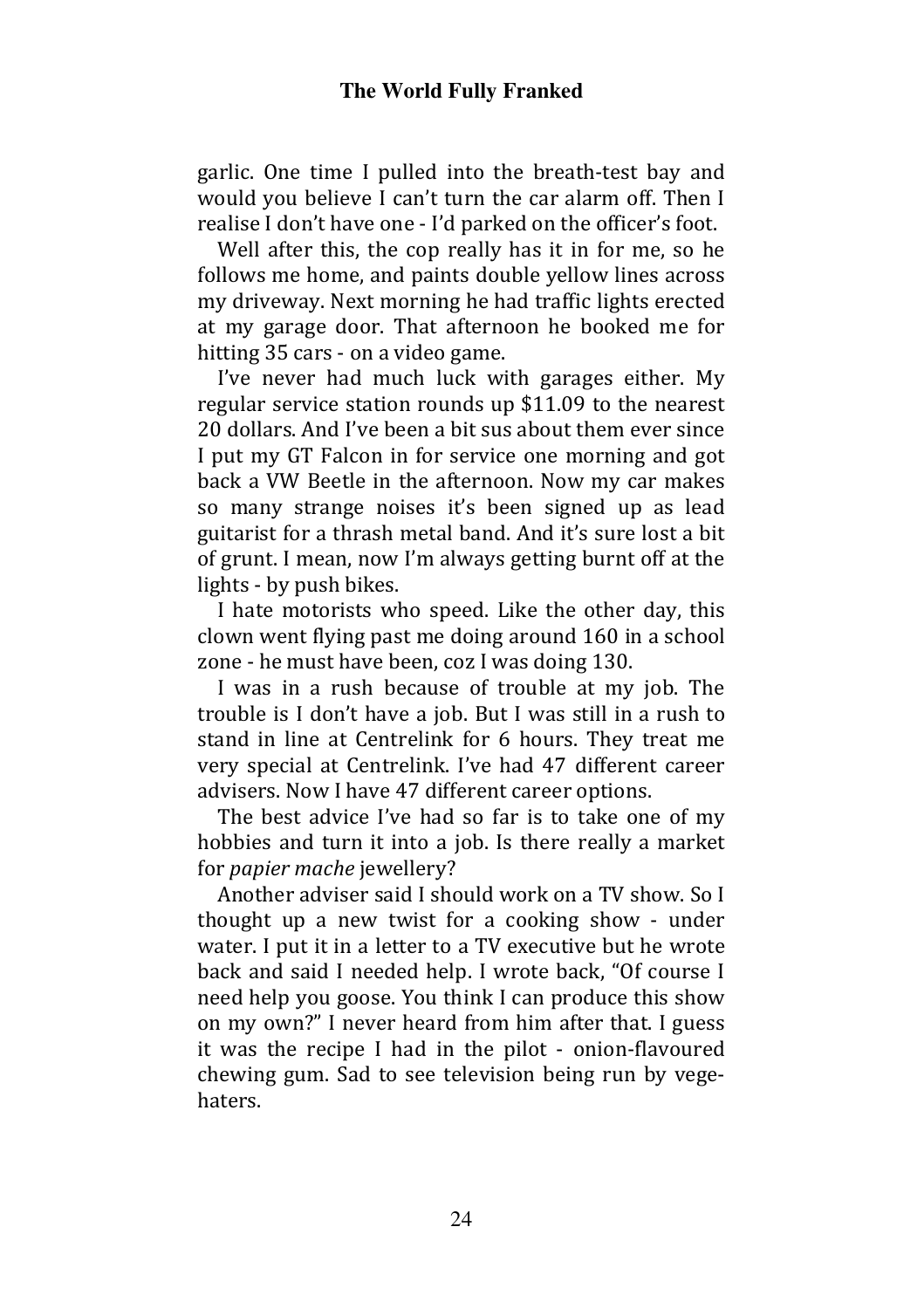I've been a vegetarian for years. Anything that goes with a good steak.

But don't get me wrong - I still love animals. In fact I'll eat anything you put in front of me.

I'm not your average animal liberationist. In fact, I'm very hard to pigeon-hole. I think it's my rebellious streak. Like when I walk down the street I just love to stand in 'no standing' zones. Sometimes I'll even stop in 'no stopping' zones. When I go to the supermarket, I go to the 8-items-or-less counter with 8 items. Then I buy a packet of Tic Tacs just to show them.

Or sometimes I'll go to the 8-items-or-less counter with nothing. Then I buy nine copies of the TV Week.

I think it's this culturally-challenged streak in me that causes people to constantly ask me, "Frank Bumm, what's life all about?"

I generally answer by telling them what life's not all about.

Like it's not all about just being a great guy. Especially if you're a girl.

And it's not all about these New Age beliefs either. Well, that's what my astrologer tells me. Actually, I don't believe in astrology but that's because I'm a Scorpio and we're just naturally sceptical.

Some people will believe anything. Some people will believe everything. Like creation and evolution. I used to believe both. Gave me a headache. Now I'd rather believe that something made everything rather than that nothing made anything. Or is that everything made nothing and anything made something? Or maybe everything and something banded together with nothing to make anything? I'm starting to get that headache again.

Life's not necessarily just about making money. In fact, my life isn't anything about making money. Although I did start out with nothing and I still have most of it left. Thanks to a second mortgage.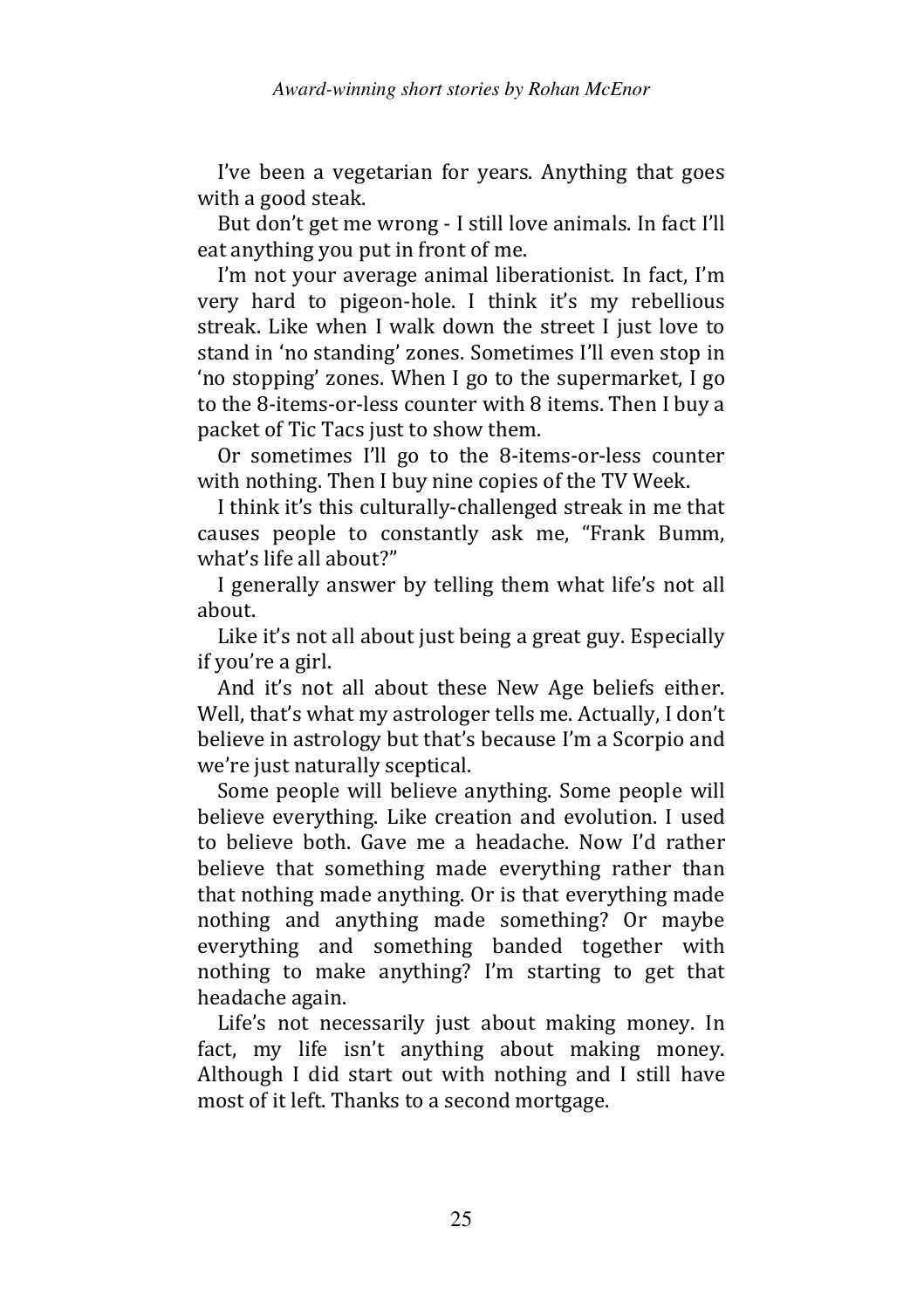I'm right into prosperity. I have 247 books on the subject. At 29.95 a pop, someone out there is getting pretty prosperous. This is a great comfort to me. So you see - money can buy you happiness in a vicarious kind of way.

Life's not just about having fun either. People do some strange things for fun. They go out and get so drunk they end up spending the night throwing up in a toilet bowl - and then they'll tell you what a great time they had. It's good to see people enjoying themselves.

Some people smoke grass for fun. I used to smoke eucalyptus leaves. They don't get you high, but boy they sure clean out your sinuses.

Life's not just all about being ultra-spiritual. I had friend who tried all that. You'd open his 'fridge and he'd have Praise Mayonnaise and Miracle Margarine. And he always drove a Honda - said it kept his family in one Accord.

Some people get so hooked on religion. They spend the whole weekend chanting. Then all week they study the sayings of their prophets. They'll even get into fights about it. Personally, I can't take Rugby League that seriously.

And life's not all about spending all your time in church. Like I used to live in a garage and not once did I turn into a car. Didn't even develop an oil leak.

Once I was in this church and I went up the front, so the preacher said to me that Jesus was going to come and live inside me. This freaked me out coz I was wearing a tight body-shirt and tight jeans at the time. Had visions of swelling up like the Incredible Hulk right there in the sanctuary. Not that I wouldn't want a body like the Incredible Hulk. It'd be a great advantage when bludging cigarettes. I reckon the Hulk must collect a lot of lighters too.

And with my luck swelling up like the Incredible Hulk in a place of worship would turn out to be some sort of mortal sin. I think I read that in Leviticus once. So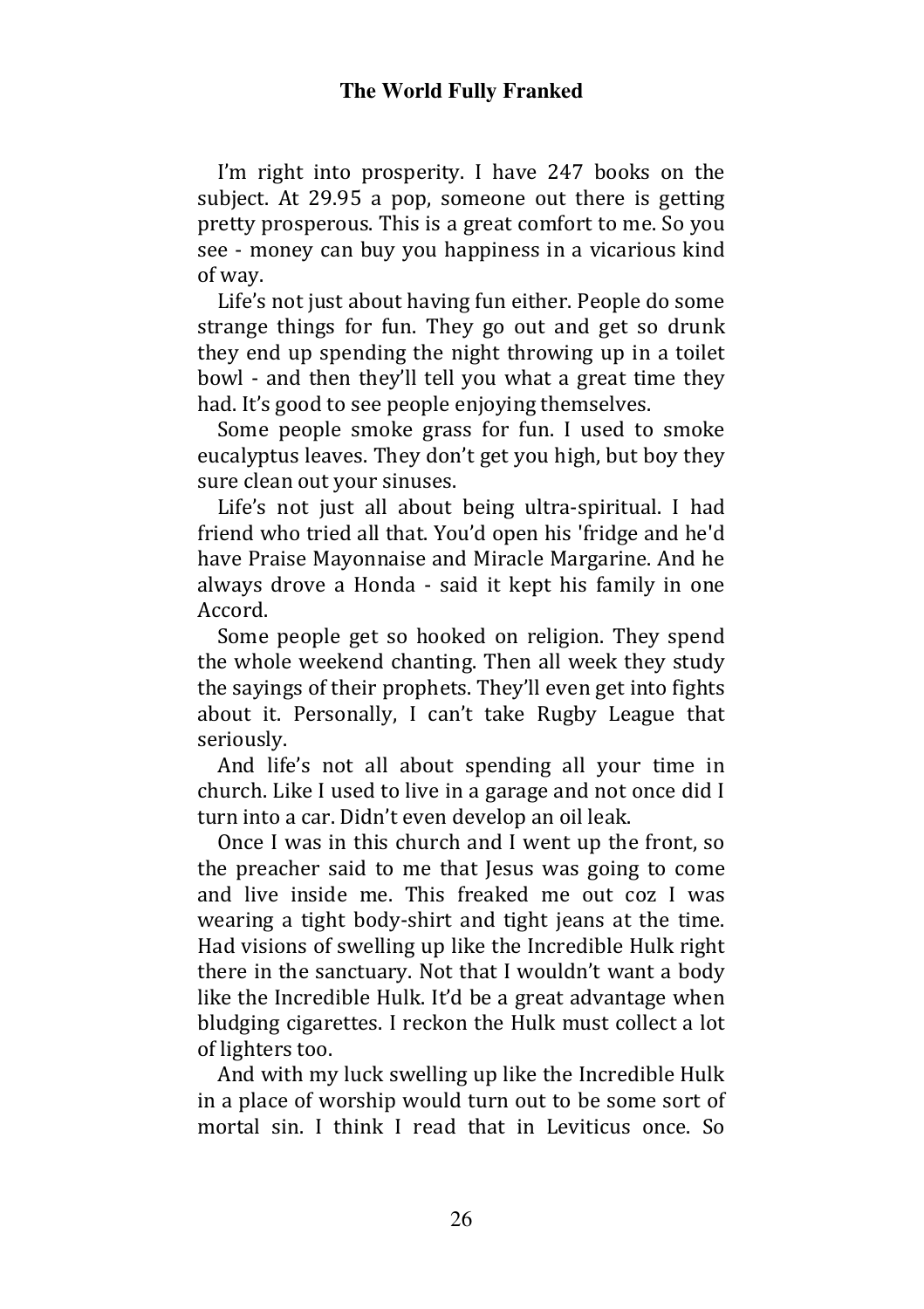instead of eternal salvation, I'd end up with 40 years penance in a hair-lined shirt.

I used to think life was all about having a good laugh. I still take this very seriously. In fact when I'm having a good laugh I get this really serious expression on my face. The heartier the laugh the more serious the expression. Once I went to an Eddy Murphy movie and I laughed so hard my face turned to concrete for 2 days. My whole body was jiggling with mirth but my face was like a driveway. It's quite entertaining to watch. My landlady sells tickets. It's a great way to pay the rent. In the end though, I reckon life's simply about developing a good name. Which aint easy when your name's Frank Bumm.

But I'm working on it.

How many A's in Maha-shalal-hashbaz?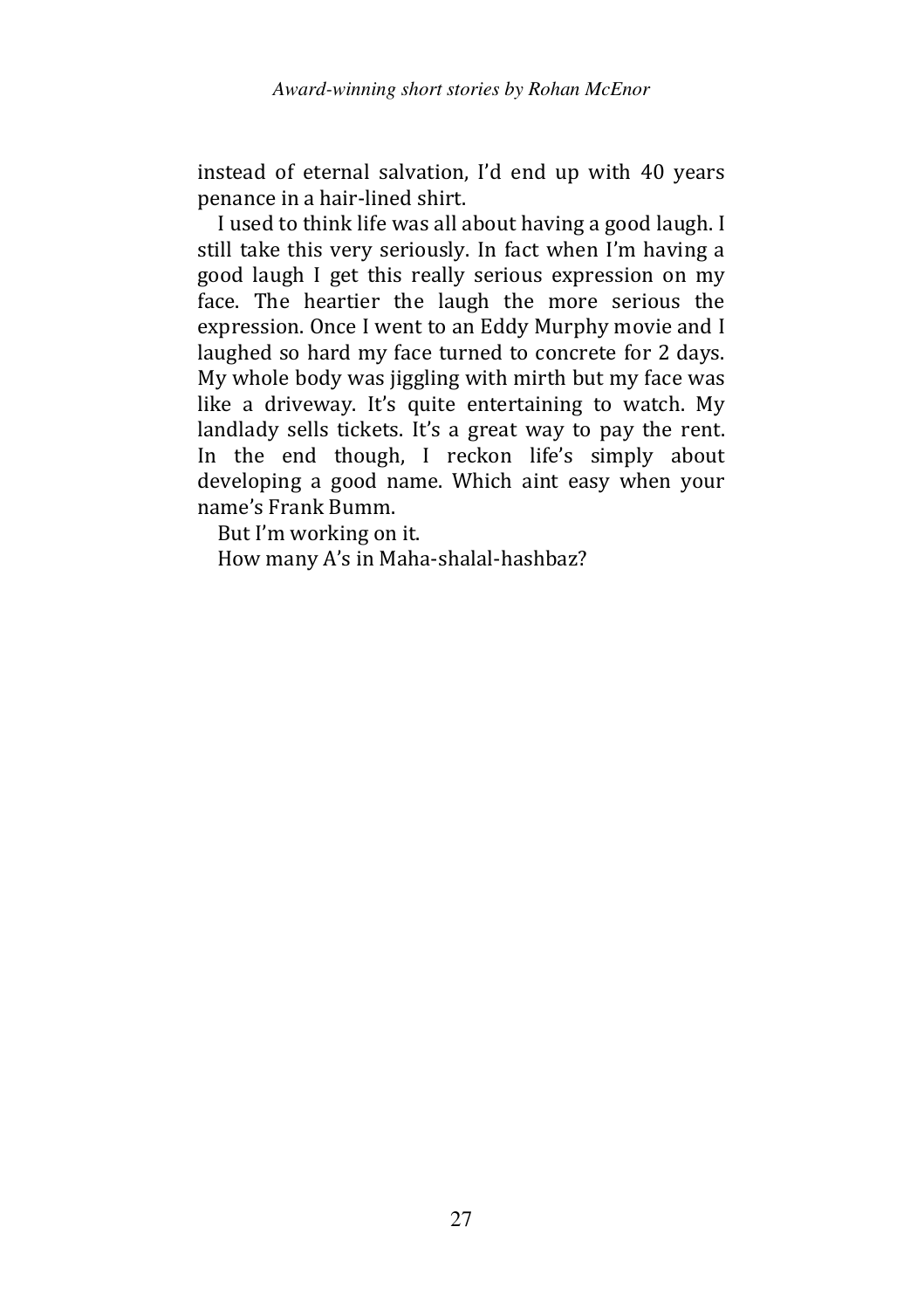### $\boldsymbol{\Lambda}$

## The birthday card

Transparency - it is the perfect place to hide.

To be so conspicuous, so brazen as to be above suspicion.

It can be done.

In fact, we all do it. Every day.

It's probably the reason I'm standing here now, collecting my Ph.D. And it is mine. It carries my name: Blaine Ladderly PhD. It will look so much more impressive on the door than mere "counselor."

And so it should, for this is no ordinary doctorate. Mine is a thesis to solve unsolvable crimes, discover new psychologies, and impeach the unimpeachable. An academic masterpiece.

Thanks in small measure, I suppose, to The Man.

#### \*\*\*

Our first meeting in 1985 was an anticlimax. Well, it was for me.

I had been fully briefed, even down to trivialities about his illustrious youth at university, where he topped every class and taunted the lecturers in debate, especially the Catholic theology professors.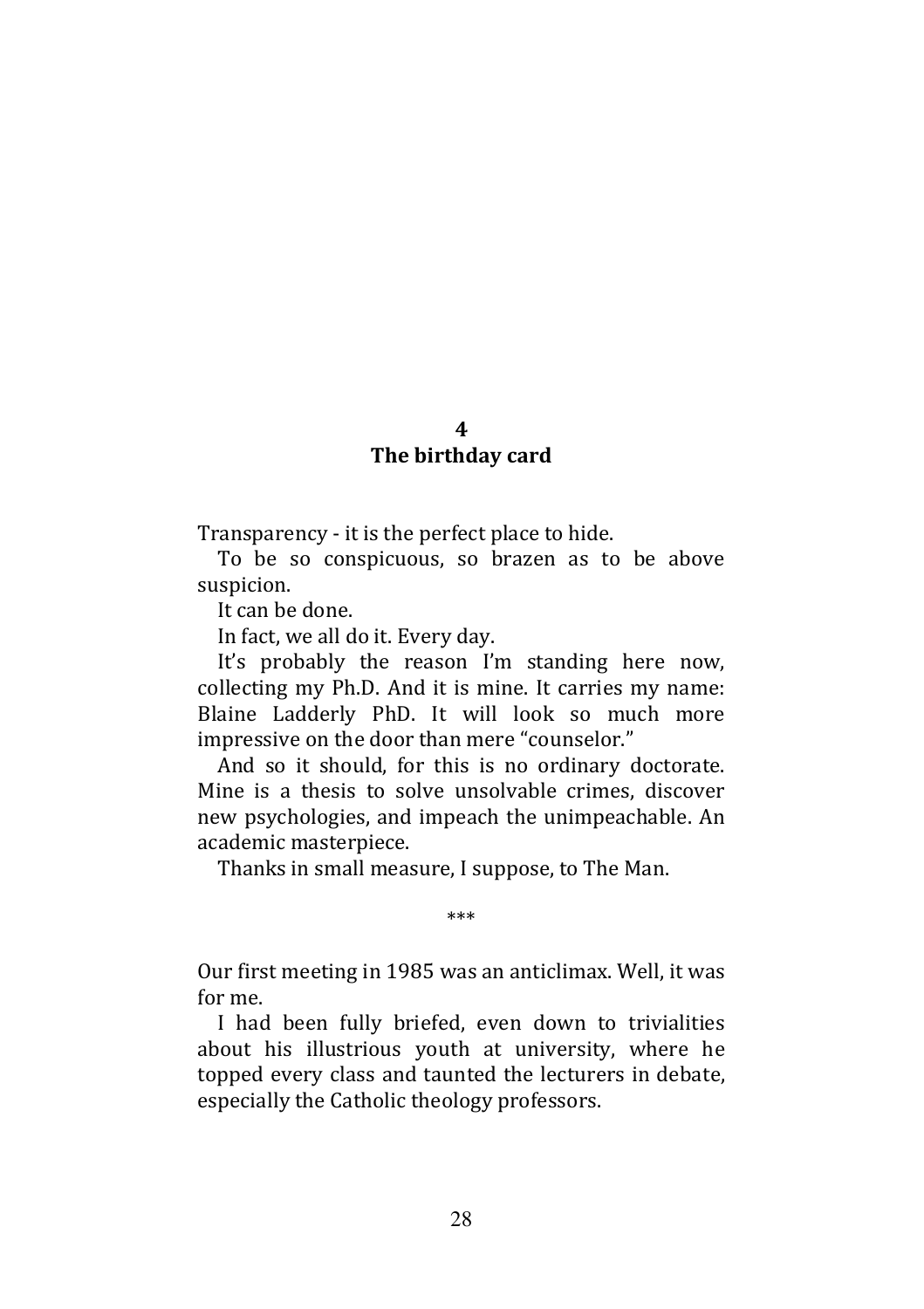Then inexplicably, he failed every subject in 1970, even his favoured psychology and anatomy, refusing to hand in his final assignment on human reproduction, despite an assured pass from the course director.

He joined the police academy the following year where all would eat his scholastic dust, especially in child-protection law, homicide and forensics.

By age twenty-eight, he'd risen to Senior Detective Inspector, advisor to the Minister and state union president. An impeccable career and one that earned him priority into restricted-access police information, Government and departmental libraries where he spent hours, days and years of free time cross-referencing the documents and diaries he would eventually leave for me in the boot of his car. "For Blaine" they were marked. "For your precious Ph.D."

For twenty-five years he never deviated. A truly driven pathology, not to be dismissed lightly - I was first to recognise it. I was first to publish.

But at that first meeting I encountered a thirty-six year old man whose sky-blue eyes were overcast in burnout, his light ginger hair unkempt, his face sullen behind a trimmed ginger beard. The O'Brien murder had upended his equilibrium. As first detective to view the body in situ, well, The Man had seen murders before, but this was unambiguous in its horror. A local pharmacist Lionel O'Brien, lay murdered, his genitals, groin, perineum and anus mutilated, his head almost severed from the shoulders. The pharmacist's own dirty socks and a savagely tight tie-gag had been used to suppress his agonised screams.

The Man noted, "Time of death: 4.15pm April 3rd. No forced entry; use of personal effects - killer familiar with victim's home." I was never one for irony until I read that.

The only other clue was a birthday card between the fingers of the unfortunate chemist, the cover of which featured babies on a conveyor belt with the caption: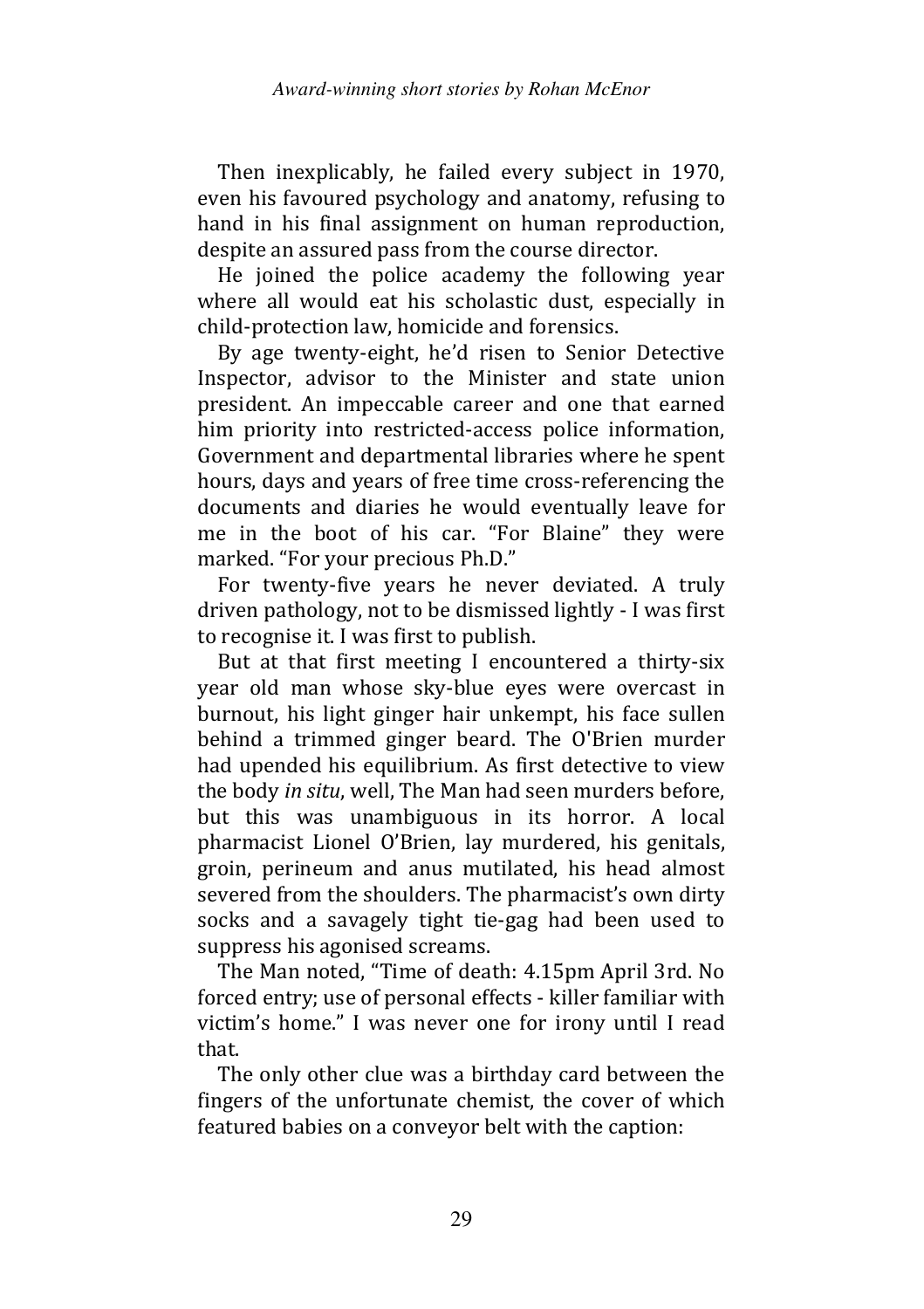## **The Birthday Card**

"On this day, all those years ago, in that great babymaking factory in the sky, the foreman shouted, 'At last a perfect one! Let's go have a beer.'"

The 1969 copyright on the back of the card suggested it was so old, there'd be no chance to trace where it was purchased, and with no further slayings, the strongest theory was that the widely respected O'Brien had fallen victim to mistaken identity.

"First his daughter, now this," The Man would lament to colleagues.

April 3rd, 1985 - the day of the O'Brien murder and five years exactly since the pharmacist's only child, Ellen, had committed suicide. With her stunning red hair, so like his, Ellen had been the source of Lionel's every breath. No one was surprised when this angelic girl entered St Anthony's Convent early in 1970, but no one could comprehend that she would take her own life just ten years on. No explanation, just a one word note: "Rachel."

April 3rd. It might have been significant, it might not, but the investigating team found no causal link despite hours of searching.

The Man took personal responsibility, capitulating under the weight of this, his first and most public failure, leaving him unable to face the relatives or be present at the inquest.

Unable to cope with his everyday duties, The Man was referred to me.

"Lionel paid a high price for not selling condoms," he quipped in our first session.

"The pharmacist was Catholic, then?"

"With a name like O'Brien! I think so! "

"You used to give the Catholics a hard time at uni."

"You've done your homework."

"Is that why you feel guilty for this?"

"Not guilt. Just disappointment."

"Let the side down?"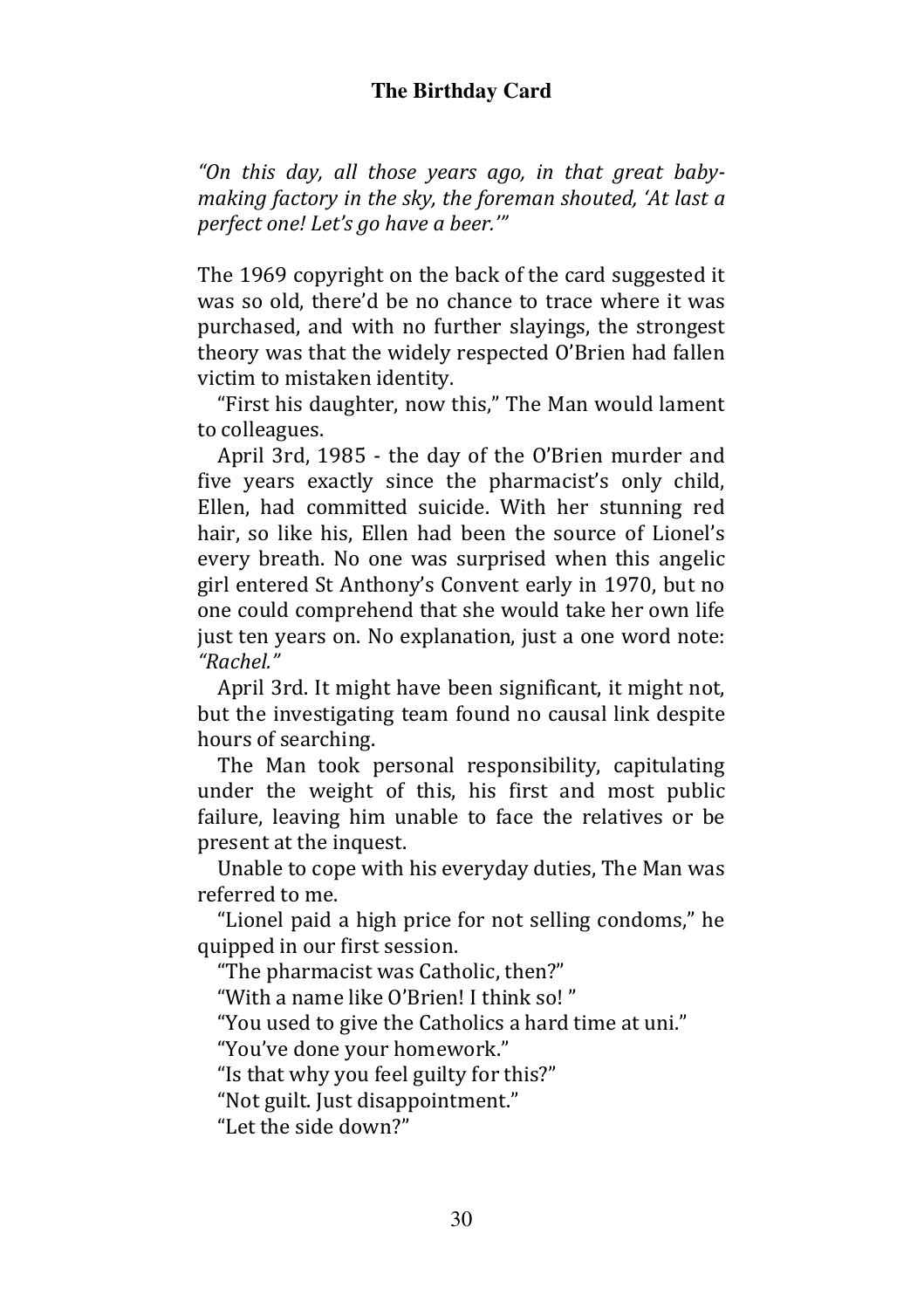"Missed something. Made mistakes."

"That's inevitable sometimes."

"So I have your permission, do I? That's gratifying."

"You don't need my permission to be human," I said.

"I'll keep it in mind next time," he said.

Even after three months we had made little progress, his depression consuming him, so I recommended extended stress leave. About a year later I received his first letter. He was working as an itinerant farm-hand on a Lachlan River cattle property owned by a Lawry and Ros Goldby.

The main thing he noted about the Goldbys was their hair colour, "how ridiculous it is that two such blackhaired parents as Lawry and Ros would have a daughter with such glowing, flowing, bright red flames. Alison is simply magnificent. And her blue eyes are just captivating."

His letters proved a great coup for my manuscript the kind of personal detail that really improves one's chances of permanent funding.

The Man was cautious with the 17 year old Alison Goldby, but gradually he developed a close friendship with her. "Why didn't you ever marry?" she once asked him, the question too brash to be comfortable.

"There's only ever been one," he replied, "Ellen O'Brien. A golden rose that will never die."

"Sounds like love," she said. "What happened?"

"Her father sent her to a convent. St Anthony's."

He turned to see if St Anthony's meant anything to her, to see how much she knew.

Alison frowned. Said nothing, so he pressed her. "Her father was a pharmacist. Lionel O'Brien," he laughed. "Lionel the loser. Had red hair - just like Ellen. Just like you. She had blue eyes too." He looked at the girl silently. "Things should have been different."

"You should have married her," Alison said. "Marriage and children. That's what dad says. He didn't feel like a man until I came along."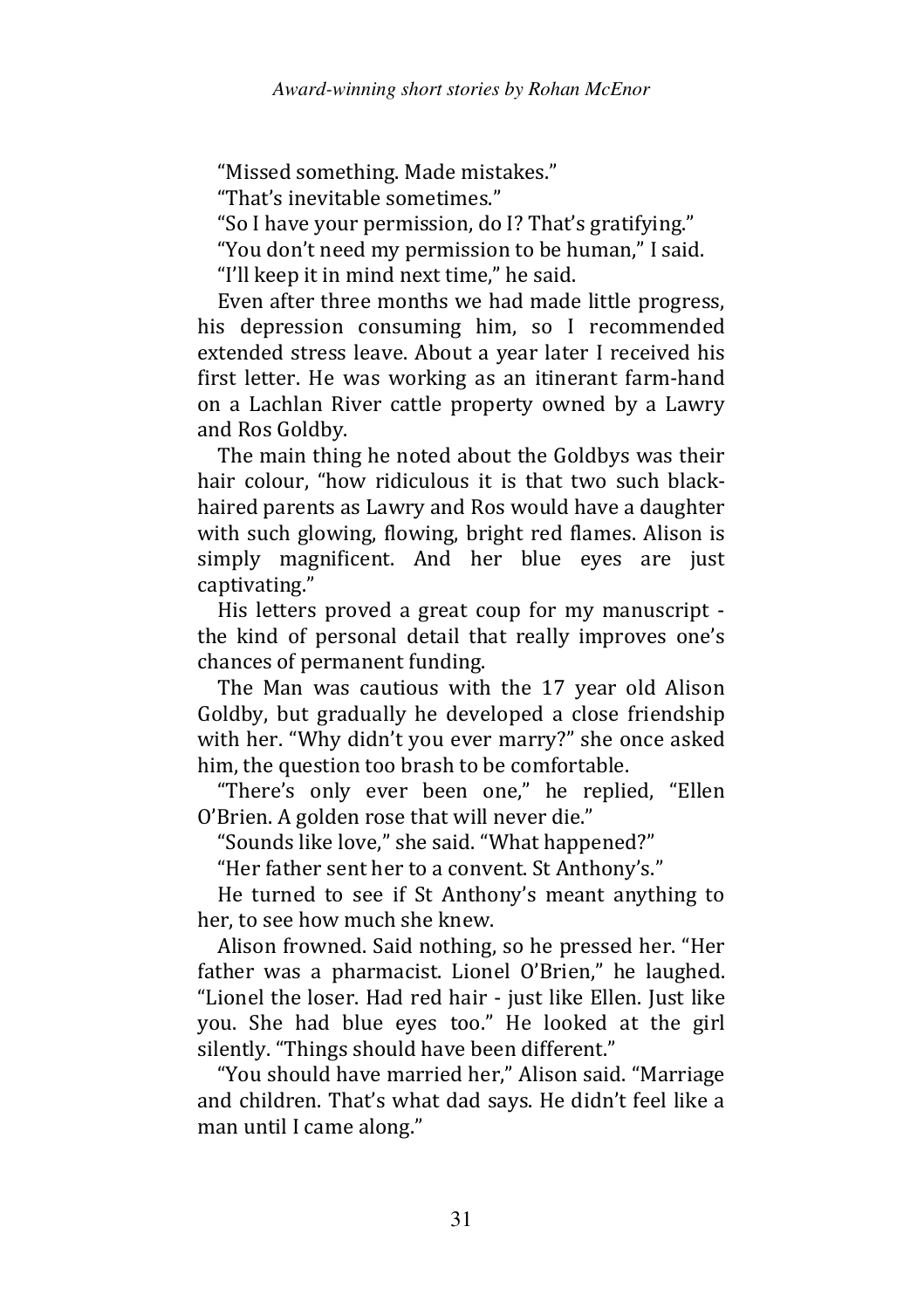"So that's what Lawry says, does he?"

Next day Lawry Goldby drowned in the cattle dip, trampled under a hundred hooves, The Man being the only witness. The police figured Lawry had been watching from his customary perch when the rotting wooden rail gave way and he tumbled in. The Man continued to prod the cattle through, oblivious to Goldby's misfortune.

By the time The Man dived in and dragged his boss out of the pit, Lawry Goldby was far gone, bruised beyond recognition although The Man pounded Lawry's dead chest and puffed frantically into his purple lips for twenty minutes before the ambulance arrived.

The doctor noted the time of death: "4.15pm April 3rd 1988 - accidental drowning."

No questions were asked with such a reputable witness.

Lawry Goldby's untimely demise quashed any celebration of Alison's eighteenth birthday, so The Man made a point of giving her a card.

"Babies on a conveyor belt," she mused. "Peculiar."

In the months after Lawry Goldby's departure The Man became increasingly preoccupied with Alison. Something of a father figure, he would write in his diary.

"What's your middle name?" he asked her one day.

"Maureen."

"Maureen! You're kidding!" He could hardly contain his anger.

"It's not that bad!" she protested. "It's after a friend of the family."

"Some friend," he fumed. "It should be Rachel."

"Yuk!"

"Rachel's a great name. It's Hebrew for 'links in a chain'."

He paused to summon up words of direct approach.

"You know, you have the same petite nose and mouth as your mum."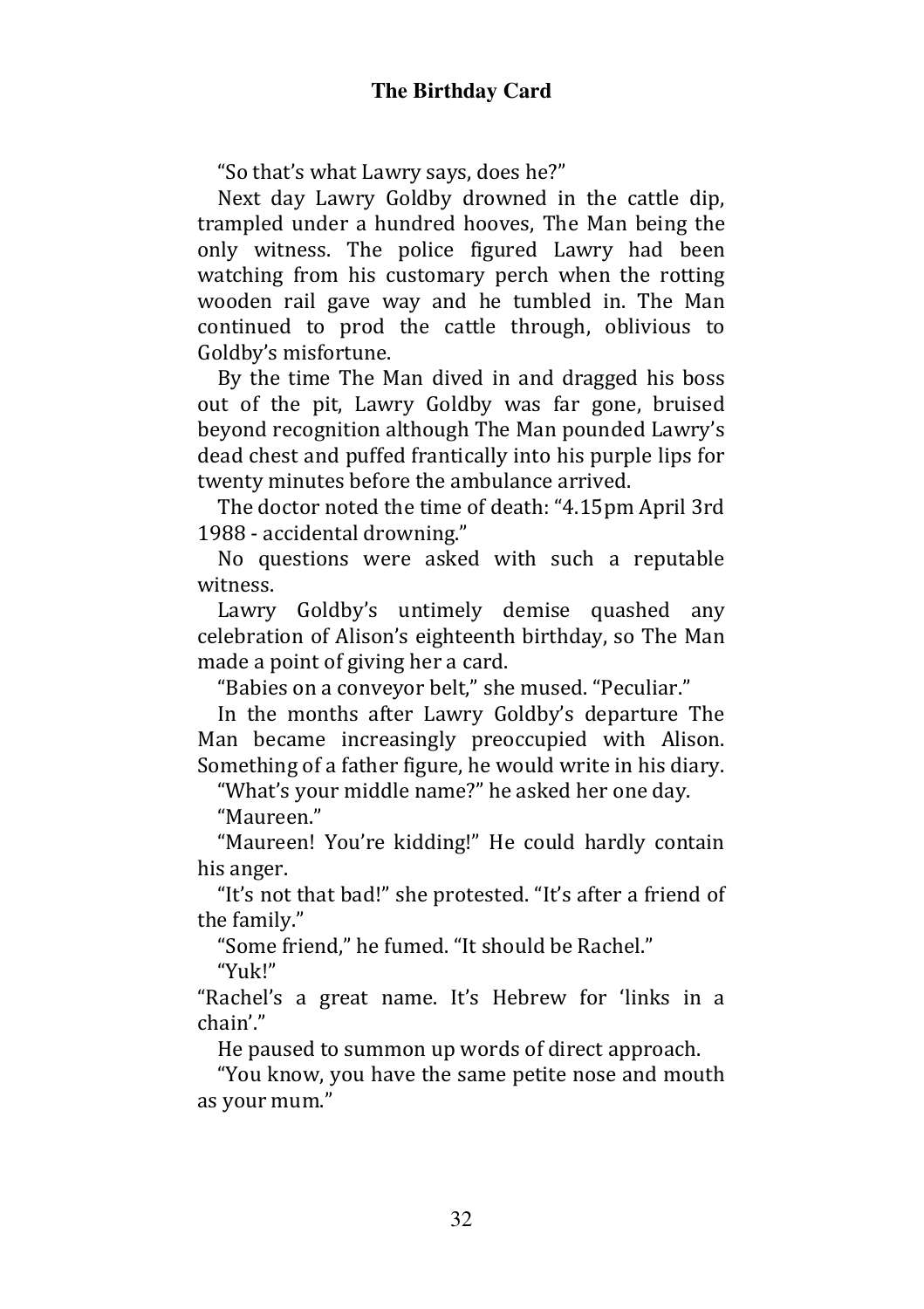She laughed. "Fancy my mum now, do you? Well you must need glasses because my mother doesn't have a petite nose at all!"

"How would you know?" he said quietly. "How would you know what Ellen looked like?"

Alison Goldby unraveled instantly. She had known about her adoption since childhood but suddenly her secret lazy dream-life had turned nightmare reality.

"Haven't you ever noticed how you and I have exactly the same eyes?" he said.

He was crying, but Alison's every freckle had turned white, her pupils dilated, her stomach punched her with nausea. In a single moment her pretend existence cracked right through - even thinking was no longer safe.

"Impossible! Never!" she screamed, jumping off the fence, and sprinting into the house.

"I just had to know you were alive," he said quietly. "I had to let you know I cared."

A minute's hiatus and Ros Goldby came, striding her robust frame along the homestead perimeter. "You have to go," she called. "You shouldn't be here."

"She's eighteen."

"It makes no difference. I'll pay you and you'll have to leave."

"You could never pay me what you owe."

Ros's trembling hands counted out a succession of fifties. Through the curtains, Alison watched The Man's face, struck by its now obvious similarities to her own.

"You've been a good worker. Take a bonus," Ros said bundling a handful into The Man's palm.

"Say goodbye to Rachel for me."

"Her name is Alison," said Ros, averting her eyes.

"Of course," The Man said. "Twenty thousand gives you naming rights."

Ros Goldby was struck utterly mute.

"I've seen all the receipts, Ros. All the 'donations' Lawry sent to St Anthony's. Your money might have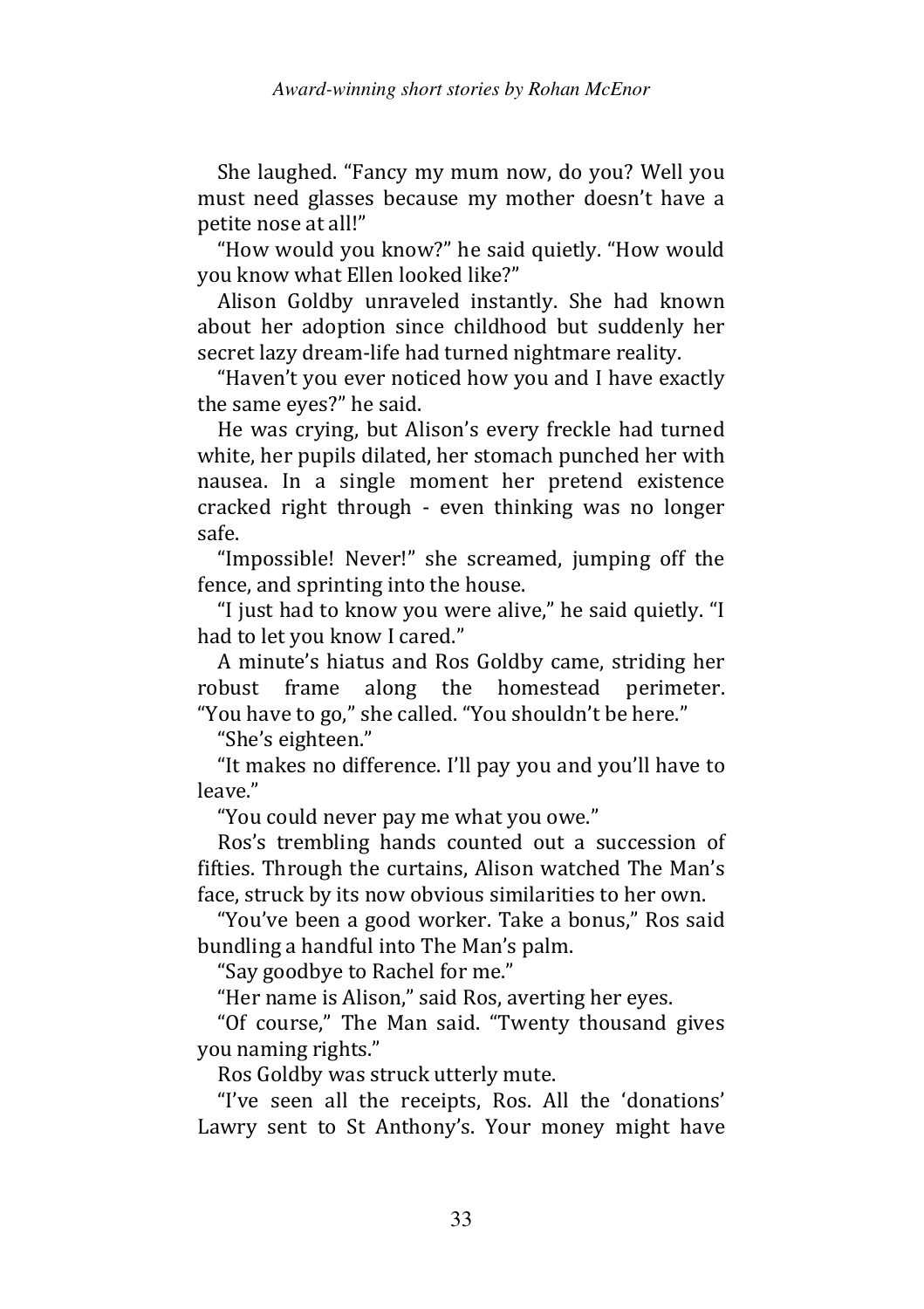helped you jump the adoption queue, but it can never change my daughter's blood."

He walked off the property, caught a train back to Sydney. Back to the force.

\*\*\*

Six years later he turned up at my consulting rooms one morning.

"We're about to crack the O'Brien case," he said.

"Breakthrough?"

"A decade's inaction and you call it a breakthrough more like an anniversary," he laughed. "I can't believe no one saw it. There were clues everywhere. Actually," he regained seriousness, "you've had them in your notebook all the time!"

He reached into his pocket. "Except for this one." He handed me a small yellowing receipt.

Dee Why Newsagency. 14.5.70. Greeting card 99c. Greeting card 99c. Greeting card 99c. Sub. tot: \$2.97 Total: \$2.97

He drilled me with his eyes. "Do unconscionable things to good people and good people will do unconscionable things." For ten seconds his vice like stare impaled me in silence before he smiled wryly and looked at his watch. "10.15 am. You have until 4.15, Blaine. Six hours to change the world." He turned to go, then looked back. "Oh, and by the way - happy birthday."

"April 3rd isn't my birthday."

I pulled his file and surveyed pages of disconnected scribble. Prattle about birthday cards, and suicides.

And April 3rd.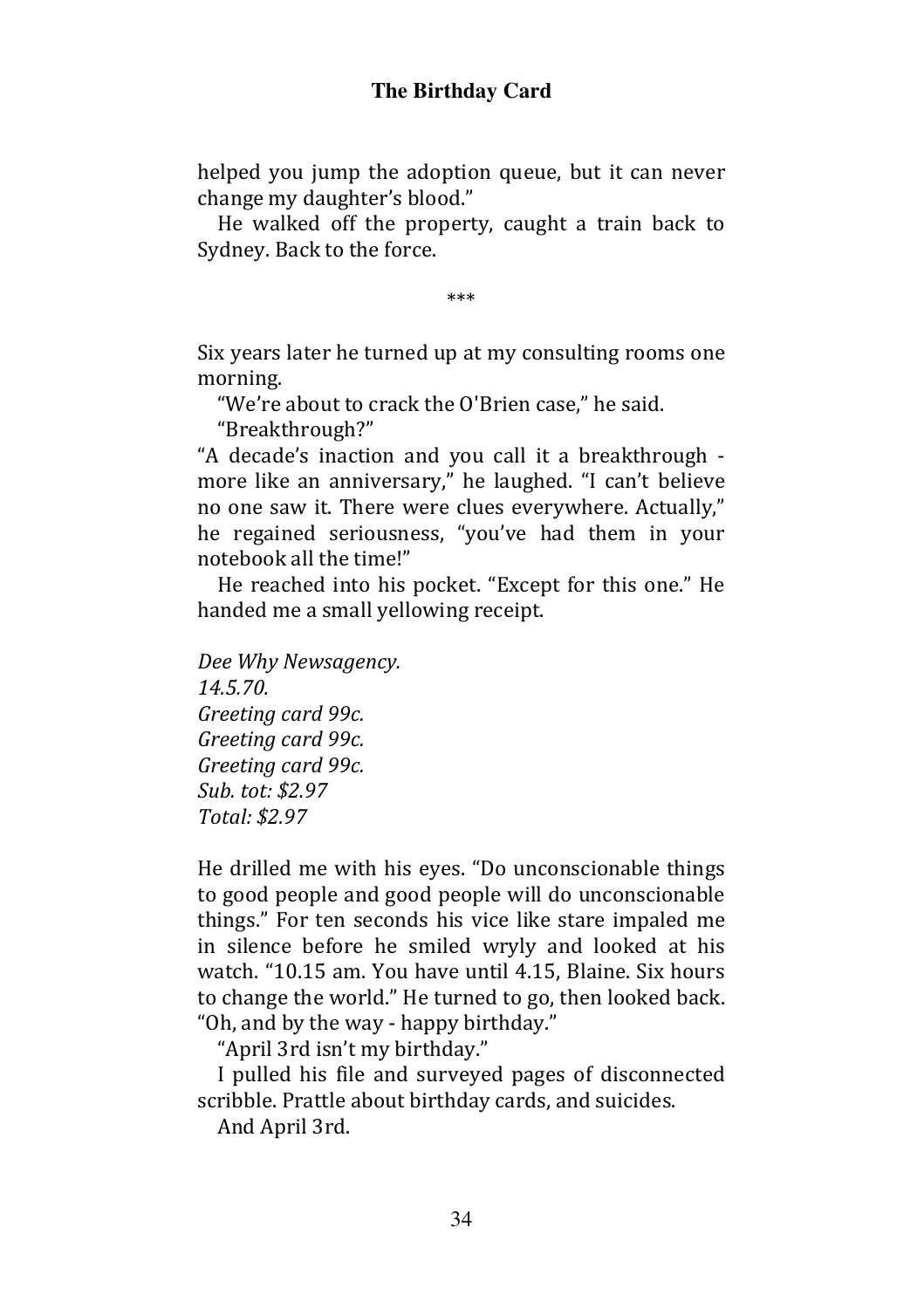I cantered down to archives to retrieve the O'Brien papers.

"What does the Births Deaths and Marriages print out say?" I mumbled to myself as I flicked through the file. I searched it front to back twice but there was no BDM print out and I could almost hear him taunting me. What does it mean, Blaine? What does it mean?

That incessant pen-clicking when I'm down these blind alleys.

"How did he know that they all died on the same date?"

"How would I know," said a passing archivist. I grabbed her.

"Get BDM to cross-match April 3rd with the name O'Brien. Just Sydney, the last 30 years."

"It'll take days!"

"I need it by lunchtime."

An hour later BDM faxed each certificate one by one.

Lionel O'Brien. Died: 4.15pm April 3rd, 1985.

Ellen O'Brien. Died: 4.15pm April 3rd, 1980.

But then a birth certificate.

Rachel O'Brien. Born 4.15pm April 3rd 1970.

Mother: Ellen O'Brien. Josephite novice. St Anthony's Convent Croydon.

Father: unknown.

"Father: 'unknown'? Not any more." Then came the original birth registration form detailing the baby. The Man's name had been included as the father all right, but had been crossed out and initialed M.B.

"M.B. M.B.? Who the hell are you, and where are you going to be at 4.15 this afternoon?"

Basic policing, Blaine, I could hear The Man say. His voice was so clear. Just follow the trail, Blaine. I knew him so well, now I had to think like him.

My hurried explanations seemed to amuse St Anthony's Mother Superior. "You've been watching too many Bruce Willis movies," she quipped with raised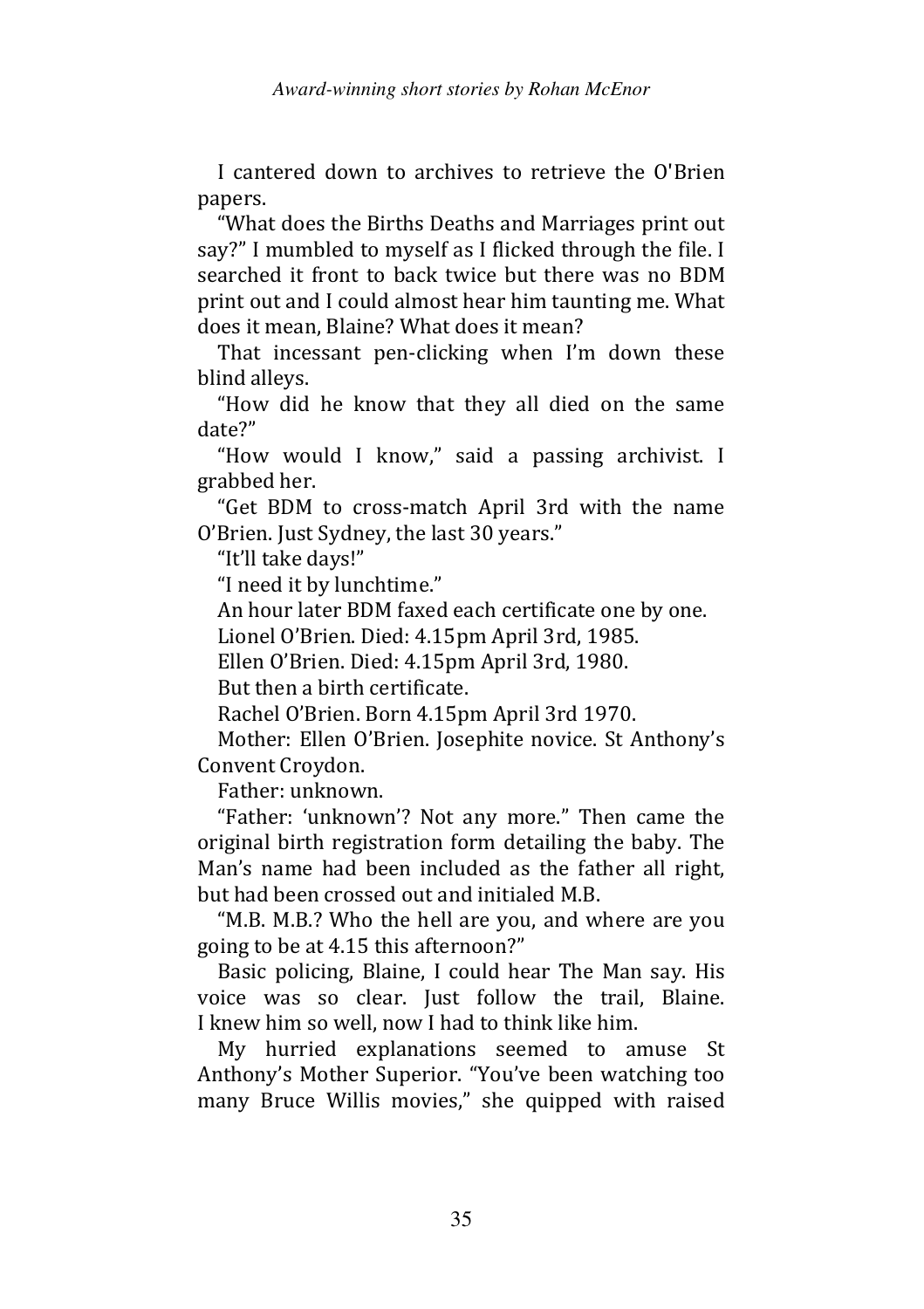eyebrow, but nonetheless, she efficiently recovered the Goldby file and sifted it through.

"Someone's tampered with these," the Superior said hotly. "They're all out of order."

"Go to the back of the file," I said on a hunch. She did. Nothing.

"Go to the middle." Again nothing.

"Turn it over. Go from back to front."

Blank page after blank page. Then suddenly, a completed form.

"What's this? It doesn't belong here. It's personal."

I scanned it quickly. "Who's Maureen Bellarmine?"

"She was the Principal Officer. Wonderful woman. She used to counsel all the pregnant girls and sign off all the adoption placements. Why's her 1960 medical chart here?" The Superior secreted it away. "So, she had a hysterectomy."

"M.B." I said. "Do you know where she lives?"

"In that waterside mansion on Woolwich Point."

"I'll get a unit over there immediately."

I looked at my watch. "3.40pm. We should make it."

\*\*\*

The unmarked police car drew around the circular drive, its blue flash panning the hedges. The officer jogged up the steps and knocked loudly. "Mrs Bellarmine! Mrs Bellarmine!"

The old widow shuffled to the door. "Alright. Alright. I'm a sixty-five year old woman, not an Olympic athlete."

She peeped through the eye-piece to see a plainclothed detective holding out his badge.

"Oh! Police!" she squealed, as she opened the door.

"Sorry to hurry you Mrs Bellarmine, but we've had reports of an intruder around your garden.

Seen anyone suspicious?"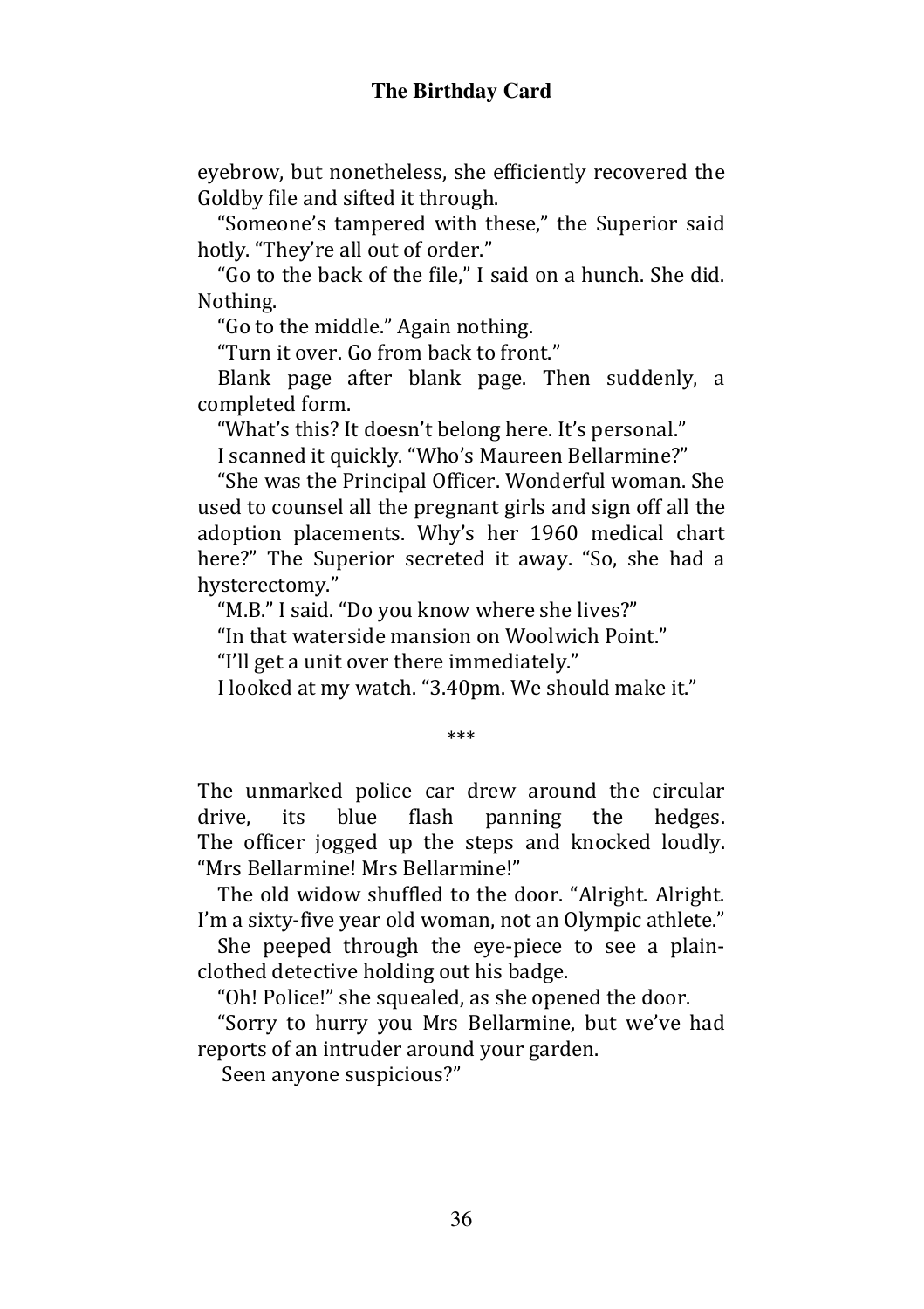"Nothing."

He held his two-way up to his mouth. "VL 2MC mobile 70 to control." Just static. He tried again. No response.

"We must be in a valley. Can I use your phone?"

"Of course!" She shut and bolted the door behind him. "Through here to the study."

The room was peppered with framed citations.

"My goodness!" said the officer as he read them. "Maureen Bellarmine. B. Soc. Sc. (Hon). Maureen Bellarmine. OAM. For services to adoption. Maureen Bellarmine. In appreciation of your fund-raising for St Anthony's Convent."

"Oh," she said coyly, "My little career."

"Little career, indeed," he said, shifting to seven smaller wooden frames encasing seven youthful faces. "These your children?"

"Oh yes, I'm very proud of them."

And I'm sure they're very proud of you!" he amazed "I don't envy a woman giving birth to seven children."

"Oh, you tend to forget the pain," she said, smiling weakly, and wondering why he didn't seem to want to use the phone.

"Childbirth is a marvel," he continued, running a finger across the top of the frames. "One birth is a miracle. But seven!" He chuckled. "That's phenomenal especially for a woman who doesn't have a womb!"

He spun on his heels engaging her eye to eye. "It's been a long time, Maudie."

"I know you," she quaked. "I know you. You're that boy who wouldn't leave us alone. The university student."

The Man lifted his enormous fist and plunged it into her fragile face, a half effort that rendered her unconscious for thirty seconds. A full blow would have killed her, but it was enough to knock her septum almost into her brain.

"That's for Ellen and Rachel. This is for the thousands."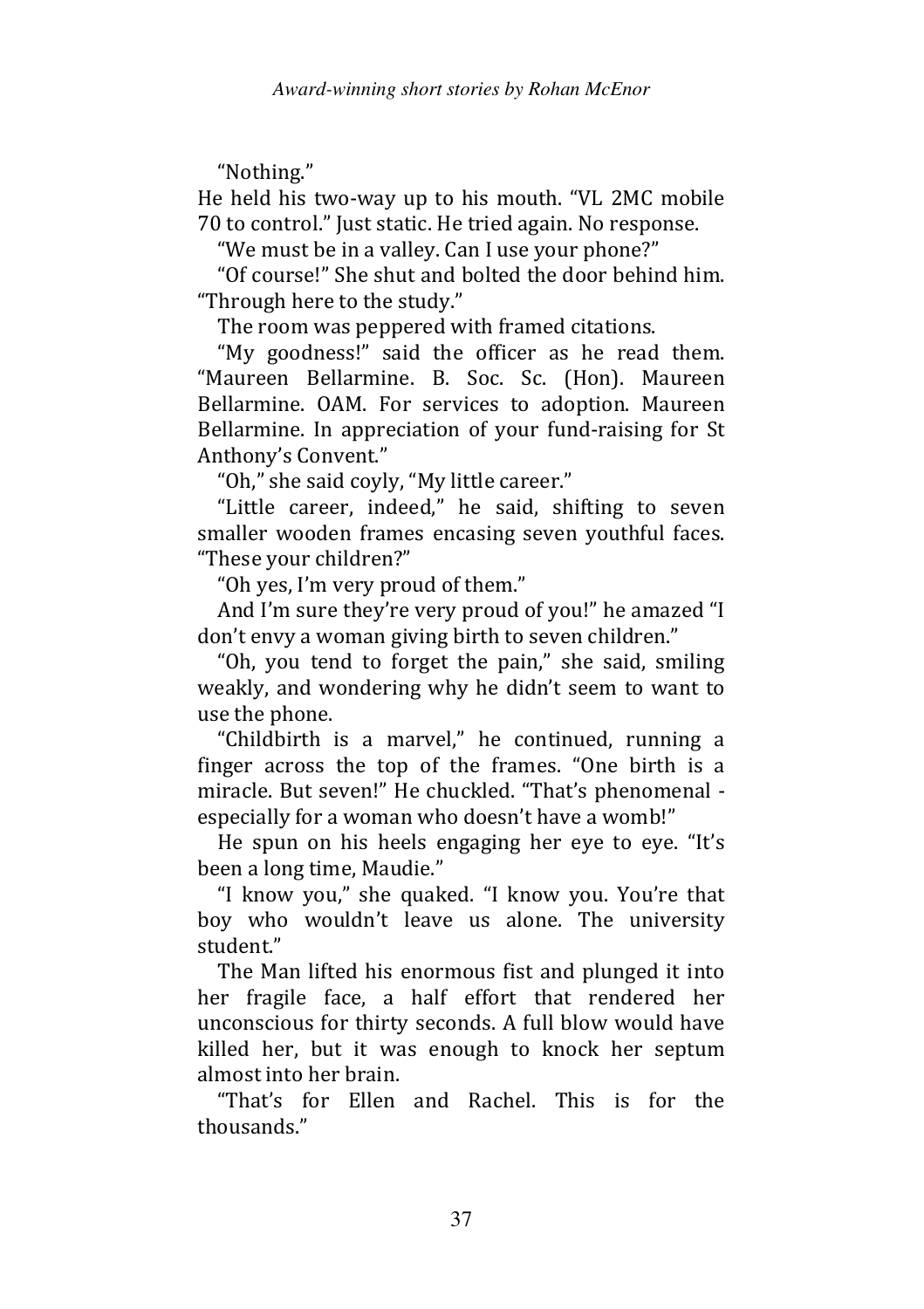When she came to, he had dragged her by the hair into the kitchen, blood cascading from her nose and mouth.

"Don't kill me. Please don't kill me. My children," she whimpered through swollen lips.

"Whose children? Whose children, Maudie?" he menaced in her ear. "Our children. The children you stole from us, Maudie! Remember us? The ones you doomed to living death."

"Please don't kill me."

"That's good Maudie. Beg me. Beg like a dog. Just like Ellen begged you to hold her baby."

"It's the way things were done. We had to be tough. Please! Don't kill me!"

"Why would I kill you, Maudie? I want you to live for a long, long time, so that you'll learn what it's like to never be able to hug your children, to never hold their head to your chest, to never tell them you love them."

The first siren ricocheted around the Bellarmine hedges at 4.10pm.

The Man was sitting in his car with the door and boot open.

Conveyor-belt-baby birthday card in his hand inscribed in angelic script:

Dearest Rachel,

Lamp of my soul.

Be not ashamed.

I am first of many, so that we may be the last of few.

I am Prince among eunuchs - my manhood sold to the highest bidder.

The world must know what has been done to us but how I wish there was some other way.

So shall I awake a martyr in paradise or a demon in the flame?

All I know is this: as long as I breathe, I reside in hell. Kyrie elieson my love.

Today, I shall again kiss sweet Ellen's hand.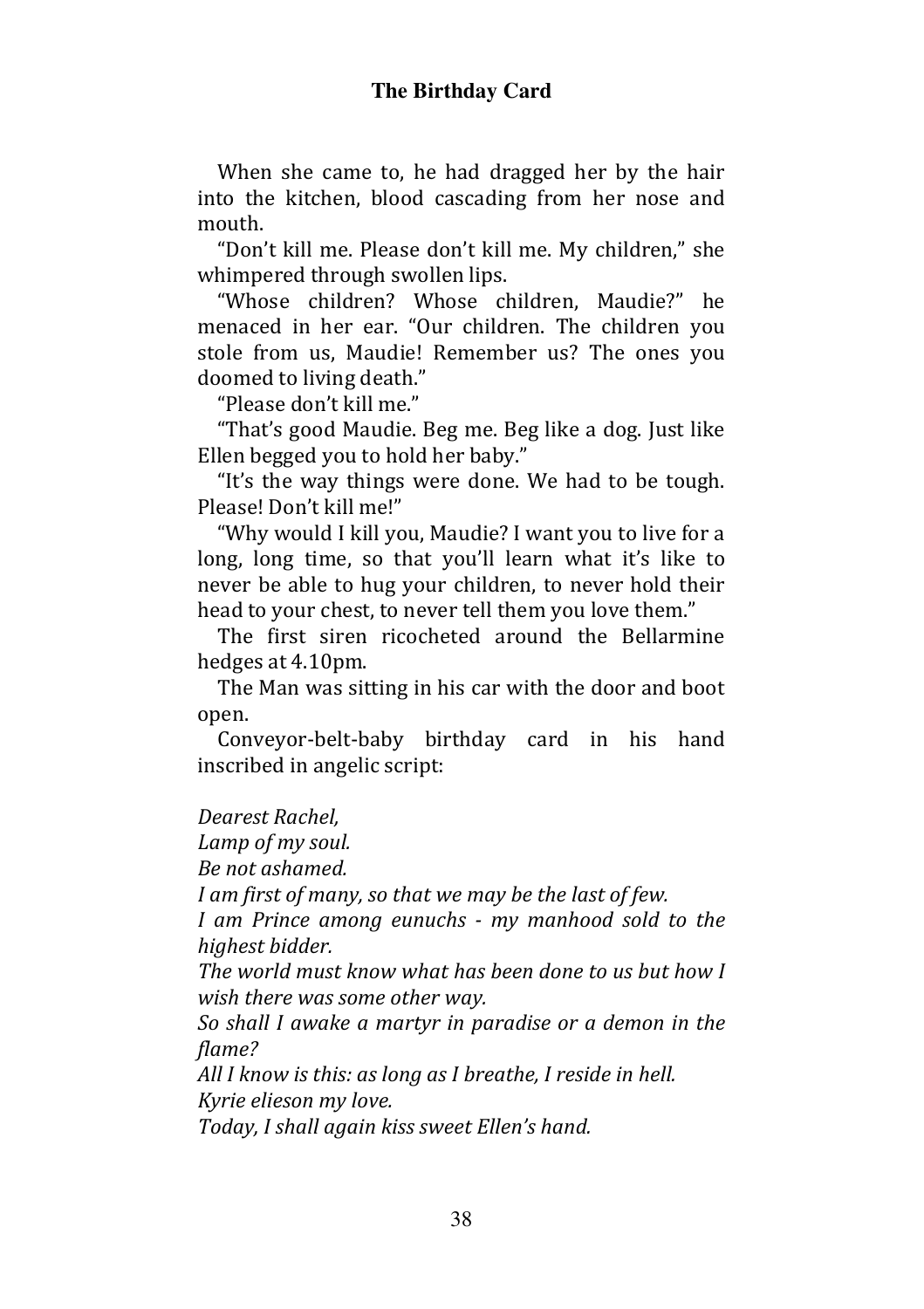He had carefully placed his pen on the dashboard, and put a bullet through his head.

Maureen lay on the floor of the living room, her tongue and both arms mangled in the sink disposal. She was pronounced D.O.A.

\*\*\*

So fours years on I stand here, mortar board and gown, receiving these plaudits. Entering the new millennium as 'doctor'. Who would have thought?

Final tally: three murders, two suicides, and a porcelain red head with a plastic life.

But of course, the ledger is balanced by the brilliance of my Ph.D.

Which is surely a fair trade: to exchange a few otherwise insignificant lives, for new light on this trap we call humanity.

No more opinions. No more blind assumptions.

Just my data, which speaks precisely, impartially, transparently.

And gives us all the perfect place to hide.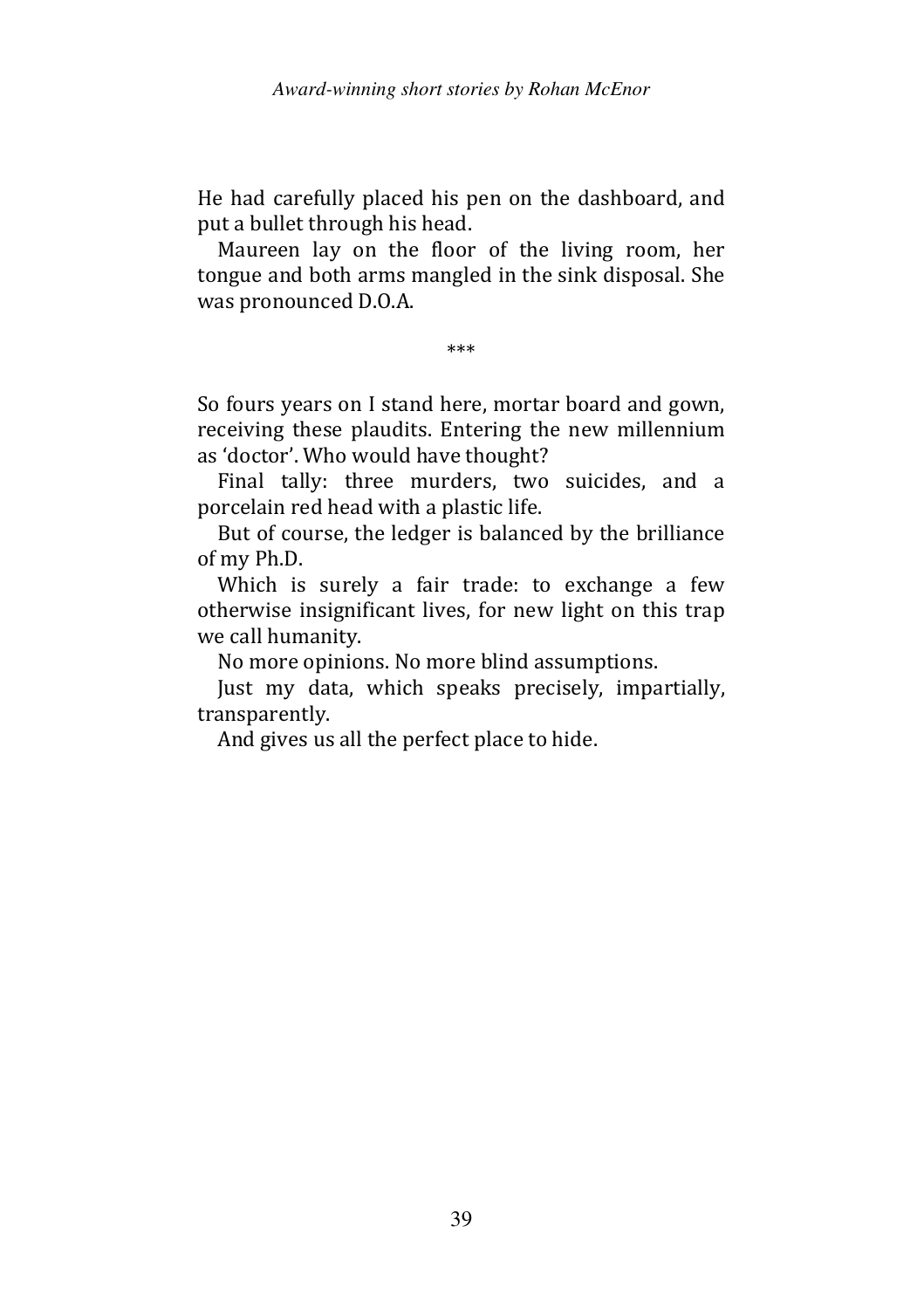### 5 That it were a dreaming

'Who will believe our story and to whom is the truth revealed? Behold, the anointed child grows like a tender shoot.'

# From the ancient wisdoms

Will I live your lie all my days?

Why will you not believe my truth? Is it the colour of my skin? Is it the sound of my voice?

But I have a dreaming. And this you will believe. It is a legend of the family that once was, of the mother that loves a child, of the squatters who stole the mother's life and now live there in her place.

#### φε

There was a girl born by her traditional name Mariyala Wilca-wilca, Princess of the Quiet Sea.

Her father was the headland and her mother was the beach.

Mariyala grew up with her father never speaking to her, never showing love.

Her mother was warm and smiling, and she knew that Mariyala longed to dance.

One day Mariyala met the breeze and he asked her, "Are you free, as I am free?"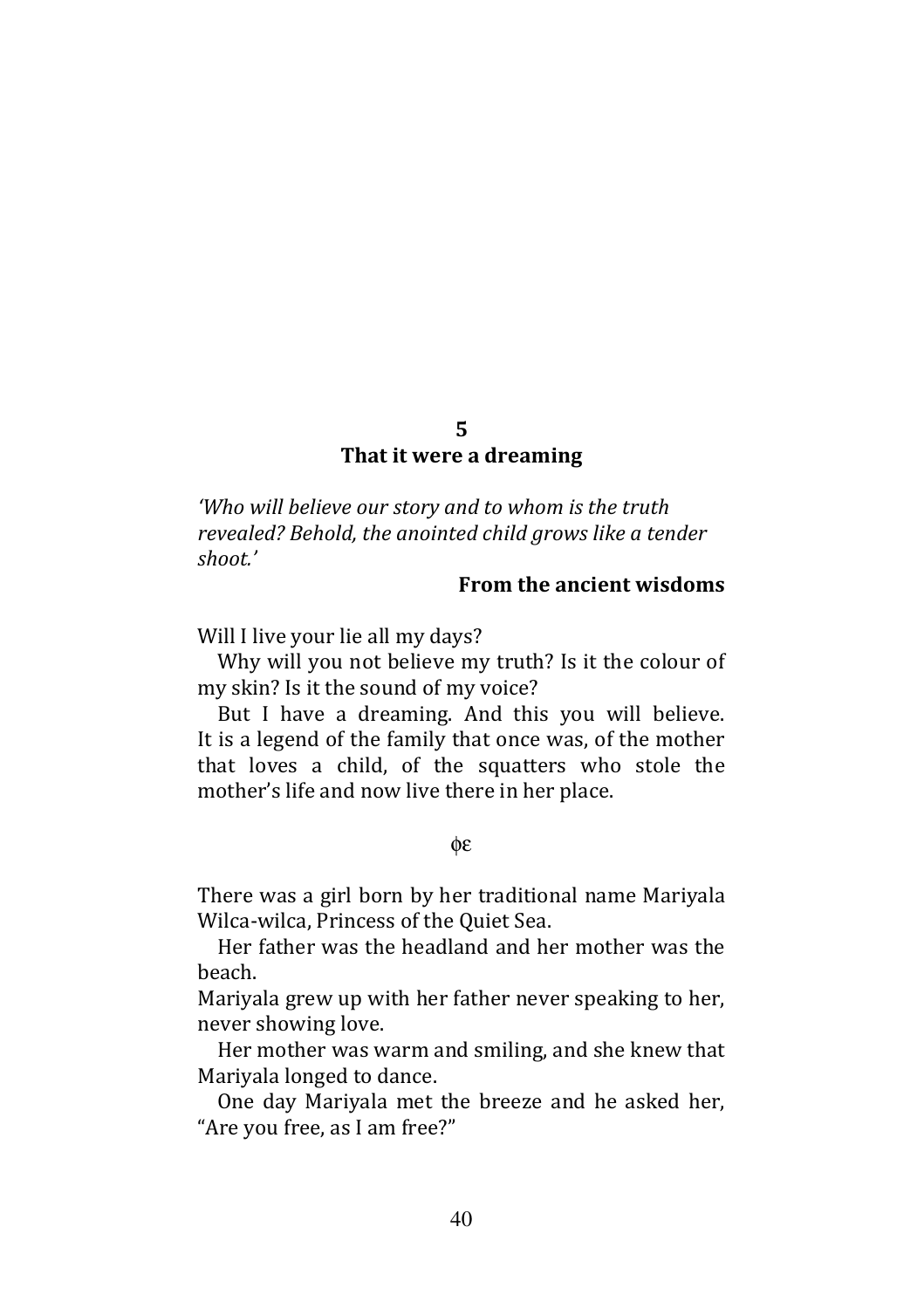"I don't know what free is," replied Mariyala, "but I do long to dance."

"To dance is to be free," said the breeze.

And so they danced, Mariyala and the breeze, and the sound of their laughter reached the ears of her father. But he said nothing.

Her mother also said nothing – but she watched her daughter and smiled with Mariyala as she enjoyed the breeze's delights.

And in their dance Mariyala came to carry his child. "We shall name her Becca," said the breeze secretly to Mariyala, "for Becca means 'loops in a rope.' She shall form a bond between the land, the sea and the air." And Mariyala agreed, vowing to marry the breeze.

When her father came to know that Mariyala was carrying the child of the breeze, he was greatly angered. He broke his silence with a thunder, and spoke at last to Mariyala, saying, "You shall not marry the breeze, for he is not one of us. He is different.

And you shall not cast your eye on his child that you carry, for it is the child of the very darkness."

Then he threw huge rocks down at Mariyala so that she retreated some way into the land and her mother formed a barrier to protect her daughter.

In the evening the breeze came to dance again with Mariyala but he could not find her.

Instead he found her mother who warned him, "By your very life you shall never return here, for Mariyala's father, my husband, seeks to kill you for this thing that you have done."

"I must come here," said the breeze, "for I love Mariyala more than my life."

"My husband will kill you if he sees you with Mariyala," insisted the mother. "You must go from here."

But it was too late. Mariyala's father heard the voice of the breeze and thundered at him, hurling rocks at the breeze, but the breeze escaped between the trees.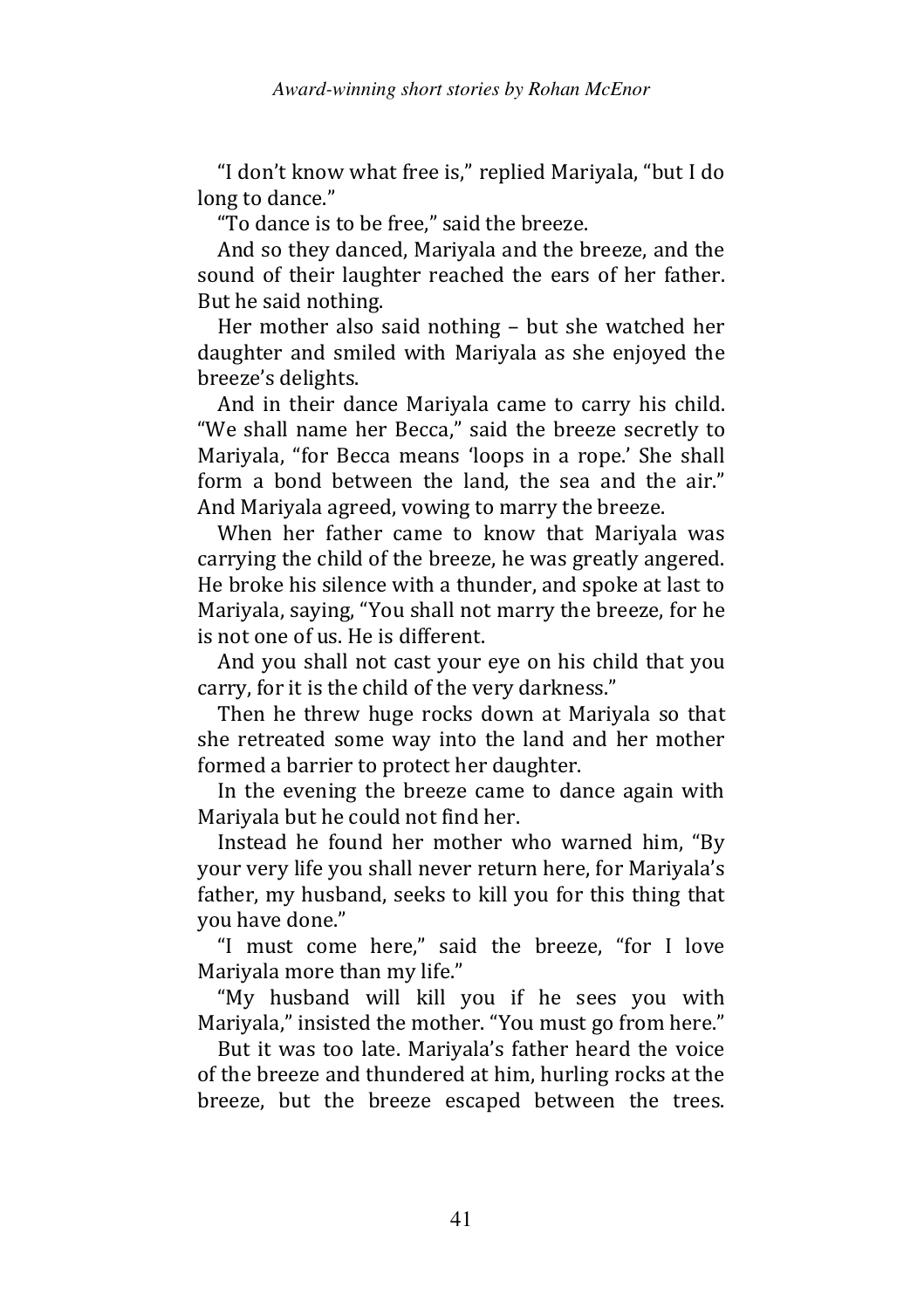From there, he called to Mariyala in words that heightened the spirit essence within her.

She caught his words and answered in a whisper.

Every night for three months the breeze would come to the trees and sing his love to Mariyala. She would kiss the air at the sound of his voice, but she could never escape to him. She remained trapped between her mother's protection and her father's anger.

And so the day came when she would give birth to Becca, a golden swan.

'Can a woman forget the fruit of her womb, or the child that suckled at her breast? Likewise, I will never forget you. Look – I have engraved your name on the palm of my hand'

# From the ancient wisdoms

For eighteen days and eighteen nights Mariyala tended to Becca, loving her and providing for her.

For eighteen days and eighteen nights the breeze would come and wrap himself around Becca, caressing and protecting her.

And the three grew in their union, so that Mariyala's mother became jealous and told her husband what had happened.

So the headland called to the-land-beyond-the-greatdivide to come in the evening and swallow the child. "Follow the breeze," he said, "and he will lead you to it."

The very next night the-land-beyond-the-great-divide flew on the back of the breeze and overcame him. Theland-beyond-the-great-divide pushed back the waters of Mariyala and scooped up the child, carrying her away. The-land-beyond-the-great-divide did not swallow the child, but shackled Becca into the yoke of a working beast, placing on her back burdens for which a golden swan was never created.

And the years and the dust of the-land-beyond-thegreat-divide covered Becca, so that she no longer saw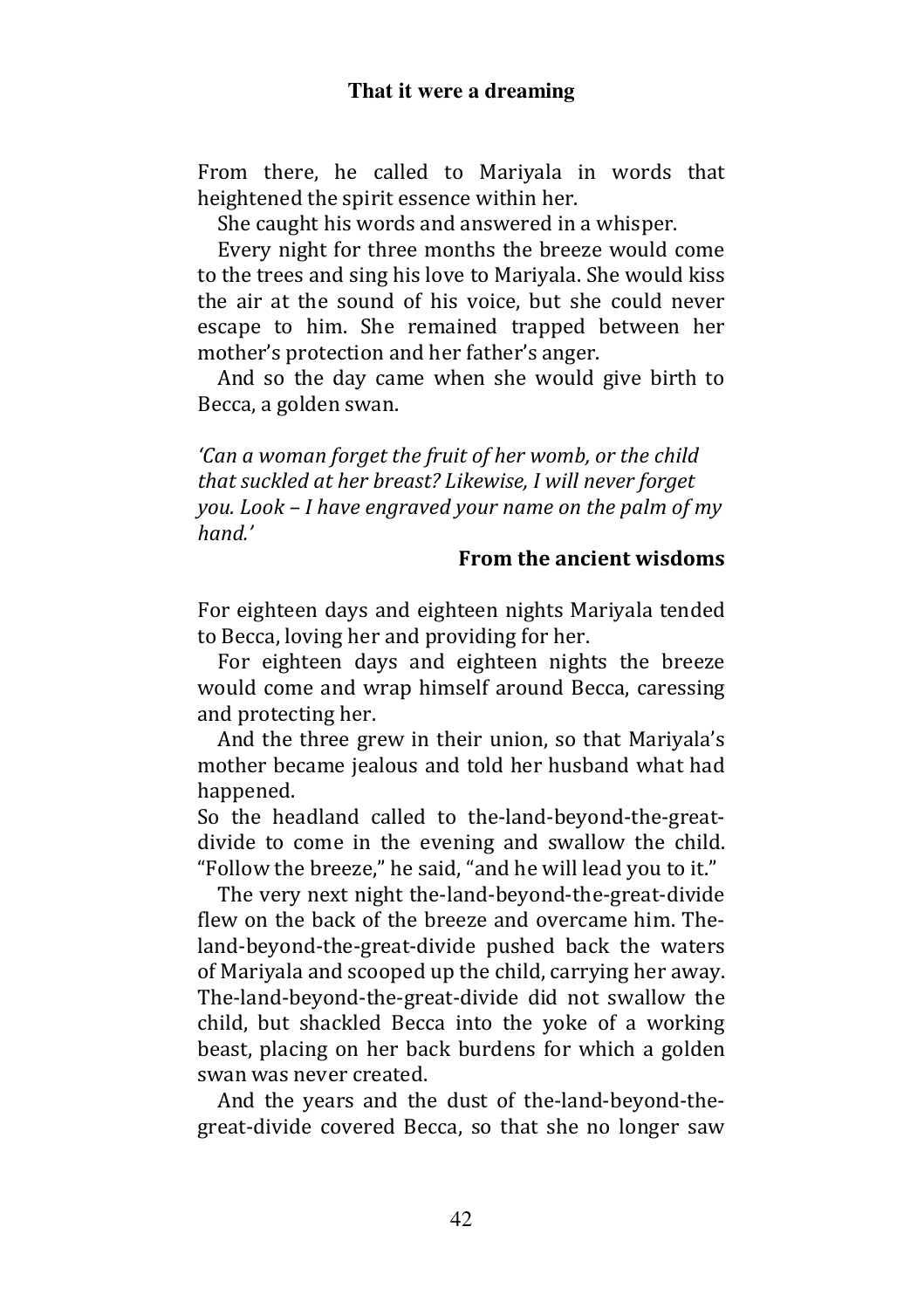herself dressed in golden down, but only in browns and blacks and greys.

This is why some tell the legend of Aj'r-berri, the emu with hidden feathers of gold.

And this is why the breeze howls through the trees at night calling for his love, and why he roams the-landbeyond-the-great-divide looking for his daughter. And this is why, when the beach releases Mariyala back into the sea, her soul remains lifeless in the brackish lagoon while her spirit essence is lost in the ocean.

And this is why, when the breeze once again dances with the sea, the spirit essence of Mariyala is enraged against the headland.

And this is why to this day, the headland still hurls rocks at the sea, and why the breeze still wrestles with the sands of the beach – for there is no bond between the land the sea and the air. It has been stolen to theland-beyond-the-great-divide.

#### φε

'It shall be restored to you, the years that the locust has eaten. You shall be lifted up, given hope and you shall prosper, for I will bring you home from the land where you were sent.'

# From the ancient wisdoms

So can you believe my truth?

Or will you forever be distracted by the colour of my skin and the sound of my voice?

Shall Becca ever know the dreaming the breeze has for her?

Oh that it were a mere dreaming.

Oh that it were.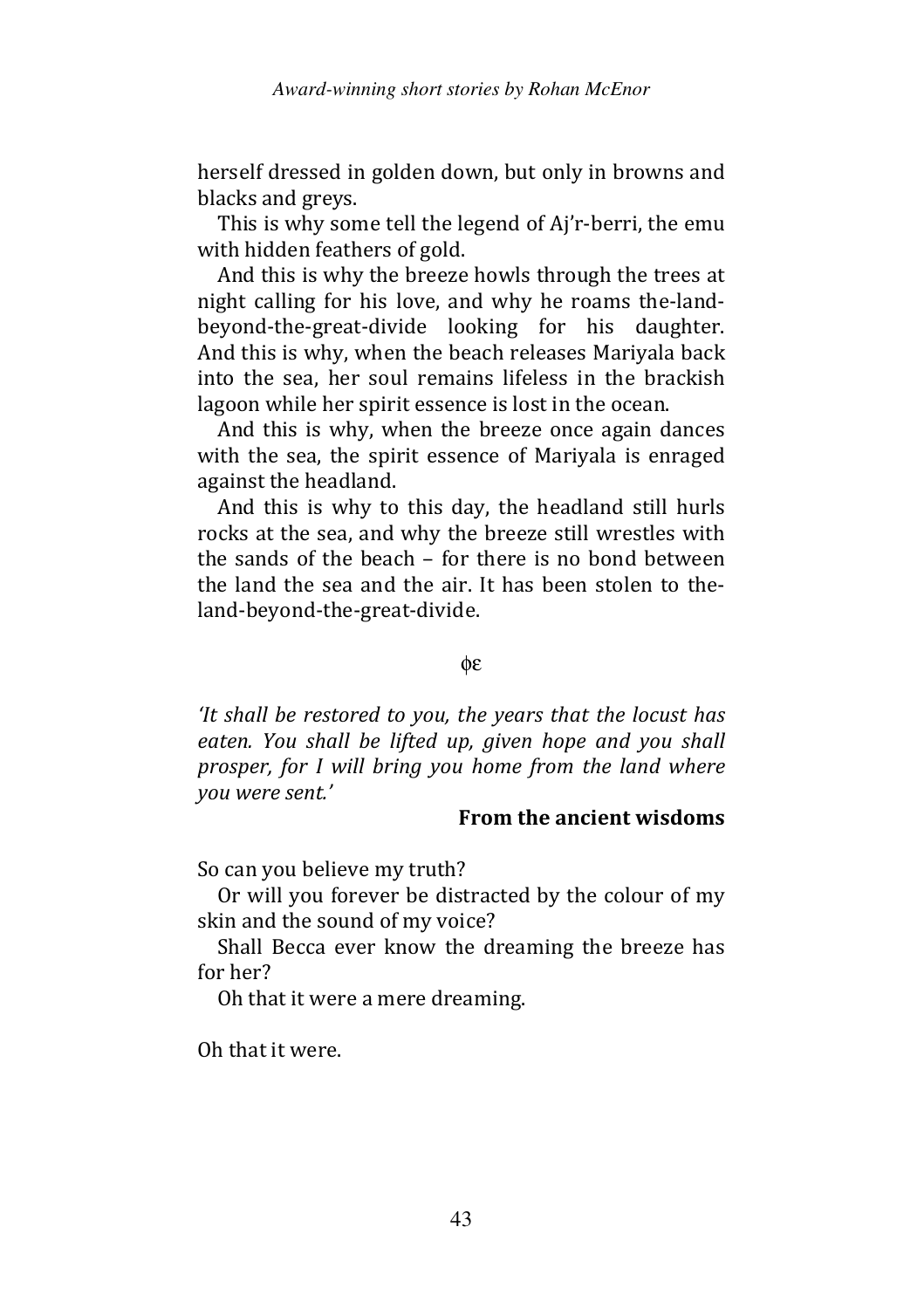### 6 Sovereign of the Wicker Throne

"Was that my agent? Was that my agent on the phone?"

From his wicker throne on the back porch, Alan could hear the hand piece going back in the cradle, the conversation having been tantalisingly on the cusp of earshot.

"Was that my agent?" he queried again as Janice kicked open the fly screen door and came to him with his tea.

"No, it wasn't your agent," she replied, rolling her eyes at the tedium of having given her husband the same answer after every telephone call for the last two years.

"Ridiculous," he humphed. "There must be a bit part in a commercial or a voice over or something out there. Richard's just not trying hard enough."

He flapped his Sydney Morning Herald like he was laying out a new bed sheet. "I'll phone him in a minute and give him a blast."

The old man noticed Janice mouthing the words with him. "Don't be insolent," he growled. "Richard's just not trying and I will phone him."

She sat down in her own wicker chair and braced herself as Alan took his first sip of tea.

"Oh, not hot enough, Jannie! Not hot enough." This too she might have lip-synced with him, but she dared not. "You call this a cup of tea! It has to be hot, Jannie. Hot."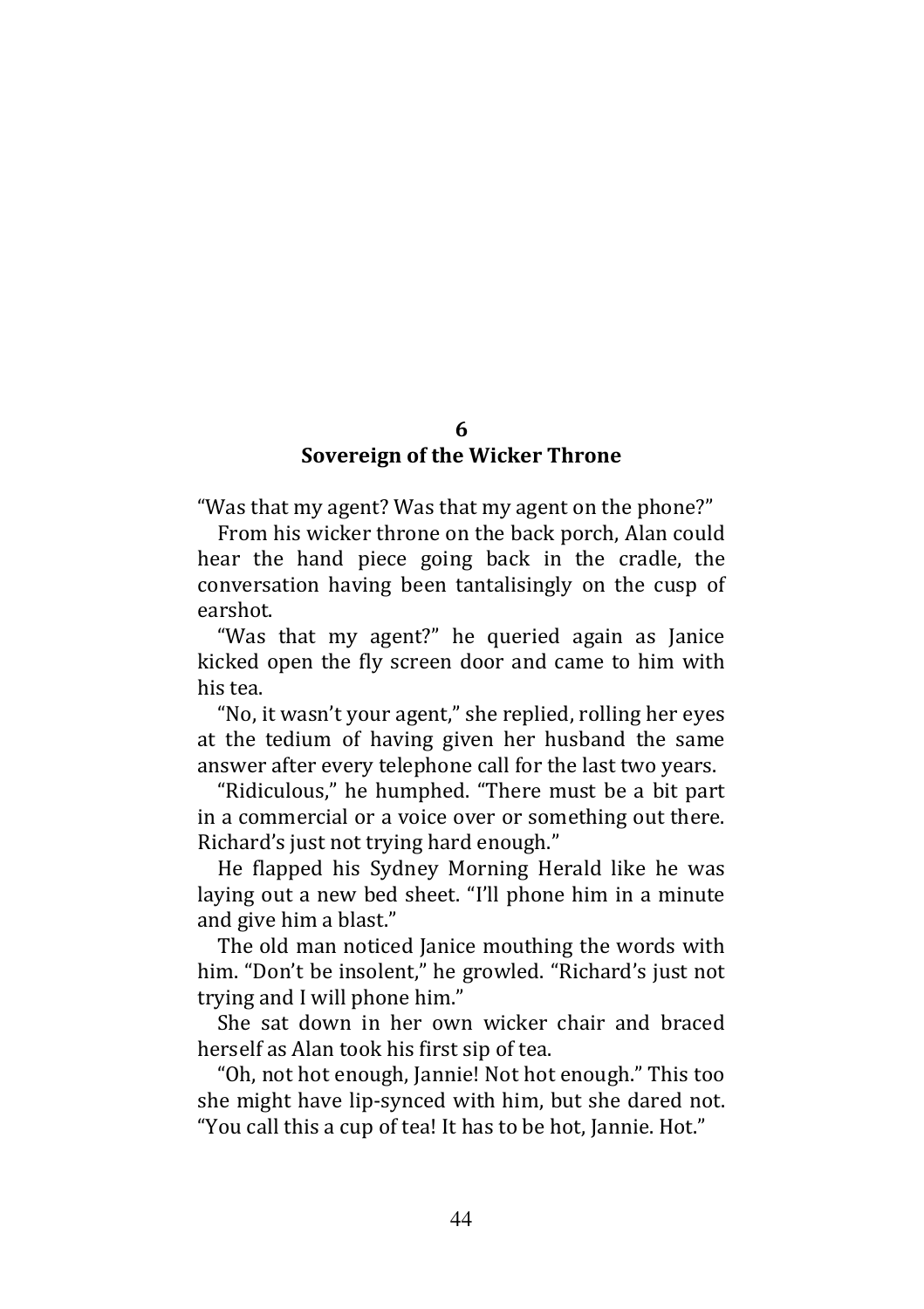"I boiled it three times," she protested, "then I brought it straight out as soon as it had drawn. It'd be too hot for anybody else!"

"Well, I'm not anybody else. You know I like it burning everything as it goes down."

"You've deadened all the nerves in your throat," she breathed to herself as she took the cup back to the kitchen. "Stupid man."

"And not in the microwave," he called after her. "Warm it the proper way - on the stove."

In the kitchen Janice muttered to herself, knowing it would do no good to argue. He would only shout her down with his opera-trained voice. She closed the kitchen door so Alan wouldn't hear the ding of the microwave, then dialed seventy seconds, praying he wouldn't come in looking for biscuits.

"Oh, bring the biscuits when you come back," he called, and she breathed a sigh of relief.

"Well who was it?" Alan asked, as Janice returned with a suitably hot cup of tea.

"Who was what?" she replied.

"Who was on the phone? If it wasn't Richard, then who was it? One of your no talent students, I suppose."

"Plenty of my students have plenty of talent," Janice replied. "They get their fair share of auditions. And call backs. And parts."

"So much for standards," he said flapping his broad sheet, "So which nonentity was it this time?"

"It wasn't a student," she said. "It was Lorelle."

"Pah! What does your stupid sister want now?"

"Nothing. Nothing really."

"Don't say nothing, when it was clearly something!"

Alan insisted. "It all seemed pretty animated from what I could tell. That's why I thought it was Richard. Thought you were giving him a serve. Suppose I should have known better. You always take his side." He sipped his tea. "Humph. Nearly hot enough. Suppose that'll do. So, what were you talking about?"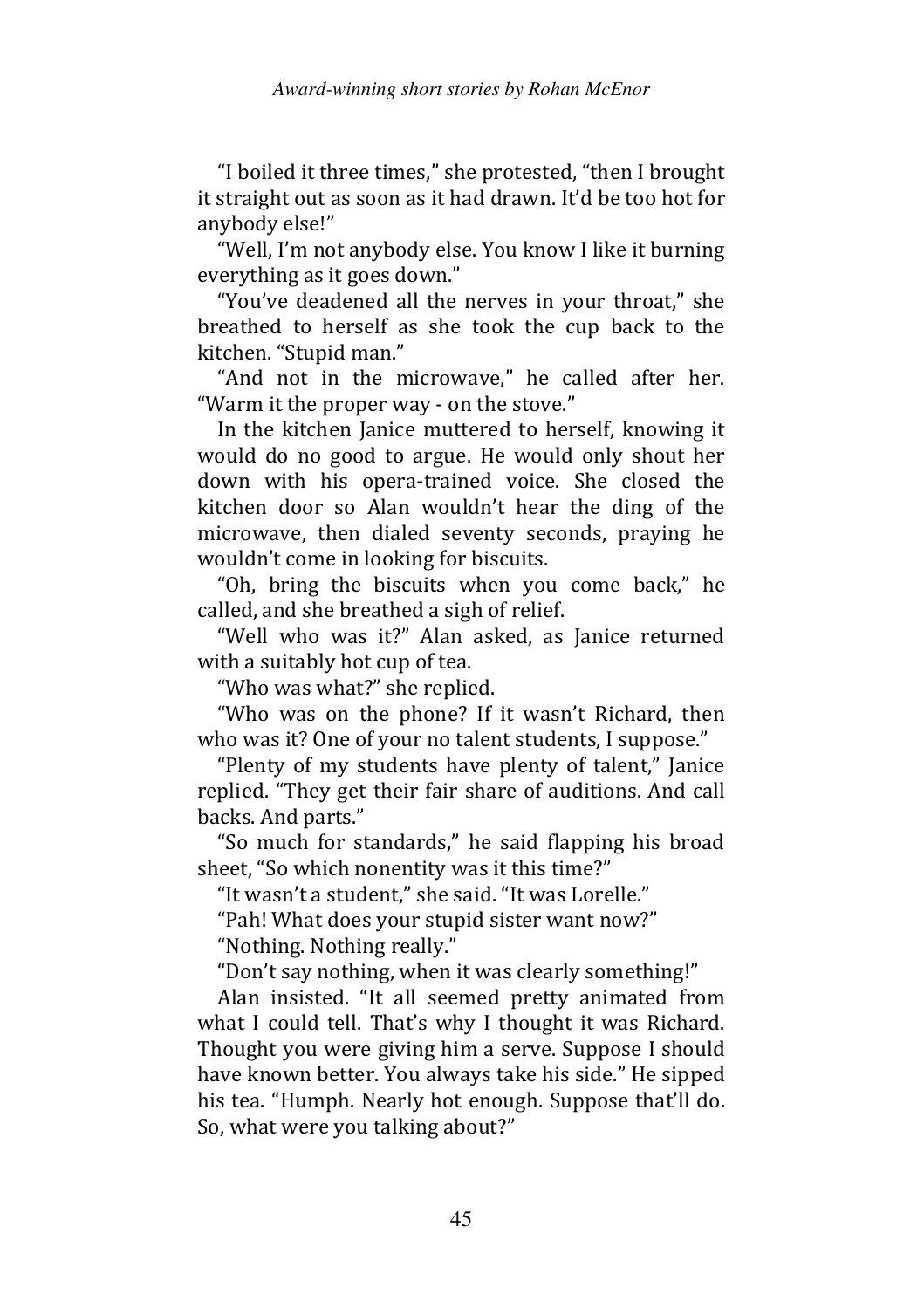"What?" Janice snapped, having almost raised the open page of The Great Gatsby to her eyes.

"What were you discussing so intensely with your sister? And don't tell me, 'nothing'."

"Oh just Cathy," Janice answered fumbling for a change of subject before he could probe further. "Biscuit?"

"Oh, not the savouries. Is that all we've got? Savouries! I wanted the chocolate ones. I'm sure I saw chocolate ones."

"They're not good for your diabetes," Janice goaded him, knowing a fully blown argument about his health and eating habits was more palatable than his usual line on her sister and niece.

"Probably right." He acquiesced, recognising her game and realising he was onto something. "So, what about Cathy?"

Somehow, she wasn't surprised he'd forgotten. "The surgeon took the lot, and a little bit of bowel too, but he doesn't think it's spread to the stomach, although they took a biopsy."

"Is she up and walking?"

"The surgery was only yesterday. Give her some time."

"Oh Jannie." He laughed. "Come on. When I had cancer surgery I was up the next day - both times!"

"You were not"

"Of course I was. When they took that section of bowel I was up just a few hours later."

"Hoh!" she coughed. "What rubbish. You slept through a whole day, then moaned for the next twenty-four hours."

"And when they took the kidney," Alan ignored the interjection, "I was eating and walking around the ward inside a day."

"You were moaning and groaning the ward down," she said. "And you never let up on that poor nurse's buzzer."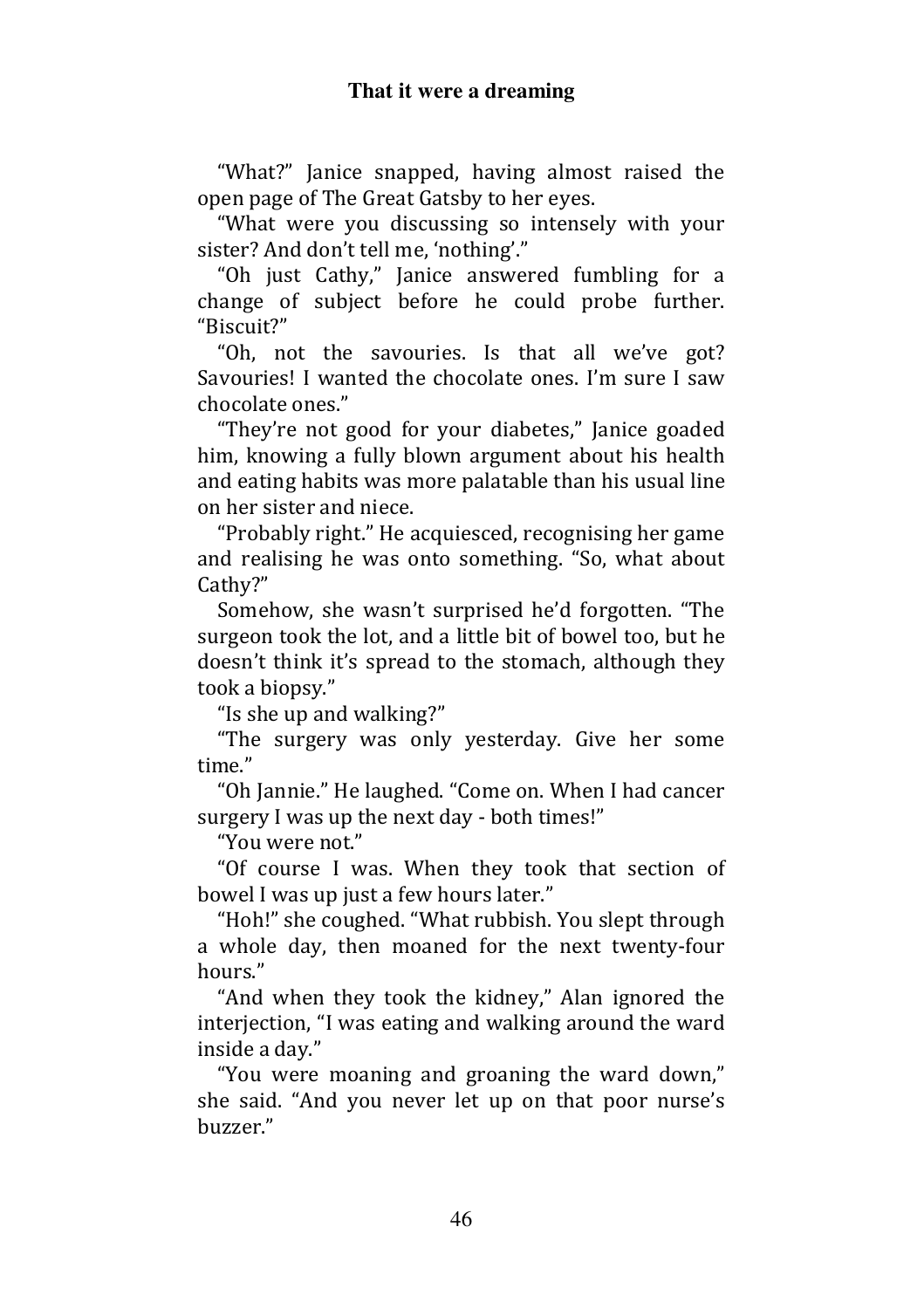Alan's thoughts were on such a roll he hardly noticed Janice's interruption. "Cathy's too weak-minded. You have to have some fight to beat cancer, and Cathy just doesn't have it. I've lived with cancer for twenty years and I've never let it get the better of me. That's the key. I'm not surprised she's giving in. All her life she's been weak. So self-centred. It's always been about her getting the easy life and now she has to fight a bit she just doesn't have it."

"Go easy." Janice tried to slow his momentum but there was no stopping it.

"Cathy's brought this on herself. She ignored the signs months ago," Alan said finally. "She's just getting what she deserves."

The greatest shame Janice felt was not that the man she had married thought this way, but that after thirtyfive years of marriage, she found herself agreeing with him as a matter of well-worn routine.

Alan flapped his newspaper pleased with his triumph, then sipped his tea and took a handful of savoury biscuits. Even with his mouth full, Janice dared not break the silence.

He squinted at the crossword. "That can't be right. Eight down - seven letters. Japanese for tidal wave. Starts with 't', an 'n' in the middle, it has to be tsunami, but to fit it has to end with an 'i'."

"That's right, isn't it?" Janice said, relieved by the indifference of a crossword. "Tsunami does end with an 'i'."

"No it doesn't," he patronised. "It ends with an 'e'."

"Hand me that dictionary," Janice said, certain this was a bet she could win.

"I'm telling you, it's an 'e'," he said.

She thumbed through the pages mumbling the index words at the top of the pages.

"It's not here," she grumbled.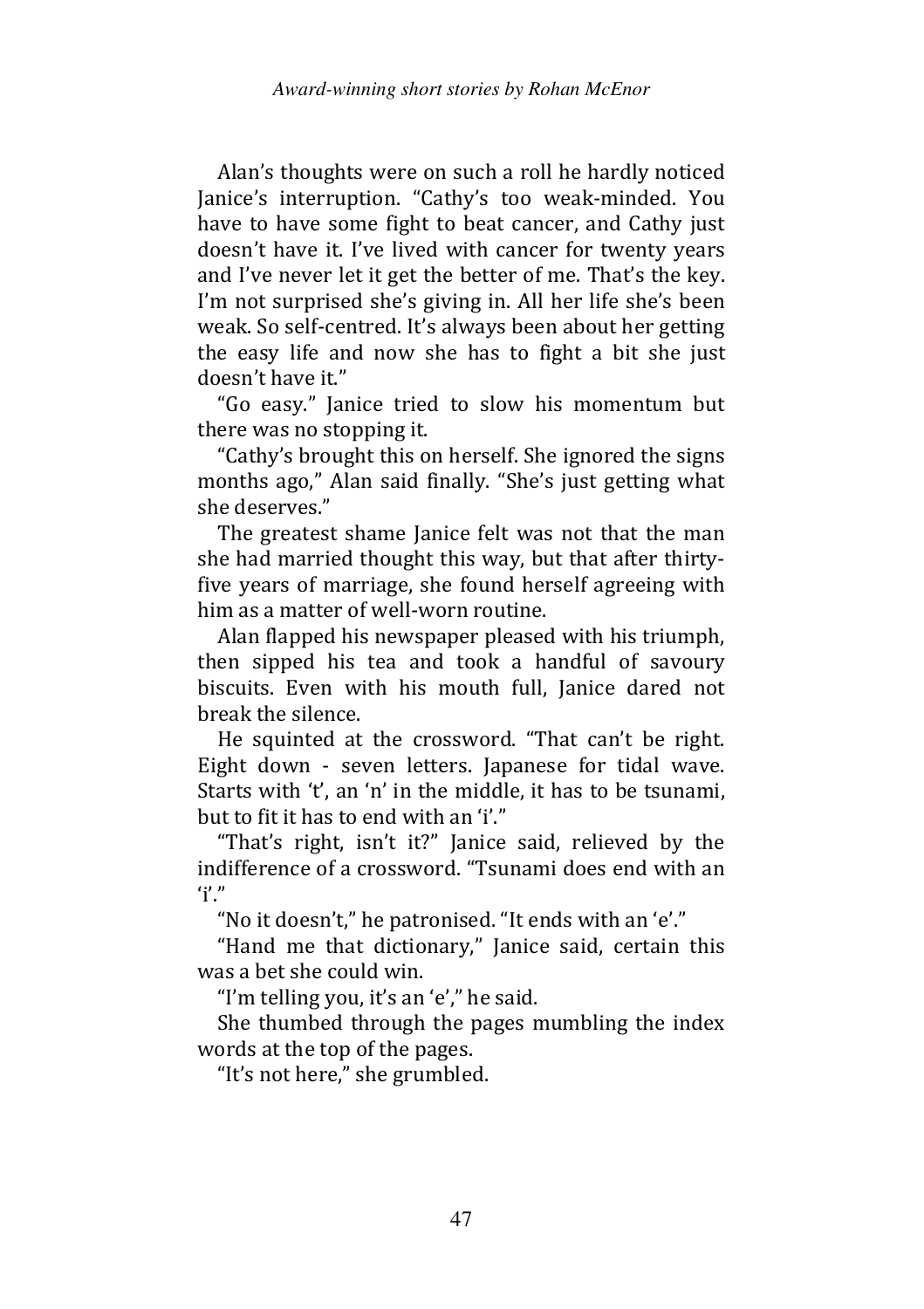### **That it were a dreaming**

Alan shook his head. "Ha! What do those Oxford dons do with their time, if they can't put a perfectly common word like tsunami in their dictionary?"

"I'm sure it ends with an 'i'," Janice insisted.

"No it doesn't, Jannie," he persisted. "Never once have I ever seen the word with an 'i'. Always an 'e'."

"I'll get the Dictionary of Geography," said Janice, certain that for the first time in her married life she might be able to actually prove him wrong.

"No, don't worry. The crossword's definitely wrong. I'll write to the Herald about it."

Janice went inside to the bookshelf and pulled down the Dictionary of Geography. The nervous excitement created by the unfamiliar scent of victory made the pages too thick to turn and the print too small to focus, but eventually she found it.

"It's an 'i'," she called from the drawing room.

"No, no," came his reply. "You're wrong Jannie. You're wrong. Definitely an 'e'."

"Well if I'm wrong," she said kicking open the screen door with newfound conviction, "then the Penguin Dictionary of Geography is wrong too."

Janice thrust the paperback under his nose.

"Oh really! Unbelievable!" he coughed. "Even the Penguin dictionary has it wrong. I'll have to write to them too!"

Janice returned the book to the shelf, and the biscuits to the pantry, where she pondered the encroaching coolness on the back porch.

"You better come in and get ready for dinner. Rohan will be here soon," she called to her husband from the kitchen.

"Does he have to come around?" Alan said from the porch, his voice now a little raspy with the colder twilight.

"It is Mother's Day," she said. "A boy's entitled to see his mother on Mother's Day."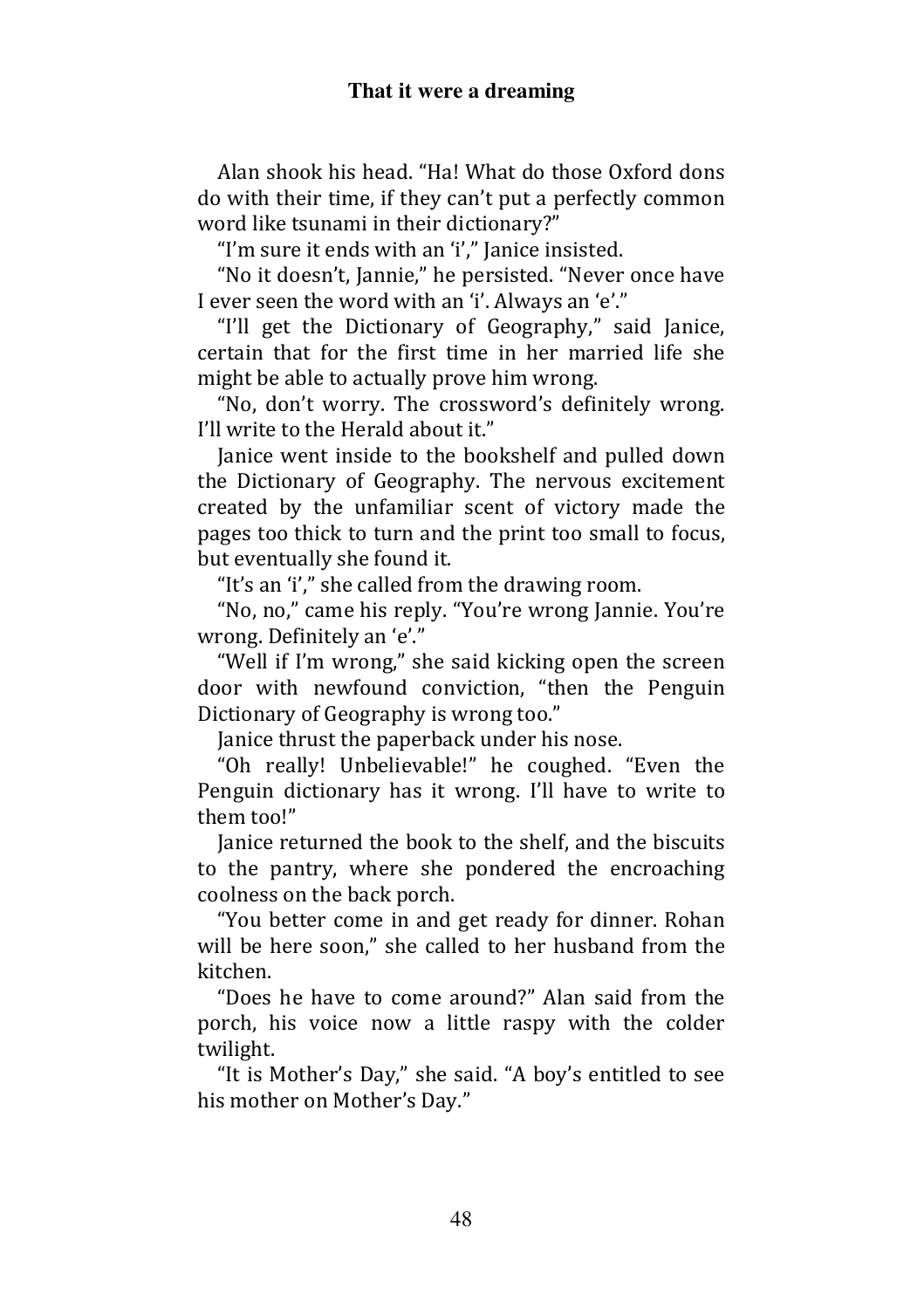The screen door clanked behind him as he strode with the gait of a man thirty years his junior, down the hall to the kitchen putting his tea mug in the sink.

"I don't see why. My son doesn't come to see me on Mother's Day. Why should yours?"

"You're not a mother," she answered.

"You know what I mean," he said trying unsuccessfully to clear his throat.

"Graham's relationship with you is different to Rohan's relationship with me," she said. "Graham has a lot on. He's very busy."

And besides, she thought, he hates your guts.

"Graham's all wrapped up in himself," he replied. "He's not the man I raised him to be. Not that Rohan's much different. All those years when he was a kid I tried to have some influence on him, but he's just like his father. A real bore."

"Go have your shower," she said, cutting him off before he started on her first husband. "Rohan will be here any minute."

The old man almost power-walked back down the hall to the bedroom and its en suite.

He monitored his fitness as he went, proud that he hadn't succumbed to the maladies that had beset so many of his contemporaries, although the repeated mention of Rohan's name had set his shoulder twitching. There was this rather scratchy throat, which he attempted to see off with a few vocal exercises, as he rolled back the door to the shower recess.

"Hmmmm. Hmm. Hmmmm. Hummmmaaaar." The voce basso did not reverberate around the en suite as it usually did. Rather than free his voice up, the humming seemed to make it worse. He tried to make it louder, but the harder he tried, the squeakier his voice became, until nothing but a thin wheeze of air would come, where most days would be a top A flat in falsetto.

His shoulder continued to twitch as he noticed for the first time in his life, the claustrophobic confines of the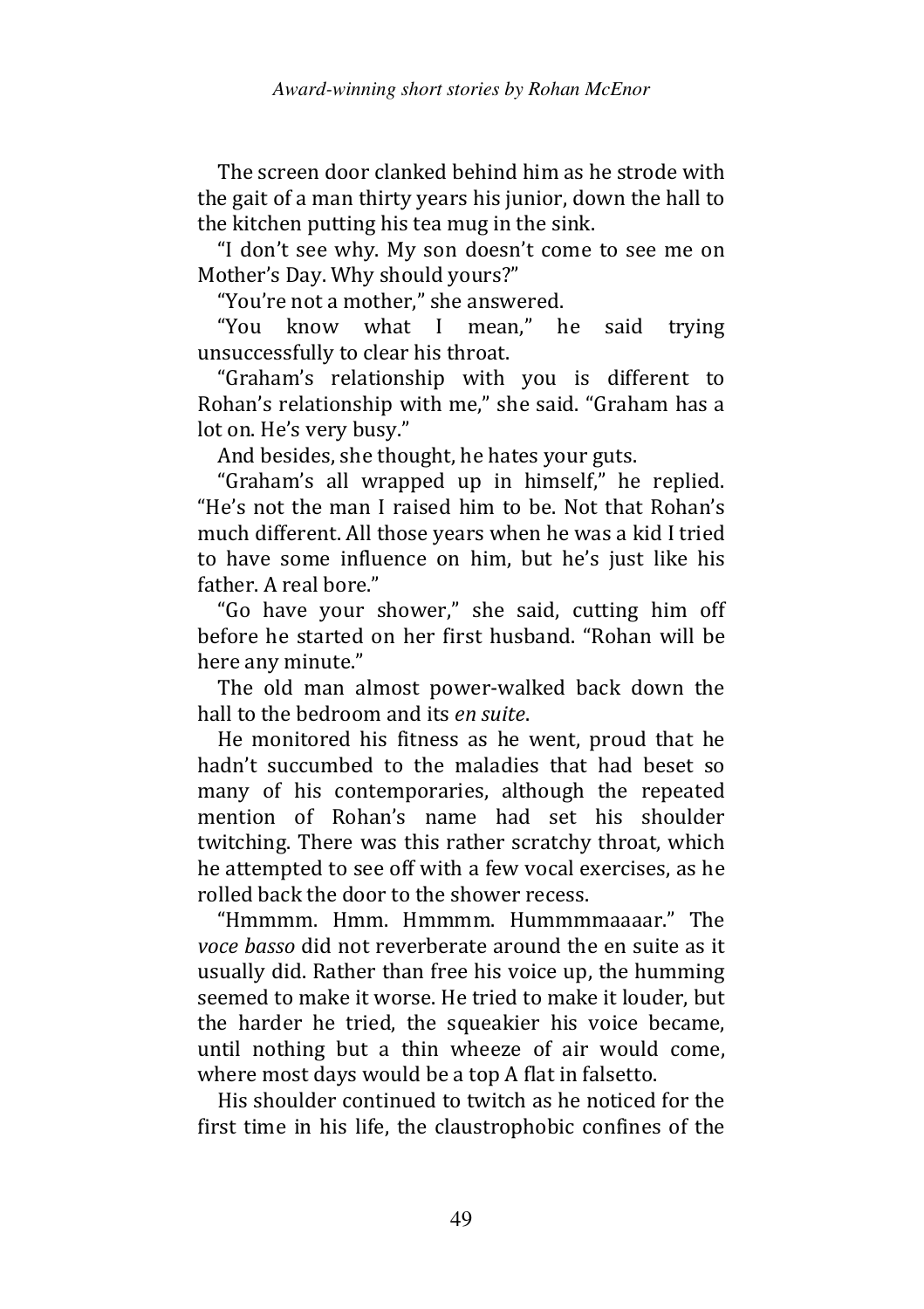shower recess. He shut off the water and called out to Jannie, but all that would come was a pathetic dry whisper. He banged on the glass and shakily slid the door back to reach for his towel, dropping it twice before managing to wrap it around himself. He sat on the toilet with the lid down breathing heavily and shivering as Janice opened the concertina door to the en suite.

"What's going on? What's all the banging?"

I've lost my voice, he mouthed but nothing came.

"What? What's the matter?" said Janice as he pointed frantically to his throat. "Have you swallowed something? Are you choking?"

Alan waved an annoyed, dismissive hand which clouted Janice in the breast, while he continued to gesticulate with the other hand around his throat.

"What is it, then?" she asked with equal frustration, to which he jumped up and wrote on the steam in the mirror, "Voice gone", before giving her an unforgiving stare.

He had hardly finished underlining the mirrormessage for the fifth time, when the door bell rang.

"Rohan! He'll know what to do," Janice said scurrying to the door.

"Happy Mother's Day," said an enormous bunch of daffodils, from behind which poked Rohan's diminutive head.

He kissed his mother gently on the cheek and stepped through the door looking around the vestibule, his hand outstretched for a polite handshake with someone not there.

"Where's everybody's favourite cactus?" he asked. "Given us both a Mother's Day present and gone out, has he?"

"He's in the en suite," his mother answered. "I think he's lost his voice."

"Really?"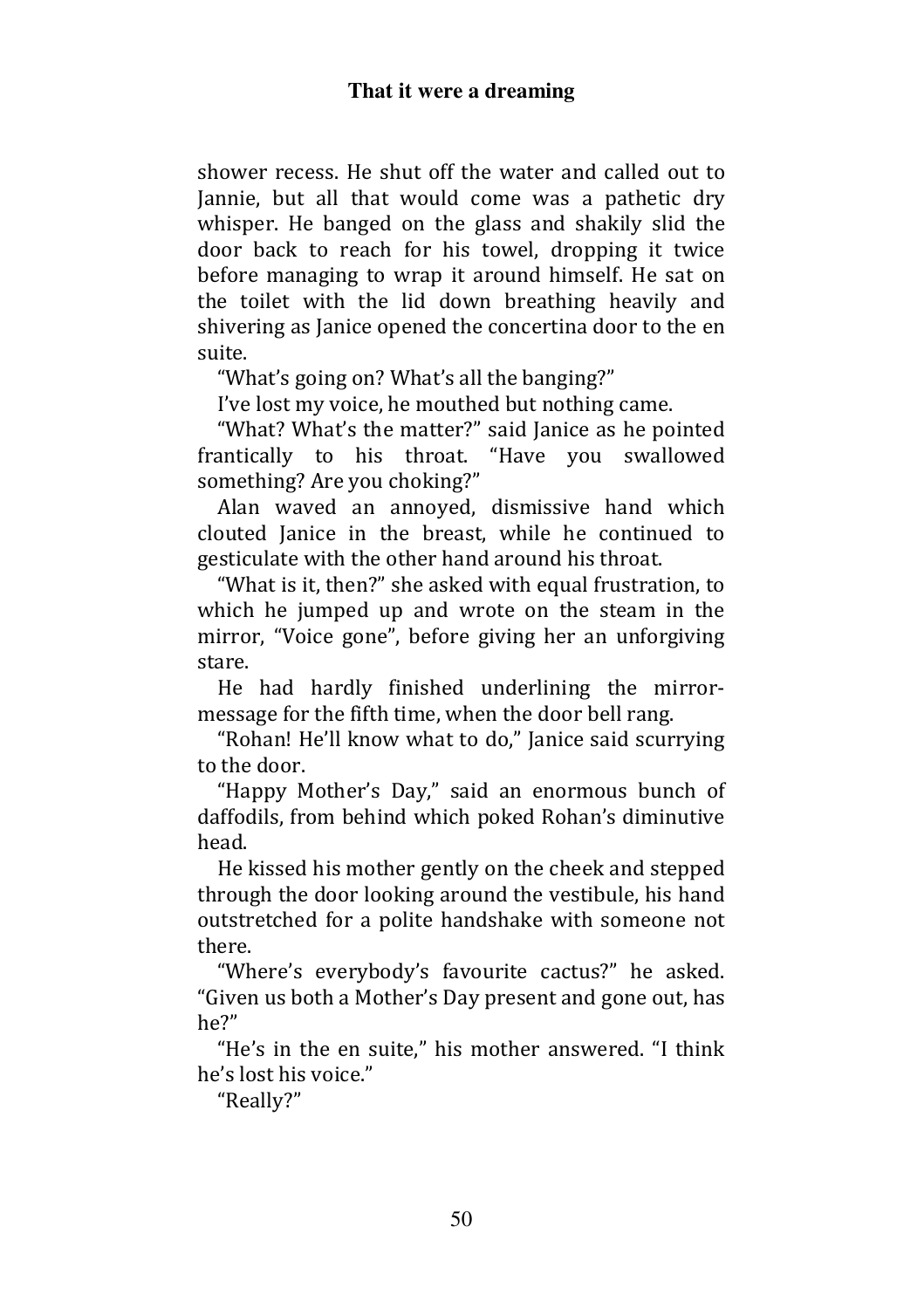"I think so. He just staggered out of the shower pointing at his throat and wheezing. He doesn't seem to be able to say a word."

"So there is a God who answers prayer," said Rohan, with a half smile that his mother willingly exchanged. "Maybe tonight I'll get to finish a sentence."

They wandered into the bedroom and found Alan prostrate on the bed in a well-rehearsed theatre-corpse pose.

"All hail, old man," said Rohan, an habitual greeting that rankled with his step-father at the best of times, let alone in such a moment of septuagenarian helplessness.

Alan tossed a nondescript gesture at Rohan, a gesture that balanced awkwardly between a reluctant 'hello' and a petulant 'go away'.

"He doesn't seem to have a temperature," said Janice, as she placed a palm on her husband's head, prompting an unambiguous 'leave me alone' gesticulation from the patient.

"Oh well, if that's the way you're going to be," she said pulling away from the bed. "Are you getting dressed to have dinner with us, or will I just turn off the light and see you in the morning?"

No answer, so she turned off the light and guided Rohan back through the door with the words, "He's getting worse, you know."

Alan lay there in the dark, straining to decipher the distant kitchen chat, but all he could hear was the punctuation of Janice and Rohan's laughter.

Behaving like school children, he thought. She changes when she gets with him. Loses all maturity.

In the end, Alan was seated at the table before the soup had been served, pen and paper in hand. He hammered his spoon on the table with the vigour of a woodpecker seeking termites in a tree then held up a note, 'What are you talking about?'

"Oh nothing," said Janice.

"Nothing," agreed Rohan.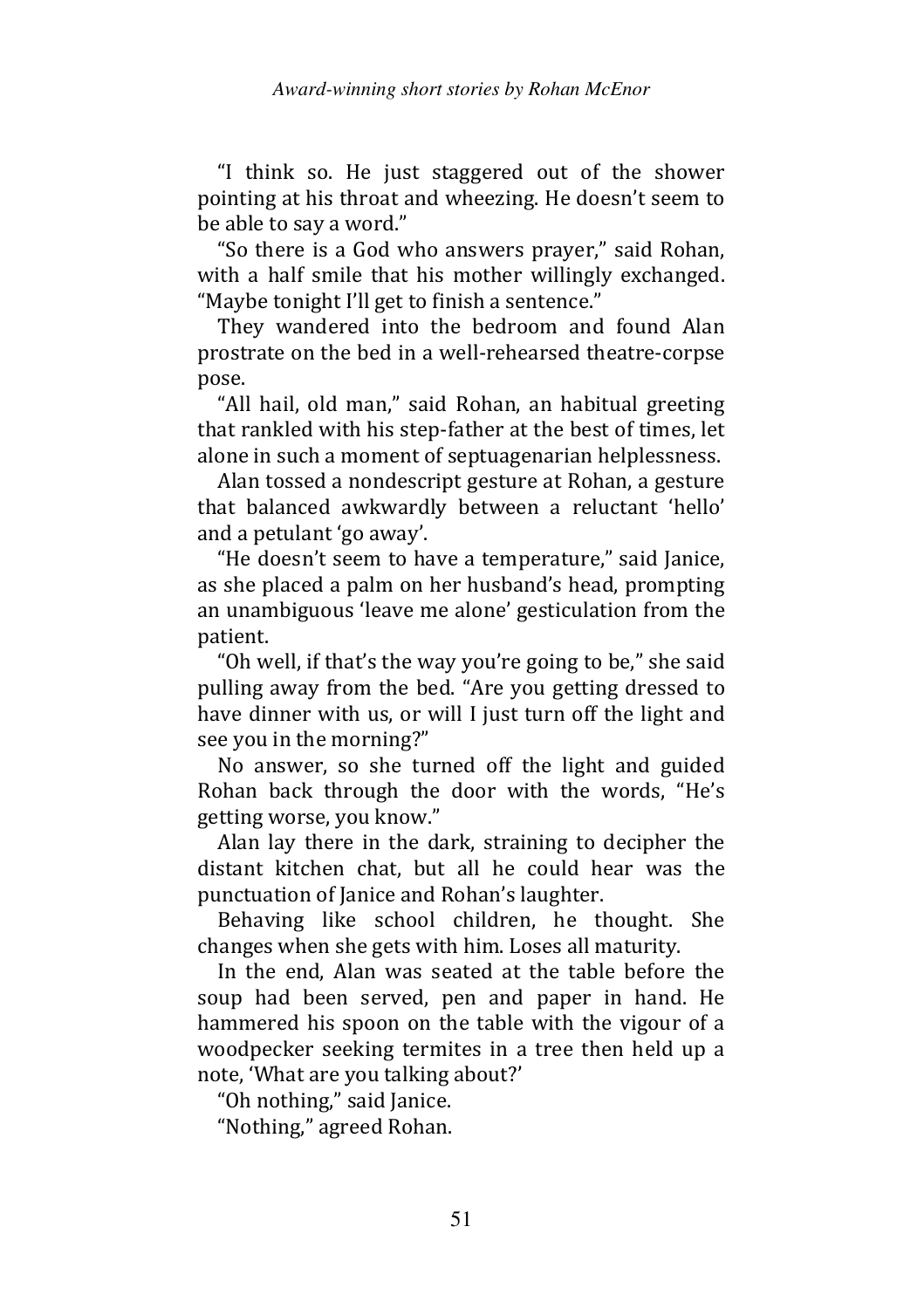'Don't say nothing!' came the frenetic note underpinned by trademark glare.

"It was just a time with Dad," Rohan offered, then burst into laughter with his mother.

'What about your father?' Alan scribbled.

"Oh just this one time years ago," offered Janice before Alan could scour a hole through the pad with the inevitable note. "I made a Pavlova. First time I'd ever got a 'pav' to sit right. And William came home and I had him taste a bit, and he hardly reacted at all. Just swallowed it and said, 'It's a bit salty.' And I suddenly discovered," Janice prepared her laugh, "I'd mistaken the salt canister for the sugar!"

"Two cups of salt in the Pavlova," guffawed Rohan, "and Dad just says, 'Oh, it's a bit salty!'" Janice and Rohan split their sides laughing, while Alan raised an eyebrow.

'Typical William,' came Alan's notation. 'He never could express himself.'

The note was alternated from Janice's face to Rohan's until their flippancy subsided. An awkward silence followed as soup was ladled out of the tureen and into appropriate bowls.

"Have you heard from Aunty Lorelle?" Rohan asked, searching for a more circumspect topic of conversation.

"Yes," said his mother, "Cath's in a pretty bad way. They want to start chemo straight away but she's too weak after the surgery. They took all her women's bits, you know - and some bowel, and they took a biopsy of  $\mathbf{r}$ 

Alan suddenly started banging the blunt end of his butter knife furiously on the table, leaving a small dent in the teak. He tossed the knife down on the bread plate, then scribbled a note: 'PLEASE! We're eating!!!!' then underlined it three times.

Janice continued, "Like I said, they took a biopsy of Cath's stomach, but the surgeon thinks it'll be clear. If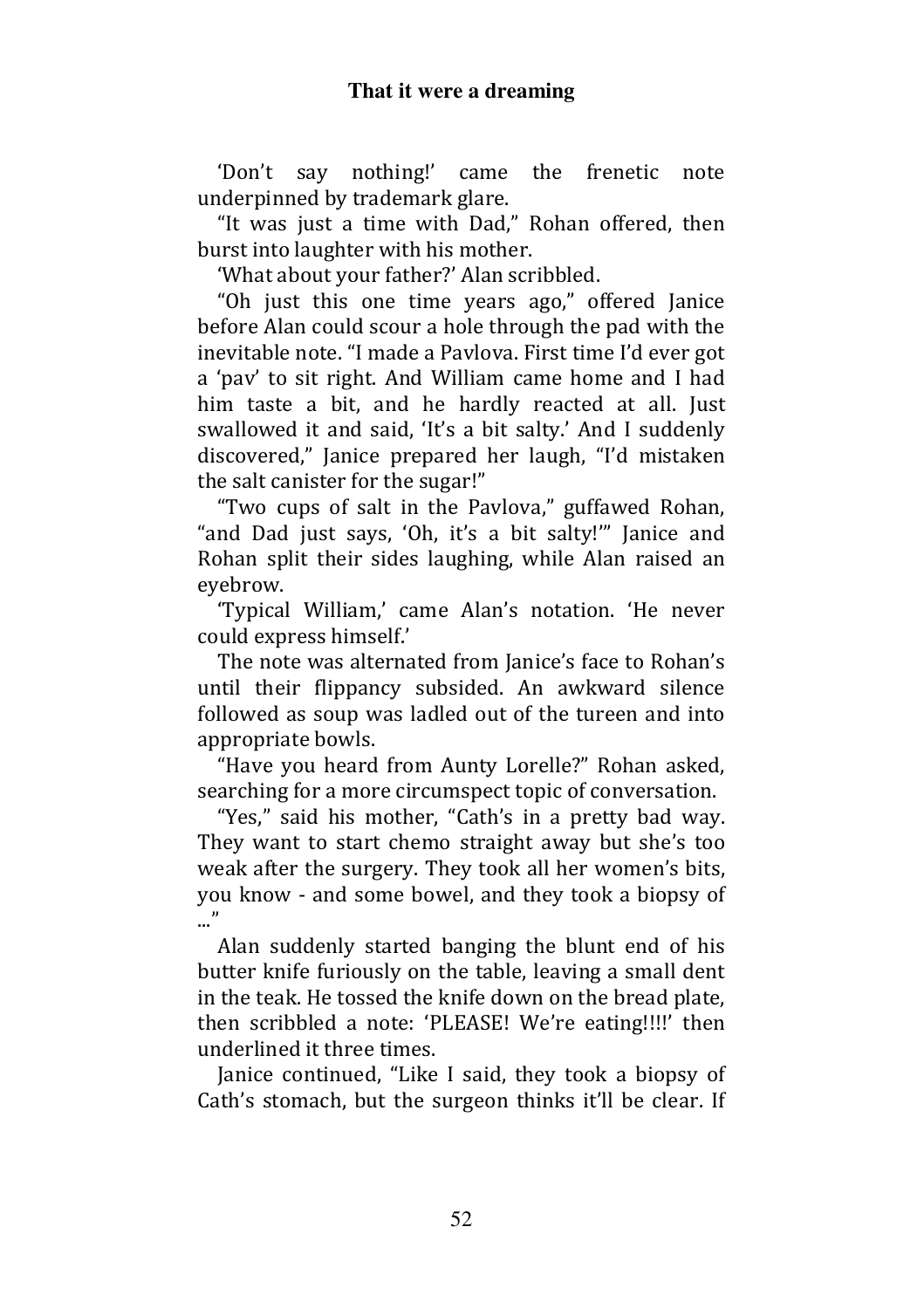there's cancer in the stomach of course, well there's nothing they can do."

Alan held up his note again flapping it in their faces and tapping it with his pen.

"Get a grip, Gramps!" said Rohan. "You'll have a conniption. The pen and pad were slammed down on the table, before a slightly crooked but fully-loaded index finger waggled all over the bread basket and nearly sent a bottle of sparkling apple into Rohan's lap, followed by a barrage of silent expletives.

Rohan and Janice smirked at each other.

"So how's Aunty Lorelle holding up?" asked Rohan.

"Ok. She has her faith and everything - you know. Says God's going to heal Cathy, all that sort of stuff. I was thinking of going down there for a few days, when Cath's at home after the chemo. Lorelle's going to need a hand"

Total horror etched its way across Alan's face and he took the trouble to write, 'Damn it all. Drat the blithering woman' on his pad, although he only underlined it twice.

# §§§

The meal presently came to an end and they rose from the table, Rohan to take the dessert dishes to the kitchen, Alan went to the back porch to fetch his wicker chair and put it in front of the television in the lounge room.

"I'm just going to powder my nose," said Janice as Rohan came and sat down on the couch next to his stepfather, who was flicking through the television guide.

The main bathroom door shut and locked with a click.

Rohan looked at the old man who leaned forward to pick up the remote. Rohan slid his hand under and grabbed the remote first, snatching it to himself as Alan scowled and snapped his fingers wanting the 'boy' to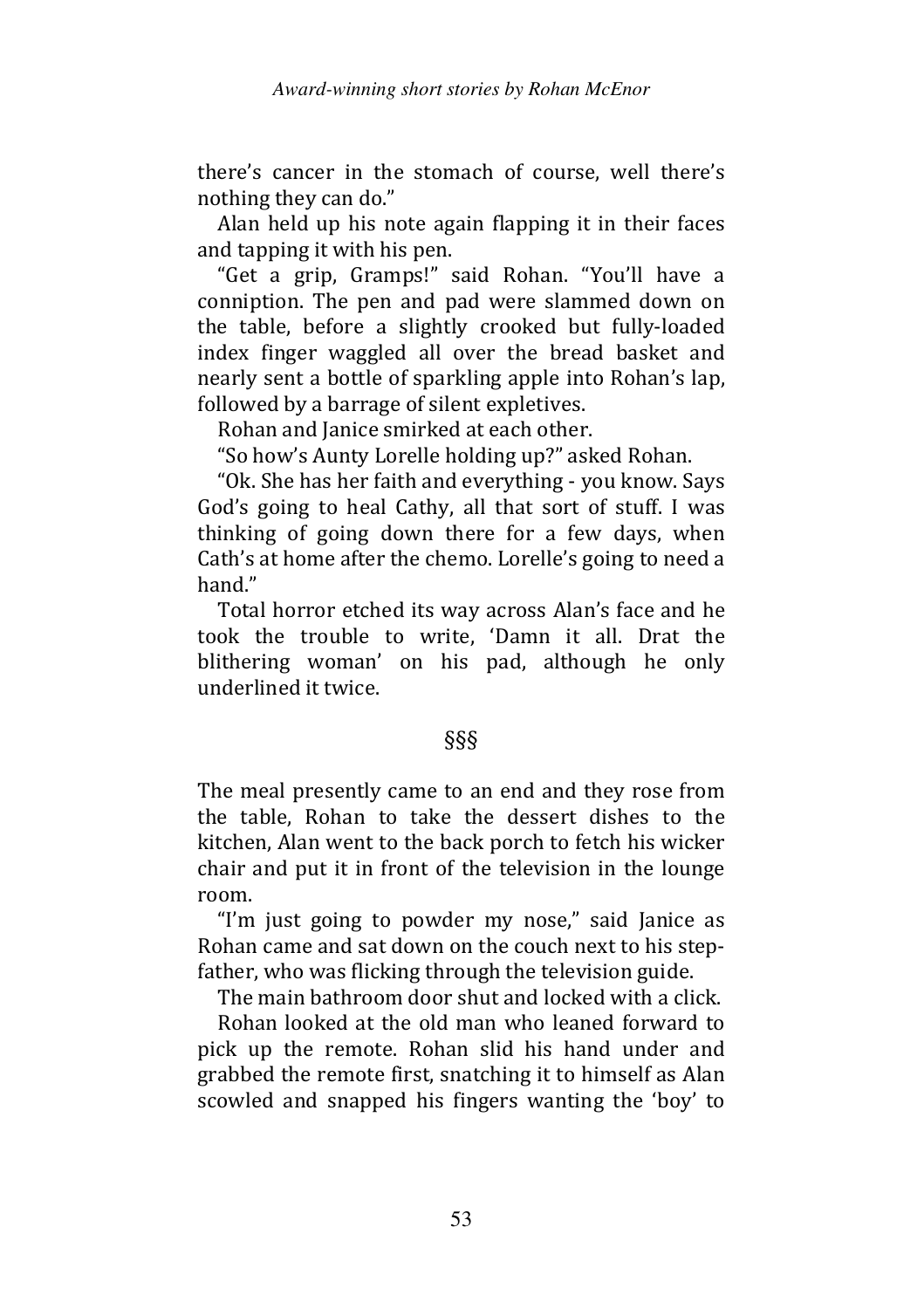hand over what had suddenly become some sort of primal power stick.

With his free hand Rohan brushed the pad and pen across the coffee table, out of his step-father's reach.

"I've been meaning to have a talk with you for some time, Alan," said Rohan, hurriedly calculating how to make best use of the opportunity. He felt no need to blast - why, when the old man couldn't shout him down? And why risk his mother hearing the exchange from the bathroom?

"Thirty-five years is a long time," Rohan said. "A very long time to put up with someone." Rohan was surprised by his total sense of calm. For once he could speak in a whisper and the old man had no choice but to listen.

"You know Alan, for my whole life, since I was ten years old, you have absolutely tormented me. Not just mild irritation, Alan. Utter torture. The way you'd forcefeed your opera into me twenty-four hours a day. Your stupid carry-on every time you came home and wanted your phone messages delivered to you before you even got the key out of the door. The way you had to cut across every second I ever tried to spend with my mother. The way you tried to crush the life out of anything I achieved.

"Even now, I'm forty-five years old and you still treat me like I'm a preschooler. It doesn't matter what my opinion is on anything, it's always wrong.

"If you dumped your own son with half of what you've dumped on me, then no wonder he doesn't want anything to do with you. You crushed the life out of him just the same as you tried to crush the life out of me.

"And as for Mum. Well, you're just bone lucky. A lesser person would have sneaked in on you one night and sliced you into little pieces like a Christmas turkey. In fact, I'm surprised someone else hasn't done it."

Rohan spoke quietly, but directly.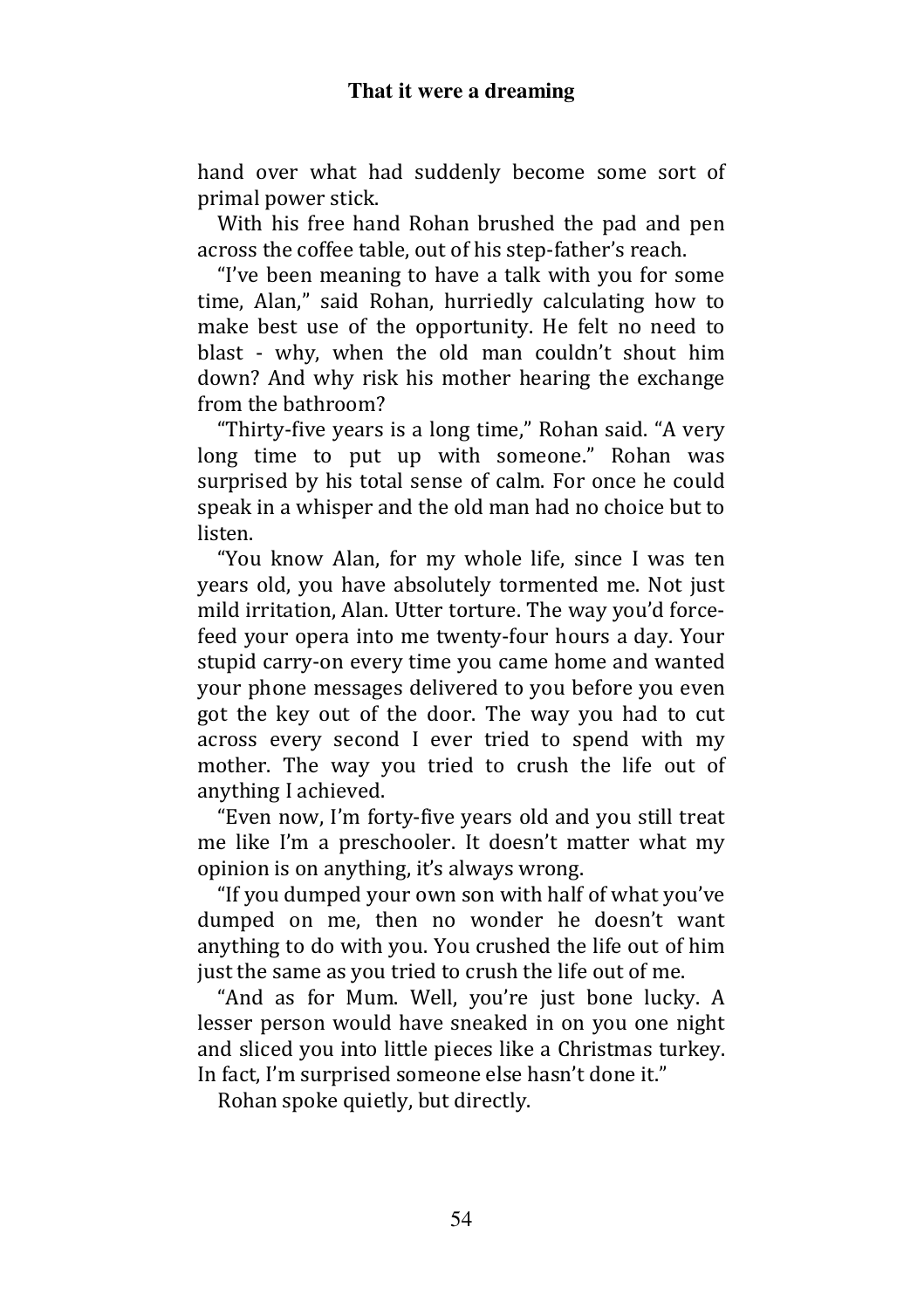"Someone had to tell you, Alan. You're the nastiest, most mean-spirited person on the planet. The reason I reckon you're still alive is that God just doesn't want your company. But you're going to have to die sooner or later, and perhaps there are a few things you need to think about before then. A few bridges you need to build before you go. Because the way things stand, no-one's going to come to your funeral. And that'll be pretty hard on Mum."

The toilet flushed signaling the end of the moment as the bathroom door latch clicked open.

"Bloody lucky to have her," repeated Rohan under his breath, convinced it had been in vain, but at least he'd unloaded just a little. He shuddered to think of the repercussions once the old man got his voice back.

For his part, Alan defiantly breathed one long breath through his nostrils and flicked the corner of the television program flat, before holding it up to read.

"What's on tele?" said Janice seeing the remote in Rohan's hand. He handed it back to its keeper.

"Alan's pick," said Rohan. "It's all up to you, Alan. Like it always is."

Alan pumped the relevant number and the television burst into the ABC Nightly News.

Janice sat down next to her son on the couch and whispered in his ear, "I heard every word, son." She patted him on the thigh.

### §§§

As Janice pushed her overnight bag through the front door, the phone rang.

"I'll get it," called Alan from the bedroom, "it's probably Richard."

Janice placed her bag at her feet and thought about the last few days. He'd not flinched when she made arrangements to go and help Lorelle care for Cathy. He had convalesced in an almost conciliatory manner as his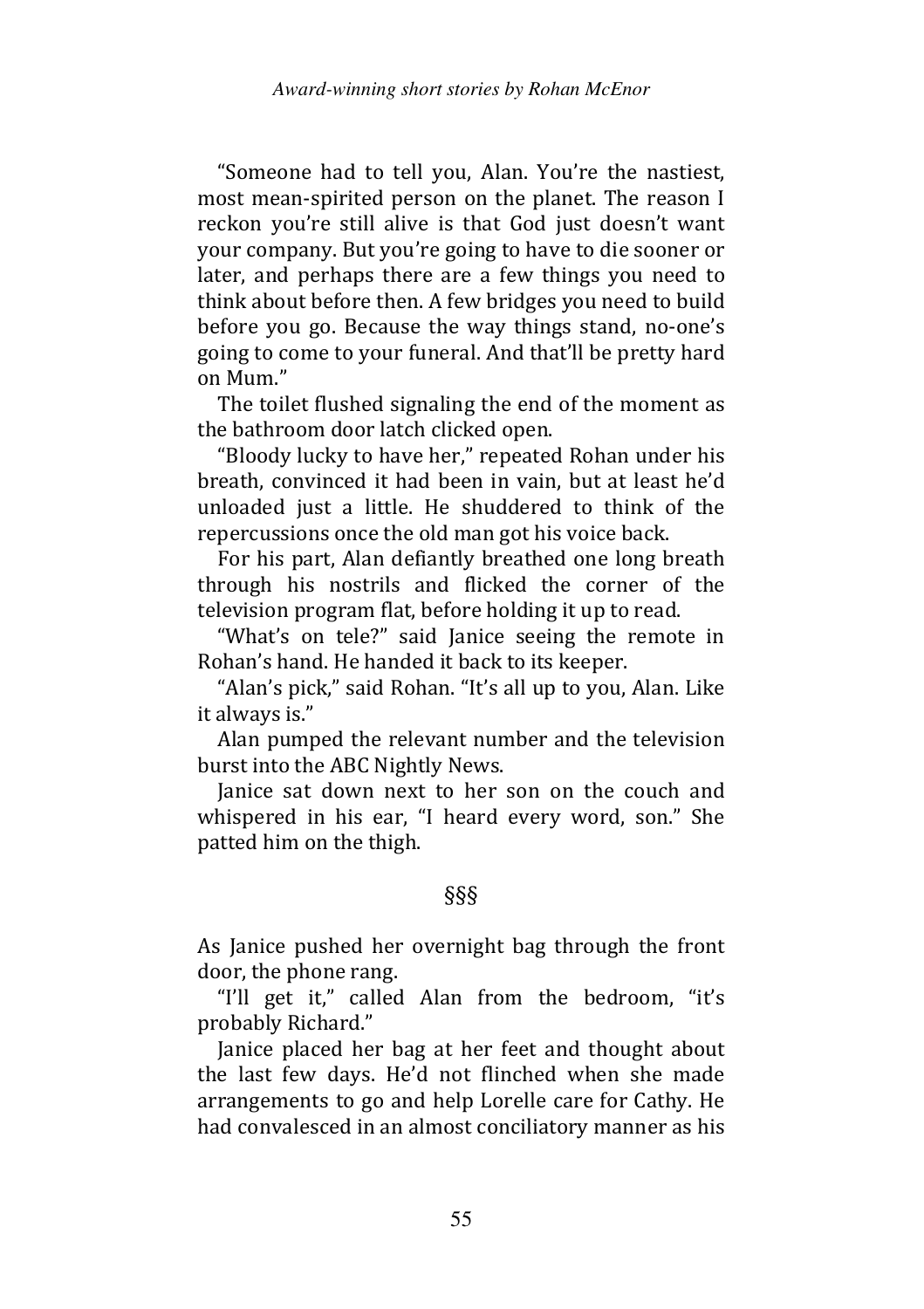voice returned. And once it had, he never mentioned the 'chat' Rohan had had with him on Mother's Day, although his shoulder started twitching at any mention of her son's name.

"It was just one of your students," he said as he came through to meet her at the front door. "I told her you'd be away for three days, and to ring you after that."

"Why'd you say that? I could have spoken to her."

"Just thought it was best," he said.

Janice could feel the old irritation rising. "Oh, Alan, think! Who was it?"

"Didn't take a message," he said blithely. "I think she said Sonia or Sophia or something like that."

"Sophie Saltimbanco?" she asked.

"Possibly."

"Oh Alan, she was auditioning for Nancy in Oliver. She's probably got a call-back and needs some coaching."

She trudged back into the drawing room. Looking after Cathy on chemo for a few days was starting to look like a pleasant escape.

She dialed Sophie's home number but there was no answer, and her mobile had been diverted to voicemail. Janice left a message and with the muscles on either side of her jaw clenching, she marched backed to the front door and took a number of deep breaths before stepping outside where her overnight bag and her husband both waited.

"What are you doing now?" she asked.

He had opened her bag and had both hands inside. "Just putting in some good reading material for you," he replied. "You've taken weeks to get halfway through this dreadful Gatsby thing." He waved it in her face. "You're obviously not enjoying it, so I put in some Voltaire and Jung."

She gave a thin, exasperated smile. "Thanks. If Cath feels like discussing the French Enlightenment or the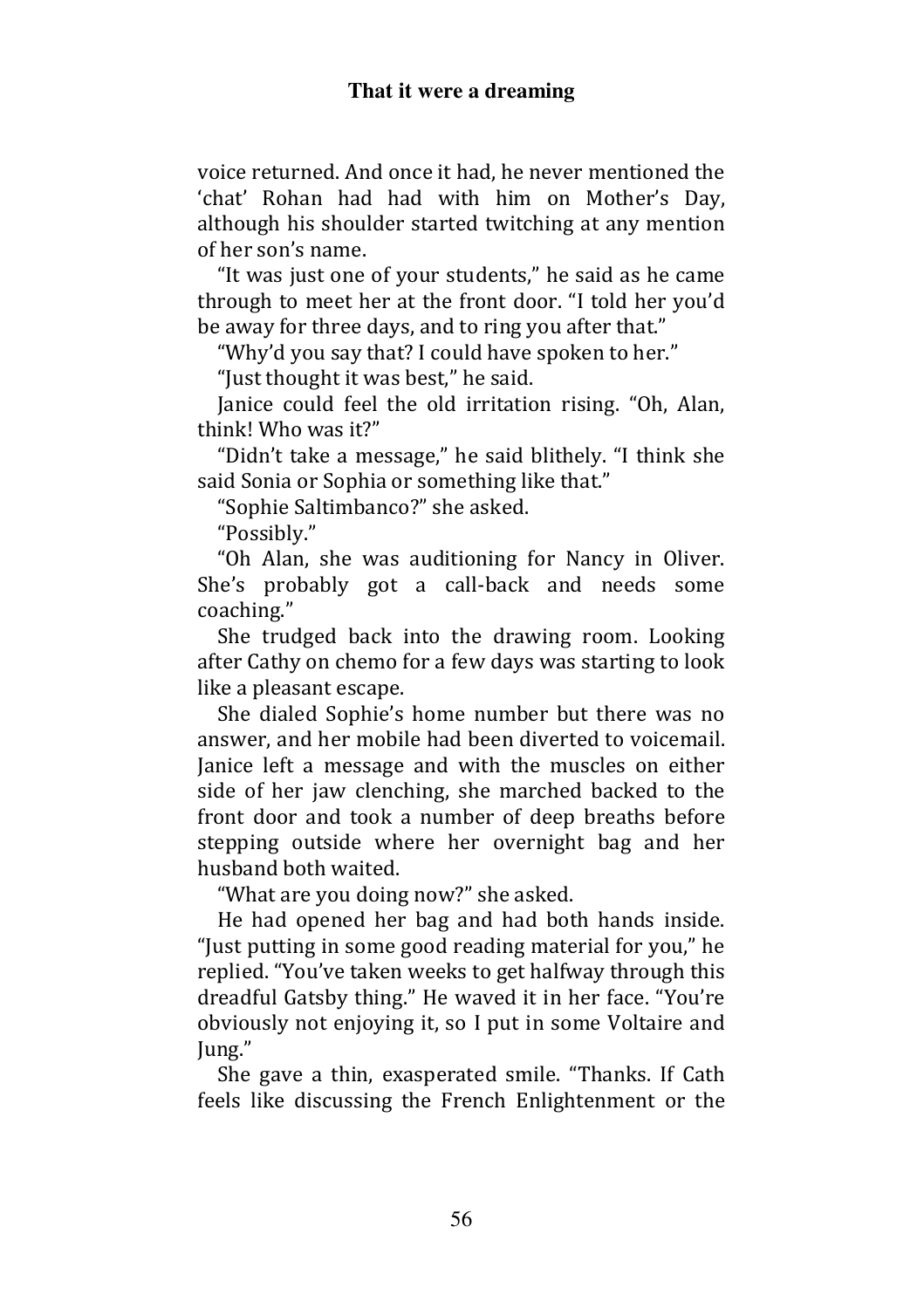integration of personality between throwing up, then I'm sure they'll come in handy."

She stood on tip-toe to peck him on the cheek then took back her Gatsby.

"No need to snatch." he said.

"Now, are you sure you don't want me to come with you?" he asked. "I could be packed in a few minutes."

"No thanks," she replied, wondering just what possible use he could be, looking after Cathy or Lorelle. "You'll be fine once you've worked out the microwave. It's not hard. The instruction booklet is in the third drawer. I'll be back on Thursday night and Rohan will call or drop in to check on you." There was a single rotation of the old man's shoulder.

"See you in three days," she said, then dropped into the driver's seat of the 1980 Honda Civic. She backed out of the driveway, waved and called with a smile through the open window, "Look after yourself, dear."

Alan watched her disappear around the corner before turning to go back inside. He looked at his watch. Half past four. She'll be at Cathy's place in about two hours, he thought. I'll call her then just to make sure she's arrived.

Two hours. Suppose I'll cook dinner. By the time it's cooked and eaten, it'll be time to phone.

He opened the freezer to find the three pre-prepared meals Janice had made for him sitting neatly stacked and labeled. Lasagna, chicken cacciatore, and chili con carne.

"Lasagna methinks," he said as he removed it from the freezer and turned to square off with the microwave. He hadn't wanted her to buy this 'blithering damned machine' in the first place. Now it stood between him and his meal.

He looked the machine over. How hard could it be? He'd watched her use it dozens of times. Just pop it in, press the buttons and stand back waiting for that annoying 'ding'. Remove from oven and serve. Easy.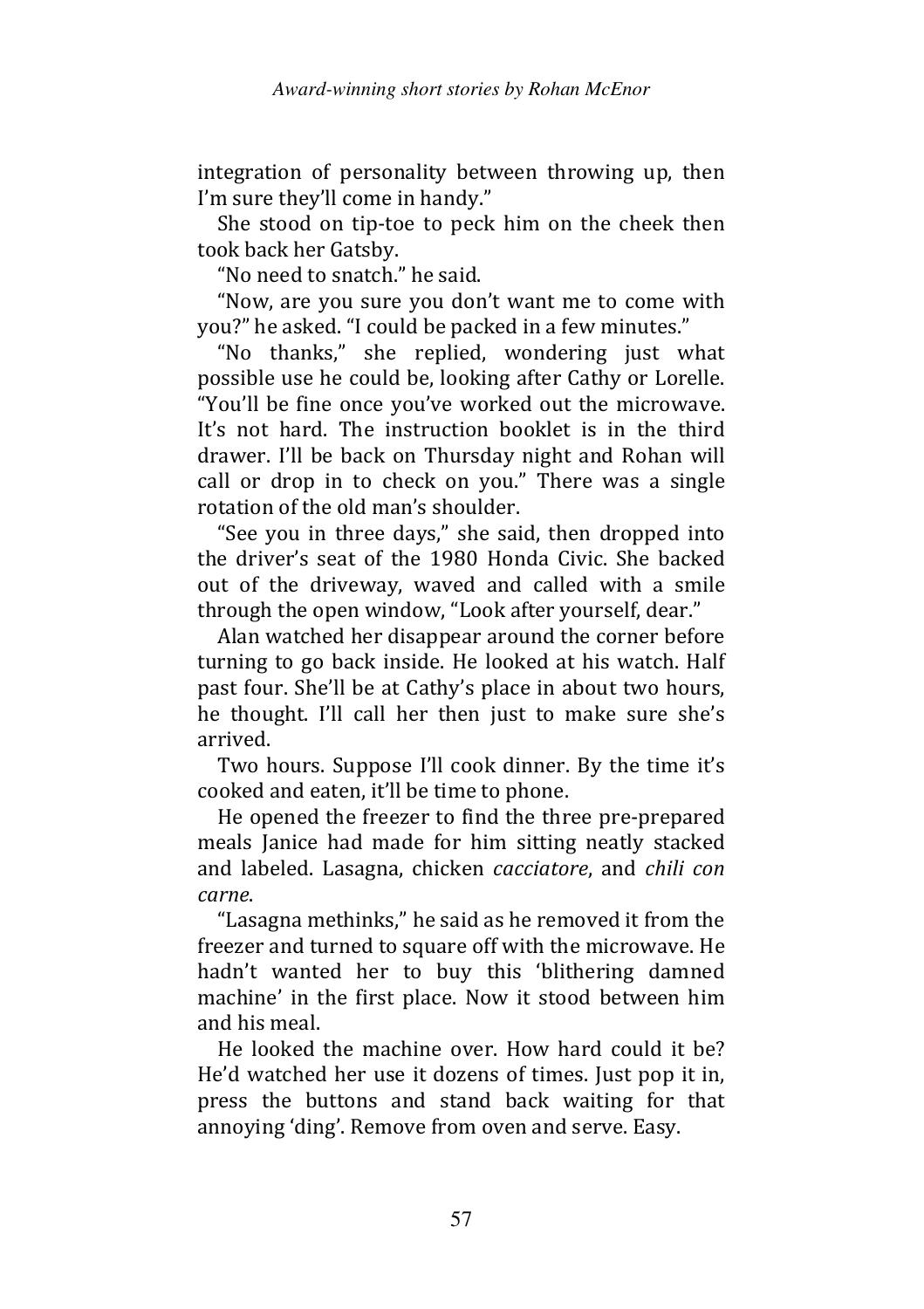### **That it were a dreaming**

Alan opened the door of the machine. It was like a huge mouth that was going to consume his dinner before he had a chance, but still he placed the plastic Chinese take-away container full of frozen lasagna into the belly of the beast, closed the door and stepped back to see if it all looked right. So far so good.

He pressed the minute button twice, hit 'start' and the microwave hummed into action.

There were a few minor sizzles and pops here and there but presently the two minutes expired with a resounding 'ding'. He opened the microwave door and removed the lid from the lasagna to see nothing but a crisp layer of frost covering the still frozen lasagna.

"Drat the stupid bloody ..."

He shut the door and stepped back to think. Microwave. Microwave oven. Well, it is an oven. Let's use it like an oven. A lasagna this size would take about thirty minutes to cook. Now these things are supposed to be fast, so let's take five minutes off.

He dialed up twenty-five minutes, hit the start button and trotted out to the back porch to settle into the World News page. He was just enjoying an article on all this suicide bombing nonsense in Palestine, a loud bang came from the kitchen.

"Damn and drat the fool thing!"

A grey-black pillow unfurled itself from the microwave's gut as he hit the 'open door' button. Bits of lasagna dripped all over the innards of the beast and the lid of the Chinese container teetered at forty-five degrees.

Frantically fanning the monster's belch, he peered in to see what it had done to his dinner. Nothing but charcoal embedded with melted plastic. He fetched the tongs and after a few vigorous shakes, removed the remnant to the sink. It hissed in protest as it disappeared down the insinkerator.

"Blast it all, and damn the thing."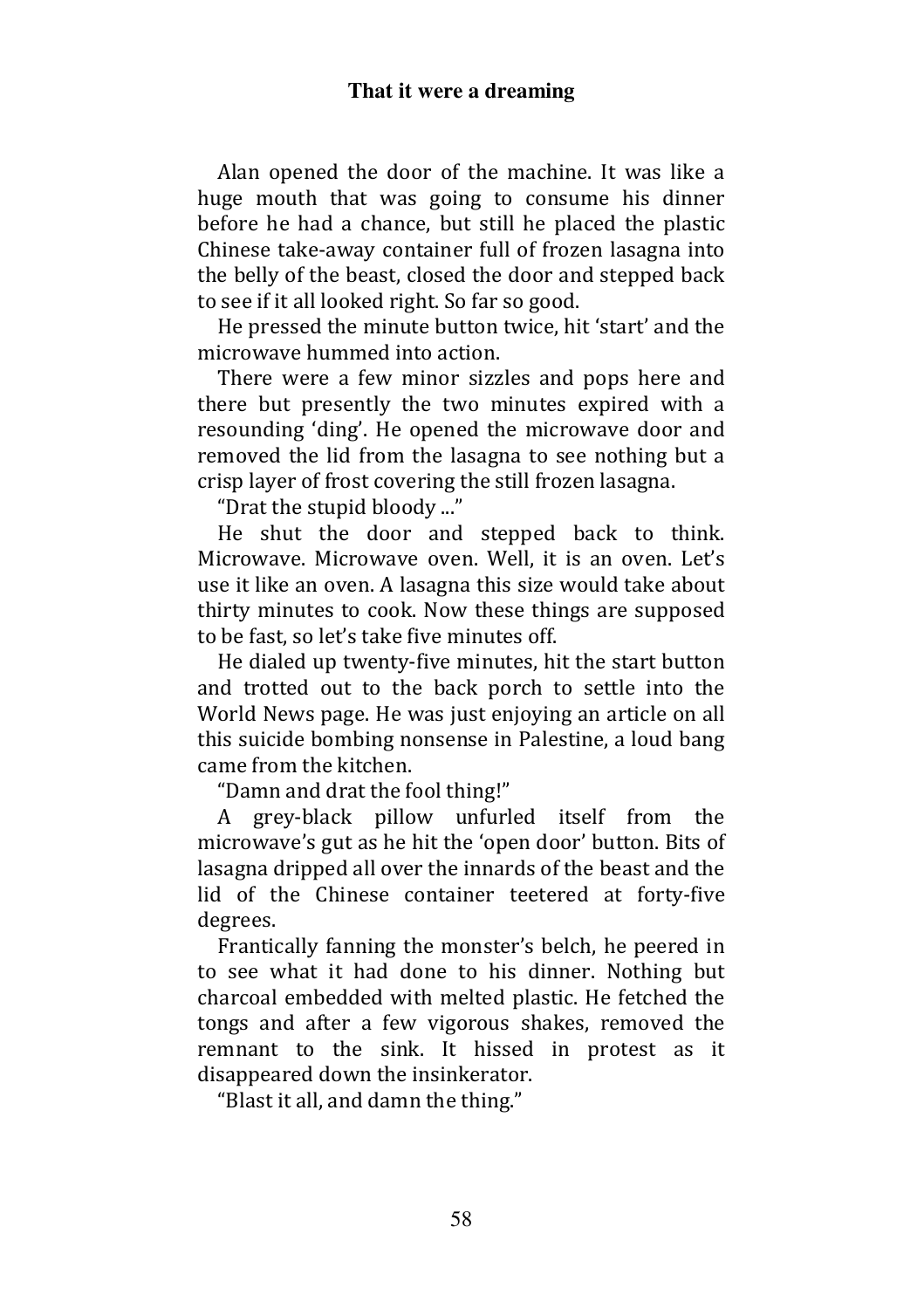He slammed the microwave's mouth shut and opened the pantry.

"Humph! Breakfast cereal." It was better than nothing and with Janice away he could have lashings of sugar, as well as ice cream for dessert.

# §§§

For the first two days Alan had phoned Cathy's place every two hours. Where are the kitchen mittens? Where do you keep the spare soap? How should I get boot polish off the bathtub? I want to program the VCR. Not a word about the microwave however.

So it was no surprise to anyone when on the third day, the phone rang yet again. "Bloody hell," said Janice. "Can't he leave us alone for just one day?"

But Lorelle returned, "It's Rohan. Says he's been trying to call Alan but he just keeps getting the answer service."

"Hello Dear," said Janice as she took the phone.

"How's Cath?" he asked.

"Fair. A little bit dehydrated, I think."

"Give her my love, will you. Look Mum, I've been trying to reach Alan but I think he's screening the calls."

"That'd be right," said Janice. "After Mother's Day you know. I wouldn't worry about it. He's been ringing here every other minute, so he's OK. Or as OK as he can be without someone to wait on him hand and foot."

"I figured as much," said Rohan, "I just didn't want him having a go at me saying I didn't ring. Just covering my own back, you know."

"Yes, well he seems to be his usual self, whinging and complaining about everything, and I'm going back this afternoon, so thanks for trying. I'll call you from home tonight."

They rang off and Janice had an uneasy feeling. She dialed her home number. No answer, just the answer message.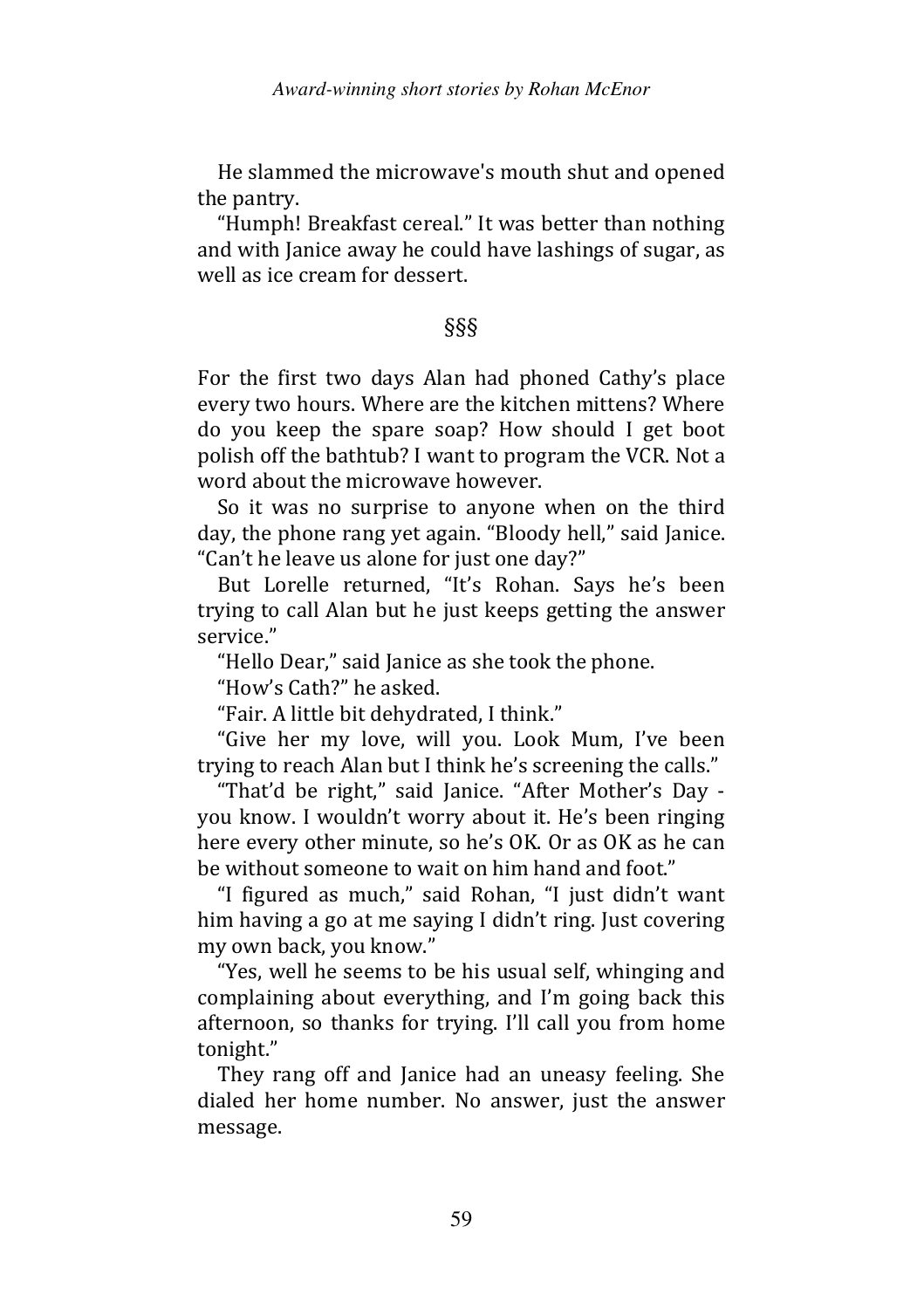"Hello Alan, it's me Jan. If you're there, pick up."

No answer. She looked at the time - mid-morning. He's probably up the street getting his paper.

Two hours later there'd been no call back. Three hours. Four hours. It came time to return home so she called him again. Same result.

"Why don't you call the neighbours?" Lorelle suggested.

Janice suddenly realised that they had lived there for fifteen years, as had the neighbours, and they hadn't spoken for fourteen years and eight months.

She'd forgotten their names. In fact, there wasn't anybody she could think of who could get there inside the two hours it would take her to drive back home.

So she drove.

With each mile the vine of guilt wound its way around her conscience. I shouldn't have left him. He's hopeless on his own. What if something's happened to him? Has he been taking his medication? Stupid man - he's probably forgotten.

Thorns of panic grew from the creeper of guilt. Every traffic light teased her with elongated periods of red. Every crossing bore dawdling schoolchildren. Every pensioner seemed to conspire to be driving the car in front of her.

Finally she pulled the Honda into the driveway, and leaving her bag in the boot, she ran to the front door. It fell open without a key, so she called, "Alan! Alan."

She checked the bedroom. The bed was made. An unopened bottle of pills on the bedside table.

In the drawing room, she noticed the red message light blinking on the answer service so out of habit, pushed it and listened as she searched.

"Alan! Alan!" she continued to call as she checked the bathroom and en suite and the kitchen. The beeps and drones of messages from Rohan and herself formed a backdrop until a different voice arrested her attention.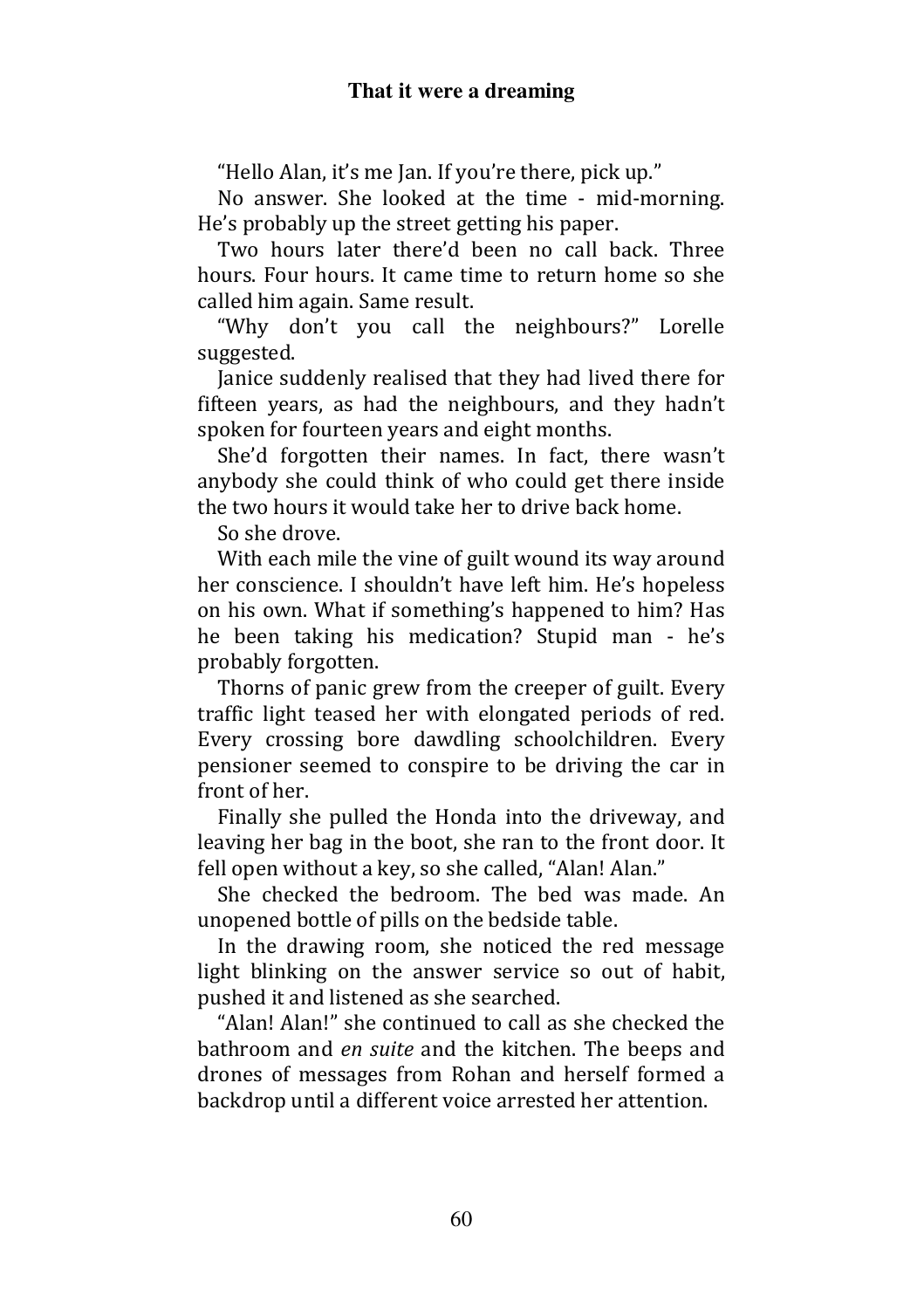"Alan, Richard here. Sorry things have been a bit slow of late. There's a Cadbury commercial I've put you up for. You'd be perfect. You have to be an old conductor with an orchestra.

You're exactly what they're after. Pay's very good too, so give us a call back as soon as you're in. Waiting to hear from you."

"Alan!" she called even more desperately as she burst through the back door. His wicker chair was gone from the porch.

"Where the hell are you?" She squinted toward the willows that hung their weeping over the back fence from the neighbours and there in the shade was Alan. Sitting on his wicker chair.

Having found him she didn't know whether to run down to him or walk more casually, so she hesitated and called.

"Alan?"

He didn't move. She took a haunting step towards him. Then another. "Alan?" She was quieter, almost resigned. As she parted the fronds of the willow she saw he was sitting slumped with a booklet between his fingers.

She bent down and took it slowly out of his grip. The microwave manual. What was he doing in the backyard reading the microwave manual?

As tentatively as someone opening bad-news mail, she placed her hand gently on his forehead. Even before she touched it, she could feel it was cold, then, as her hand made contact with his skin, he jumped violently.

"Damn it all to blazes, woman!" he shouted as he leaped out of his chair, almost knocking her to the ground with the flailing of his arms. "Do you have to sneak up on me like that? You could have scared me to death."

"I thought you were ..."

"Blithering blazes and all, Jannie!"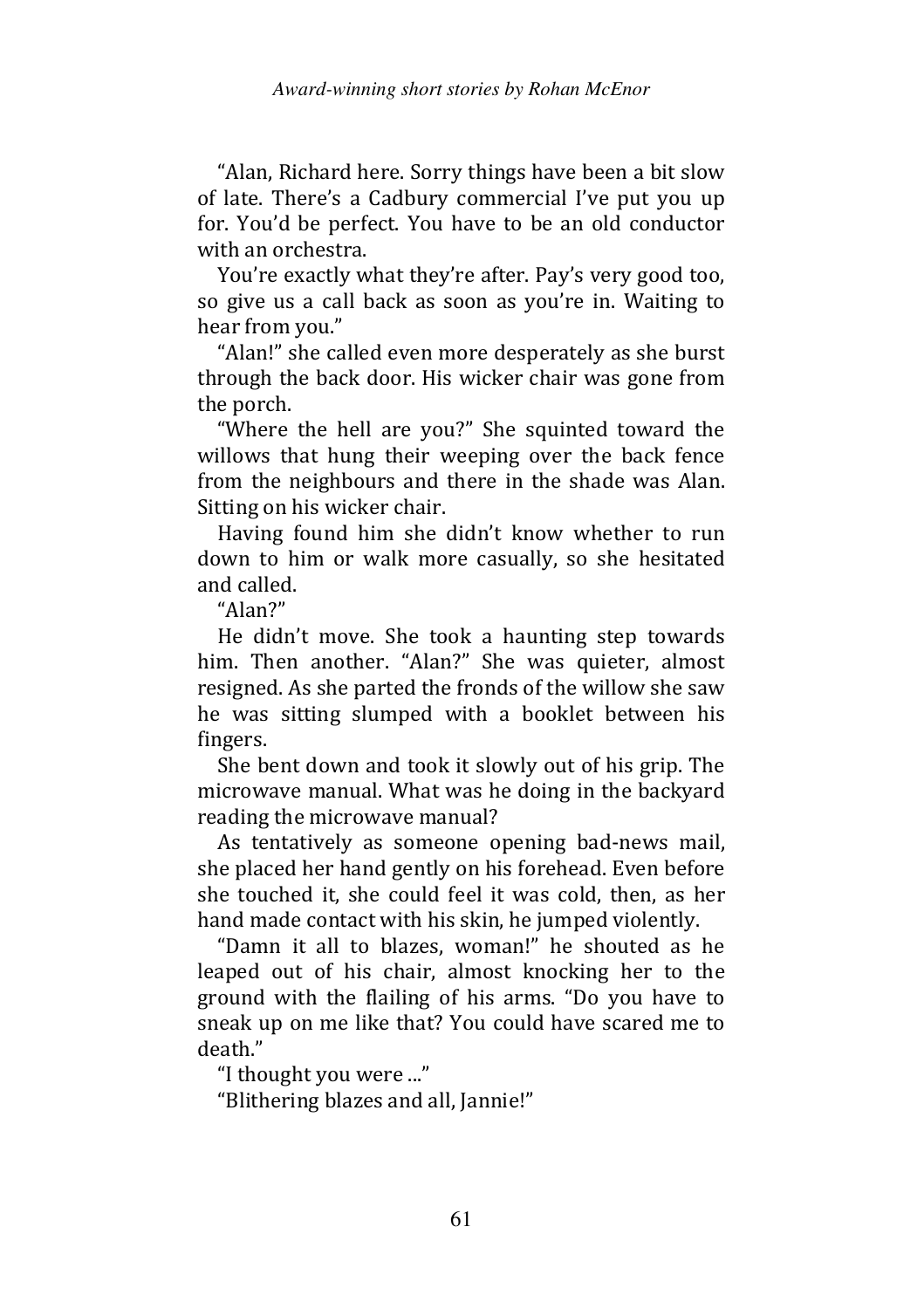"Well, don't get all high and mighty," she protested. "We've been looking everywhere. People have been phoning! Why don't you answer the phone?"

"Well what's a message machine for then?" he said gruffly.

"You are supposed to answer the messages." She turned from him and made for the back door, muttering to herself and suddenly fully aware that her bag remained packed and still in the boot of the car.

"What messages?" he retorted.

"We've all been trying to phone you, to see if you're all right. Rohan. Me. Lorelle. There's even a message there from ..."

"Of course I'm all right. Why wouldn't I be all right?" he said, starting to raise his voice and catching Janice as she flung back the wire door, almost hitting him.

"Now settle right down, Jannie! Everybody panics just because I don't answer the messages the minute they're left."

Janice went into the drawing room and took a few deep breaths, first looking out the window to her car in the driveway, then staring at the blinking red light on the message machine.

"So who else rang?" he said coming down the hall.

She continued to stare as the red light on the message machine continued to blink.

"Jannie!" he called more forcefully from just outside the entrance to the drawing room. She grabbed her coat.

"I asked you, so who else rang?" Alan had just entered the drawing room from the hallway.

"Oh, no one important," said Janice as she pressed the delete button.

The red light stopped blinking.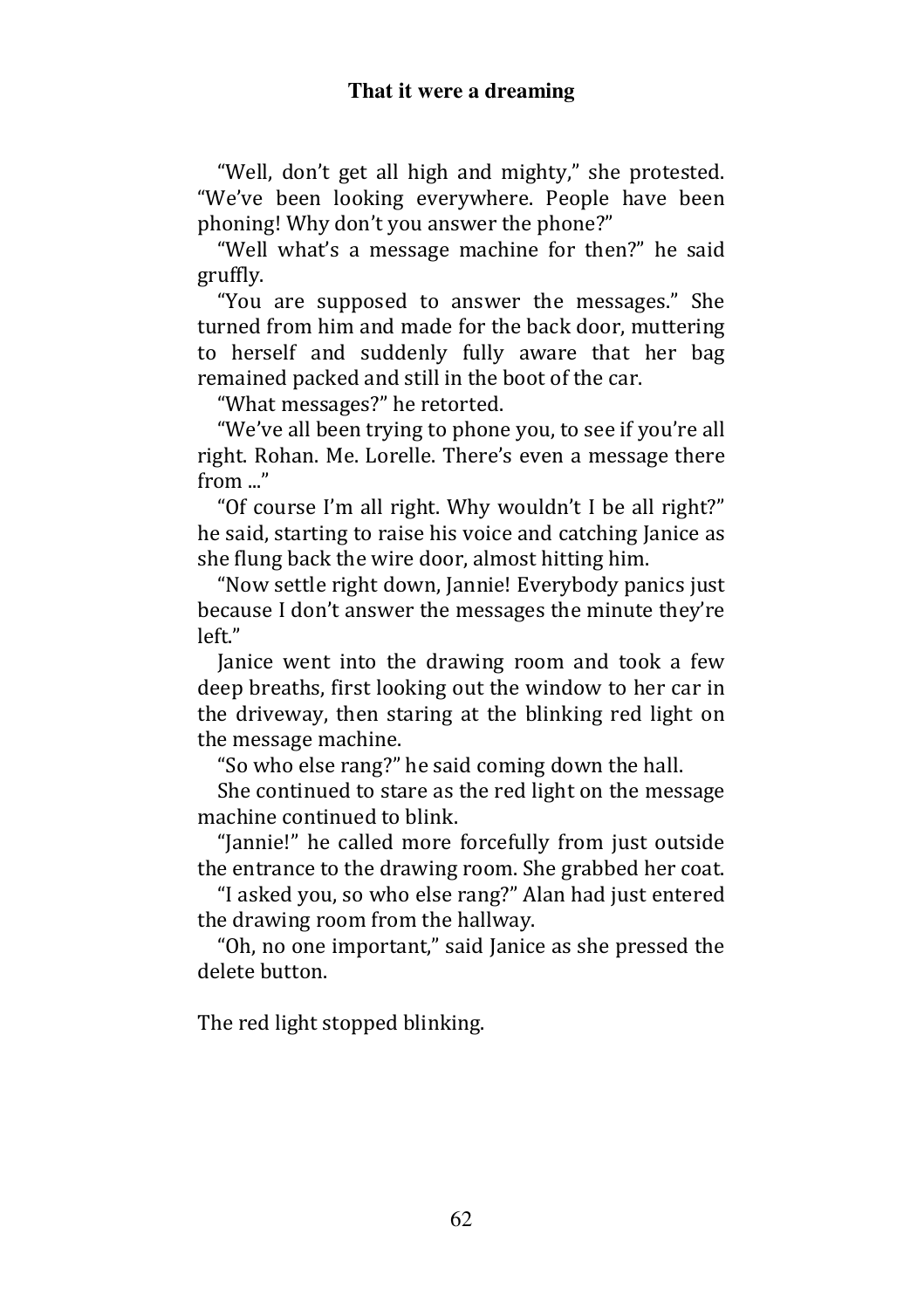# Appendix: Author's Notes

#### Meat in the Sandwich

This short story started life in 2000 as a script for a short film.

With no budget, no actors, no time and no camera the story had little chance of ever becoming a film.

So I converted it to a short story and it won a Commended Award at the University of Central Queensland Open Short Story Competition.

Once I started converting the film script to a short story, I found the dark comedy worked even better in its new form, since the omnipotent narrator could enhance the humour through tight description of the events, allowing the reader to interpret the comedy to suit their own taste, rather than have an actor, director and editor interpret the comic moments for the viewer, on behalf of the writer.

Perhaps this is a story that was bound to be written by the parent of teenagers. The technique was to juxtapose how a single mum feels, against one teen's self-focused conscientious nature and the other younger teen's complete self-absorption.

As the author, I would claim a level of exaggeration in the teen attitudes, but many parents might regard the portrayal of teen attitude as fairly accurate.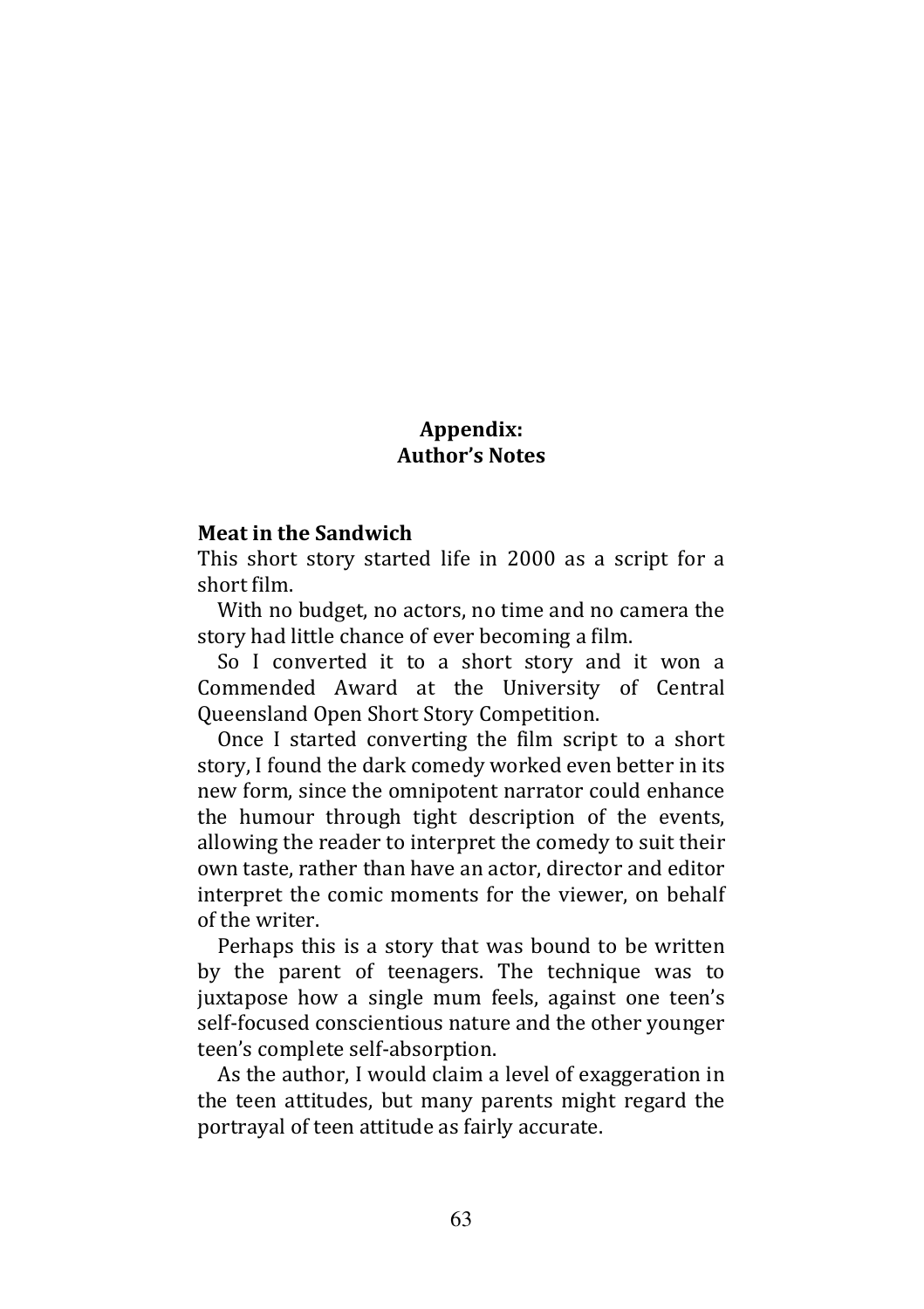While most of the characters in the story are clear caricatures, the more rounded humanity of main character, Alison, gives the story sufficient sense of realism to keep the narrative on the right side of believability.

This makes the ending more powerful having the surreal growing out of a reality that has slightly cartoon edges.

In fact, as a short film, this might work as an animation. The character of Guy is definitely a cartoon 'jock' and even the doctor and undertaker carry cartoon-like two-dimensionality. Only Alison can really be imagined in three dimensions.

Black comedy is a dangerous and tricky genre. It is very easy to get out of control with it and become gross. At the same time, while it is prudent to avoid becoming gross, it is also a mistake to become too 'safe'. So, Black comedy requires a very delicate balance of the surreal – to make the 'black' palatable – and the real to make the comedy believable and effective. It's important to avoid making the 'black' too real and the comedy too surreal.

# Taking Care of Charlie

I'm not afraid to attack politically incorrect topics. There are a few stories in this collection like that.

This is one of them. However, I thought some of the politically incorrect sentiment in this story was necessary to brooch the topic in the first place, was necessary to set the scene accurately and was necessary to create the characters in their time.

I wanted to write this story because it sets in stone some little known things about Australian forces' time in Vietnam.

In some ways, I didn't write this story – I merely stitched together a number of things I heard from Vietnam vets, particularly my uncle who served as a corporal on the front line in the late 60s and early 70s.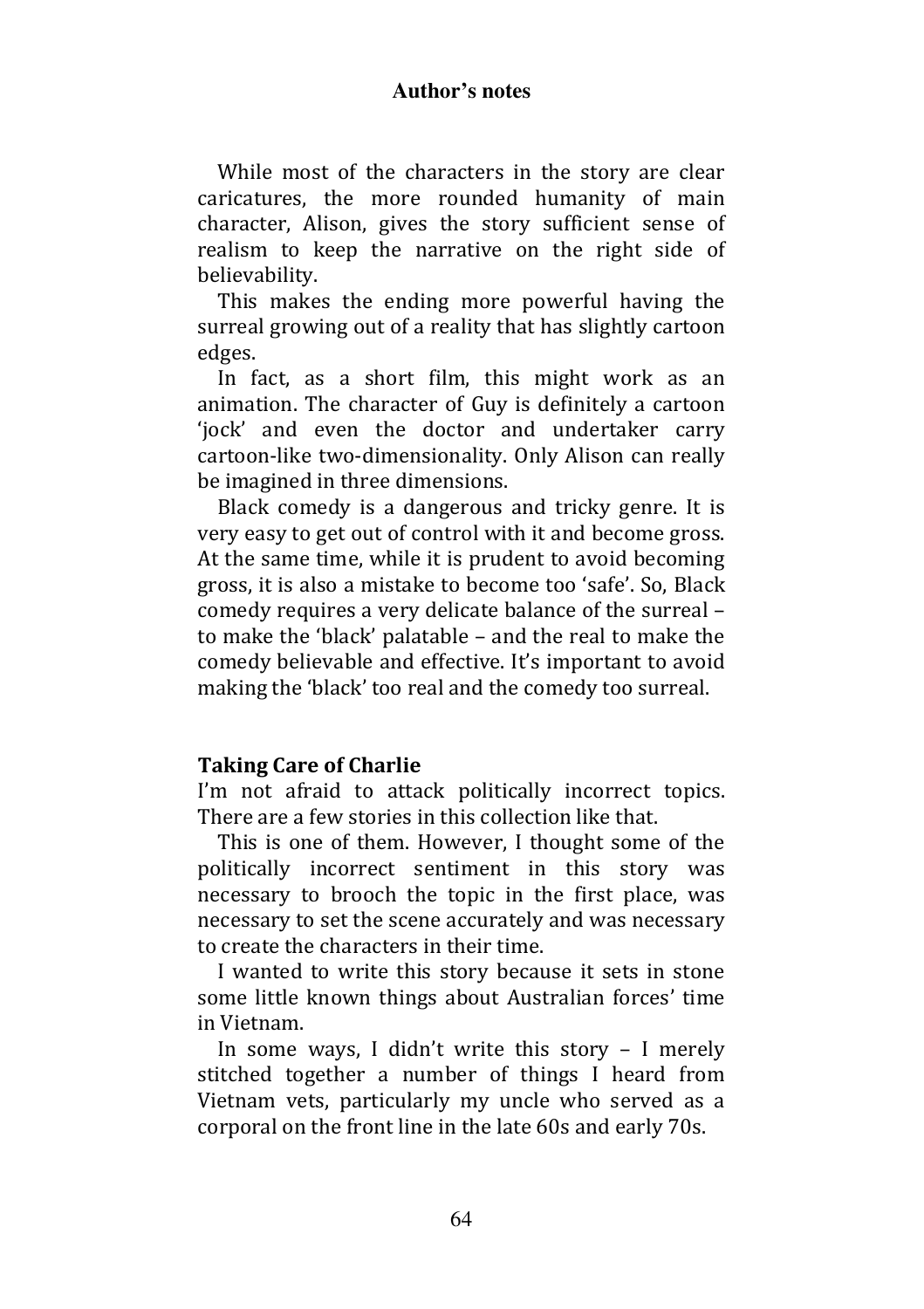One or two of his medals were for carrying a fellow soldier out of a landmined area. And yes – he and his unit were rescued from an ambush by American helicopters after Australian command refused to help them out on a Sunday. According to my uncle, the reason given in the real ambush, is the reason given in this story. No-one believes that this would happen, but my uncle is adamant that's how it occurred.

Just on a note of writing technique – when the story gets to the description of the ambush, the reader might notice a sudden increase in the occurrence of the word "and." I used this technique to take out the 'thoughbreaths' that we insert as we read. This was to serve the dual purpose of speeding up the pace and the sense of confusion inherent in the middle of an ambush, and to increase the sense of the spoken word. This story is supposed to be voiced by a Vietnam vet at a bar. So to suddenly increase the frequency of the word "and" makes the narrative sound more spoken and more rushed, as if the narrator is getting more excited and perhaps confused. It was a technique I used to heighten the 'voice' of the piece and the sense of a spoken narrative rather than a written and read narrative. I hope the reader could hear the veteran speaking out loud, especially through this portion.

I actually toyed with create the voice with a lot more truncation of words, odd vernacular and phonetic spellings, but in the end I thought these techniques may take away from the universality of the story – perhaps making the voice too idiosyncratic. Every person hears the story with a slightly different voice that they can personally relate too. Making the voice too prescriptive would remove voice options from the reader – and I wanted each reader to impose a voice they knew personally onto this story so it would be more intimate to them.

Regarding the swearing in the story – I kept it to a minimum and I would imagine there would be a lot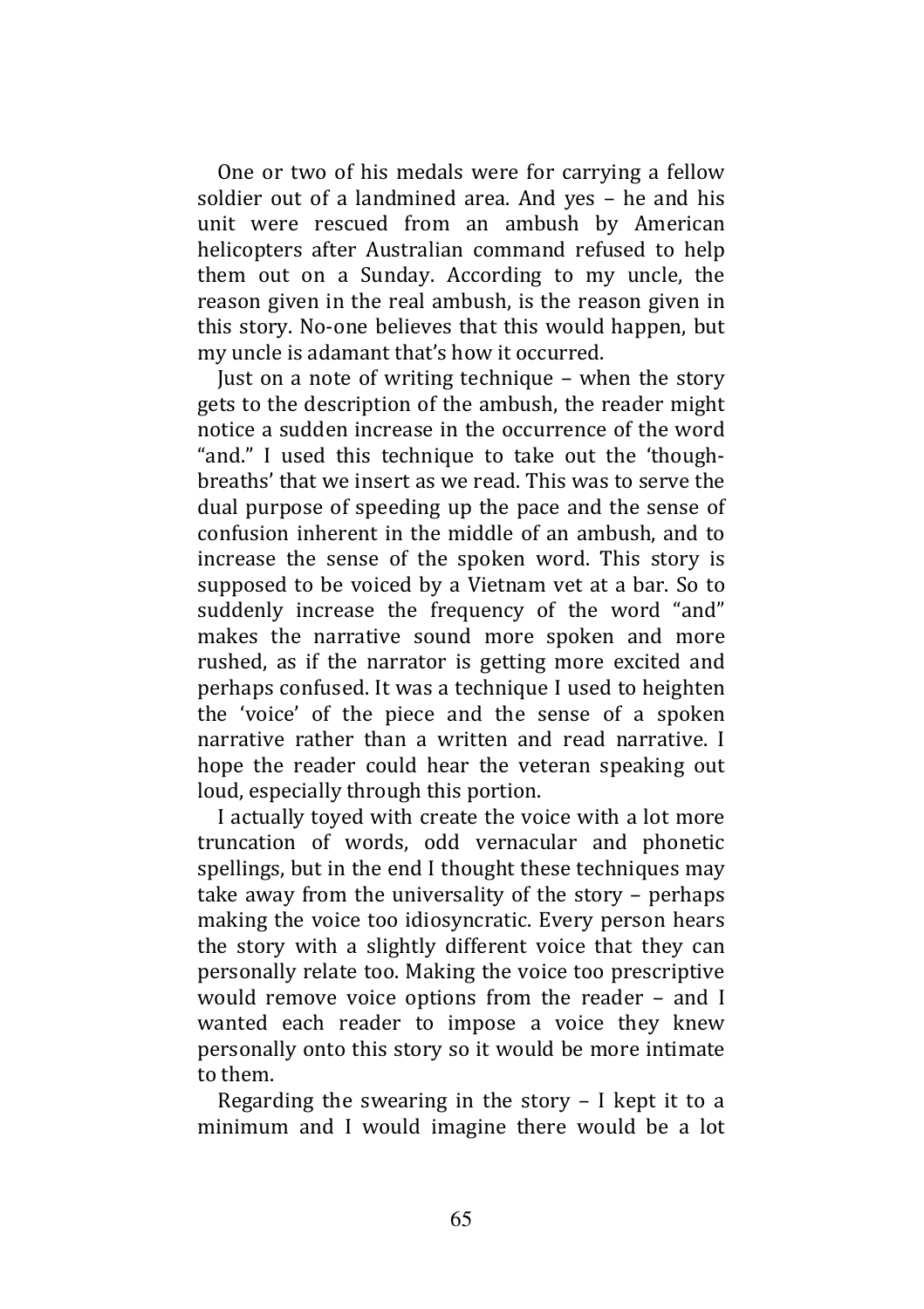### **Author's notes**

more of it among combat troops on the front line. But I wanted to keep the story accessible to young readers, family readers – and to my auntie and cousins of course.

This story was Highly Commended in the Tom Howard Short Story Competition 2001.

### The World Fully Franked

There's really not all that much to say about this story. It did actually start life as a stand-up comedy monologue and was performed probably two or three times in a more casual tone than as written here. Those performances were about 15 years before the story was written down. Interestingly, I could still remember most of it verbatim so many years later, which indicates that either I did a great job of memorising – unlikely according to my wife who claims I have an appalling memory – or that the gags were strong enough to be memorable.

I hope for some people they are. I workshopped this story with a group of writers and some just loved it as it was, insisting it was hilarious, while others found the constant stream of one-liners annoying and wanted the gags woven into more of a situation or a legitimate story. I tried to write the story into a situation of being stuck next to Frank on a long flight, but in the end, the diversions to in-flight scene-setting proved to be more of a distraction and quite frankly, (pun intended) it all just became too hard.

So I kept the narrative pretty much as I remember it from the stand-up monologue. I fully expect reaction to the story to fall into the two extremes exhibited by the workshop group.

With my stand up career floating like a brick, it is unlikely the monologue would ever be performed again and since it floated around my head for 15 years, I thought it was worth putting down on paper. Frank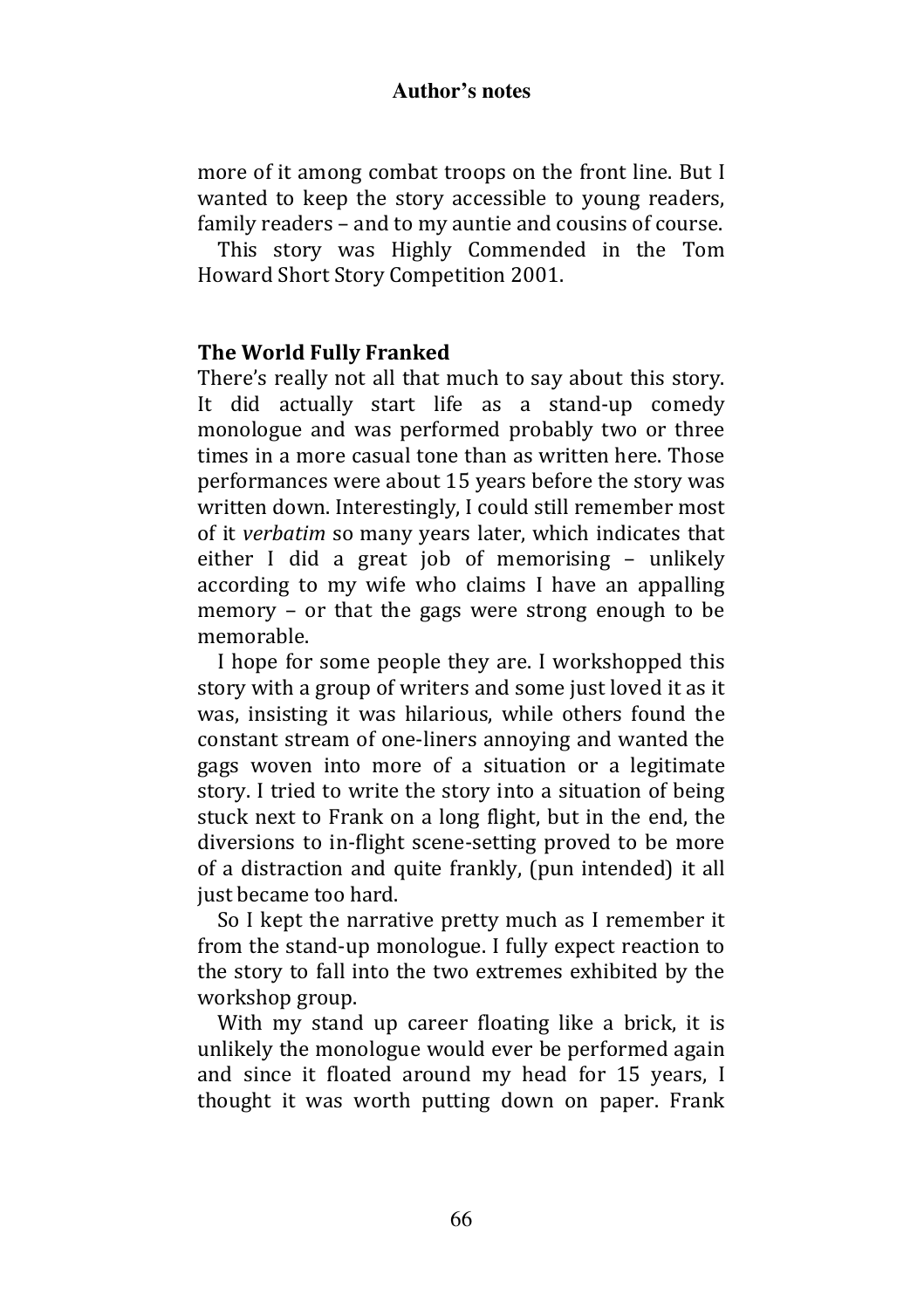Bumm is probably too 'old-school' to be resurrected by a real stand up comedian.

But I'm working on it.

How many A's in … oh, never mind.

# The Birthday Card

This story won a Highly Commended in The Chronicle short story competition in 2000 and was selected out of hundreds of stories for the University of Technology Sydney Anthology that year, albeit slightly edited.

The story appears here in its original form.

Of the stories in this book, this is my favourite – thus I named the collection after it.

My intention with this story was to write a piece that had not one character in it who was likeable or elicited empathy in the reader. I'm not sure I succeeded – in fact, I am sure I didn't. During the workshopping stage of the story the consensus of the reviewers was that the character of Rachel had to be the character of empathy. I had originally made her somewhat excessively opinionated and quite hateful towards The Man. After the workshop comments I relented and made her a little more likeable.

My thesis for my Masters in Writing was around the necessary triad in western narrative – the hero, the villain and the victim. My intention for this story was to make all three detestable, but my colleagues insisted that the victim, as they saw it – Rachel – had to be the empathetic character. I gave up my ambitions for the totally detestable character list and made Rachel more of a standard victim.

My original was much more graphic in its descriptions of the injuries and violence and again, my workshop colleagues found this objectionable. My own thoughts on the matter are that gratuitous sex or violence does not make a story more 'arty', so it was easy to tone back the graphic description. I think it is a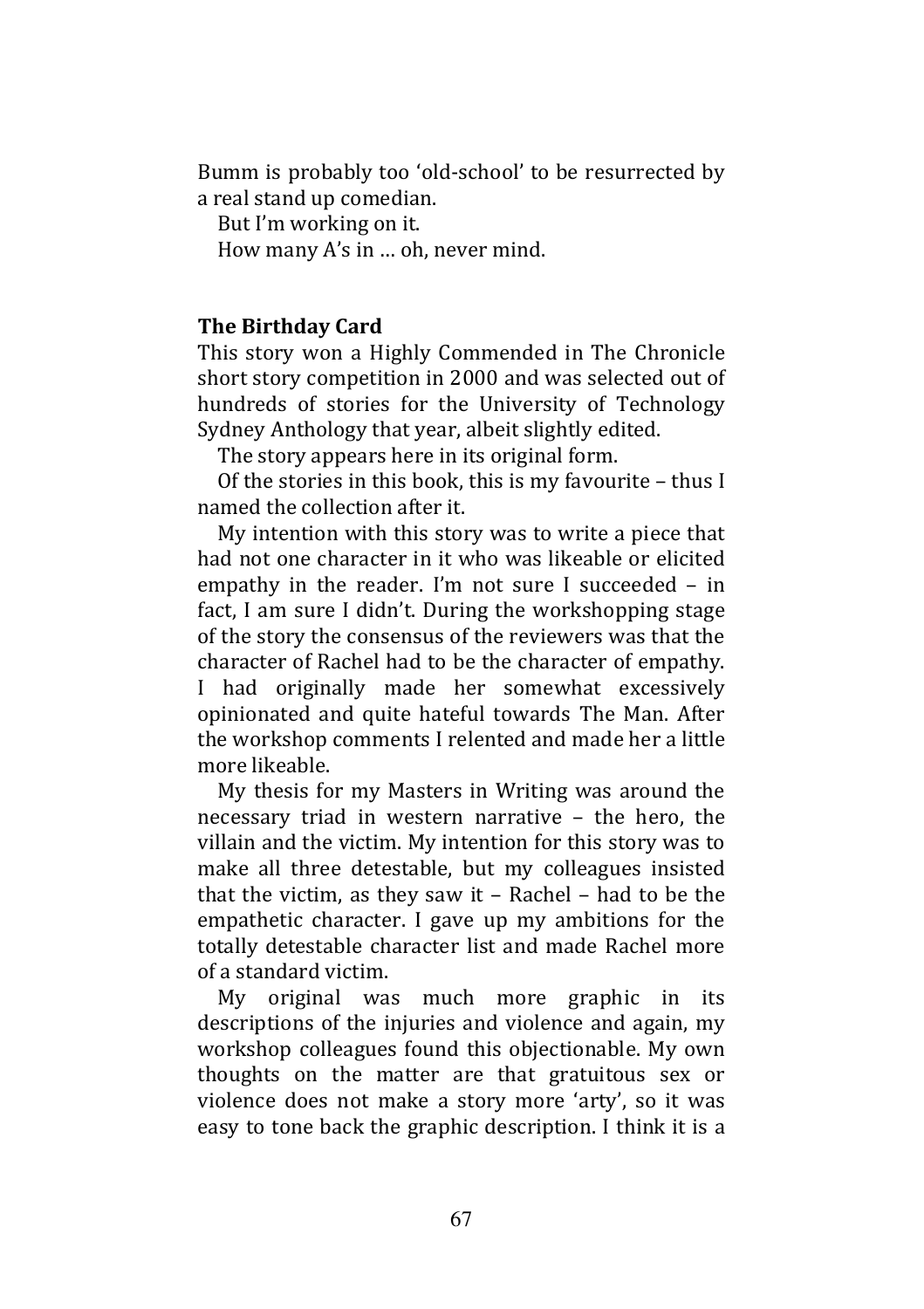### **Author's notes**

mistake to be graphic for the sake of appearing more literary or more controversial. If you want to be controversial then choose controversial subjects and work the subject itself – not gratuitous description. It's easy to be controversial by increasing the swearing, insulting religion or being overly violent. That doesn't make the work more artistic – actually, if anything, it merely cheapens the artistic merit of the work and distracts from the more important message that might be there.

I certainly didn't want the violence to distract from the commentaries I wanted to make with this story.

What is probably surprising for some is that I find the character of the narrator in this story, far more abhorrent than the character of The Man. I don't expect all readers to agree with that, but I did want to make a comment about the academic collection of data. We know many quite ugly things about being human, but we rarely question how academics collected the data. How did Kinsey know that young children can reach orgasm, if he did not perform experiments to find out? How do we know about separation anxieties among family members without wantonly separating families? How do we know there is a killer in all of us without Stanley Milgram pushing unsuspecting guinea pigs towards the act of killing?

How did Dr Burnard of the Royal Women's Hospital Sydney Early Natal Ward publish his papers on the effects of various chemicals on infant digestion, without running the experiments?

We have all this so-called academic data but hardly ever question what study produced the data and what sort of monster conceived the experiment.

So in this story, the narrator feels no shame in using this dreadful series of crimes – starting with the theft of a baby from its mother – to blithely produce a thesis for nothing other than self-gratification, self-glory and selfpromotion.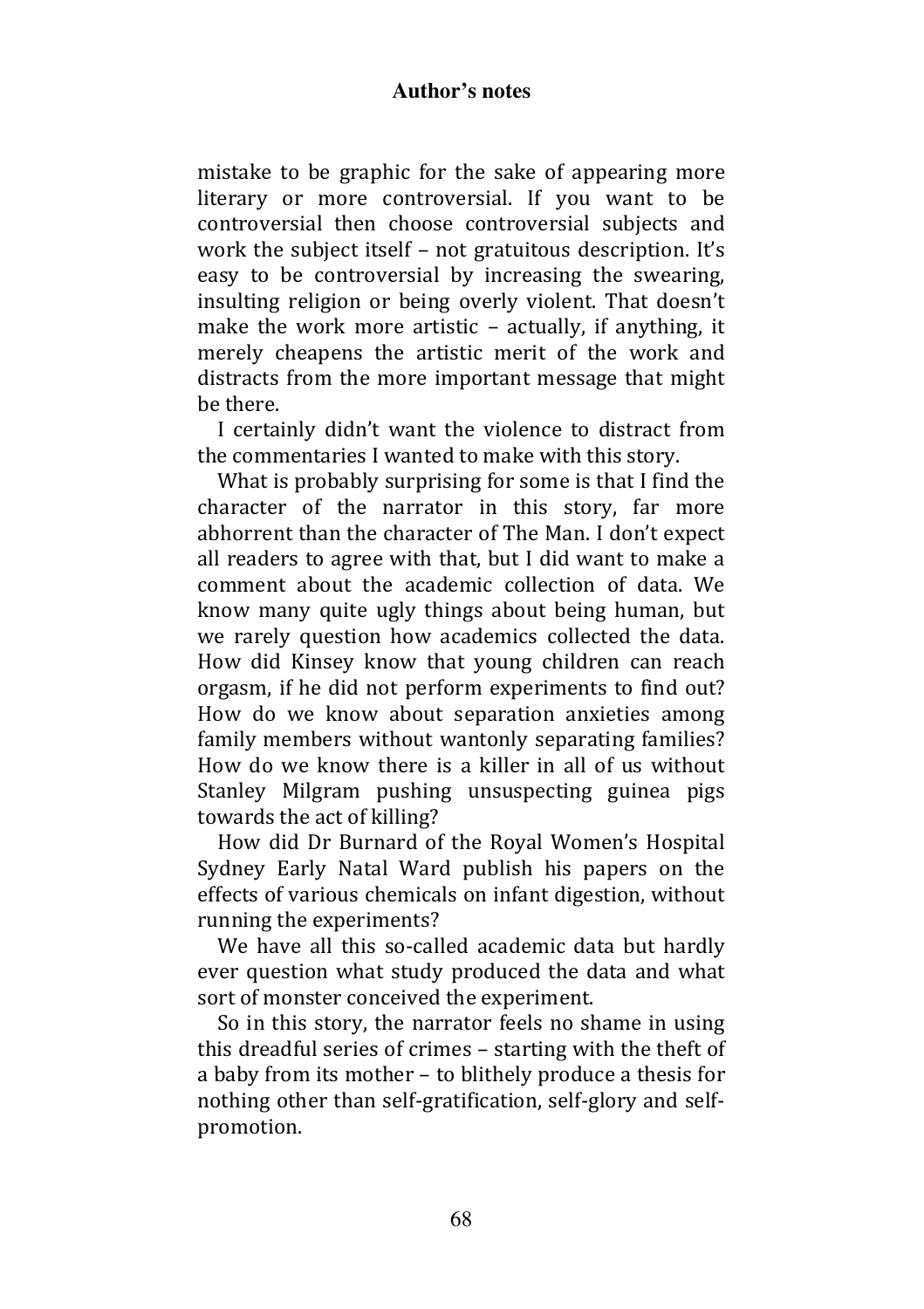For me as writer, the narrator in this story is more the monster, because it is the monster we miss – it is the monster who receives the plaudits of the world. We are blinded by this monster's presumption of altruism. It is a self-presumption of altruism that we fall for.

The narrator is the most exposed character in this story, but we miss the narrator's evil because he is so obvious he is invisible.

In the same way, we miss much of academia's sordid underbelly often because the ugly data that results from academic study has so permeated our lives.

Often the only way to gain insight into an ugly truth is to run an even more ugly experiment. We, as a collective species seem to rather run the ugly experiment than leave well-enough alone.

And so we torture twin siblings by separating them at birth – just so we can answer the 'nature versus nurture' question.

We test flawed economic theories on large populations behind insidious walls, just to see if our economic rationale will work out.

We expose low-ranking military personnel to massive doses of radiation, or naked asbestos or agent orange, just to see what will happen.

We allow electro-shock therapy and deep-sleep therapy and then claim it was in the patient's best interests to be tortured and maimed, or worse still we do these things in secret and then claim it was "the mores of the time."

In this story, what happens to the pharmacist's daughter and by implication, Rachel, is used as a metaphor of academia's ugly side. The depravity of The Man is representative of the experimental subject who is used as a lab rat, then discarded. Society abhors them, yet they are victims themselves and creations of an even more abhorrent system – a system which parades itself as society's hero.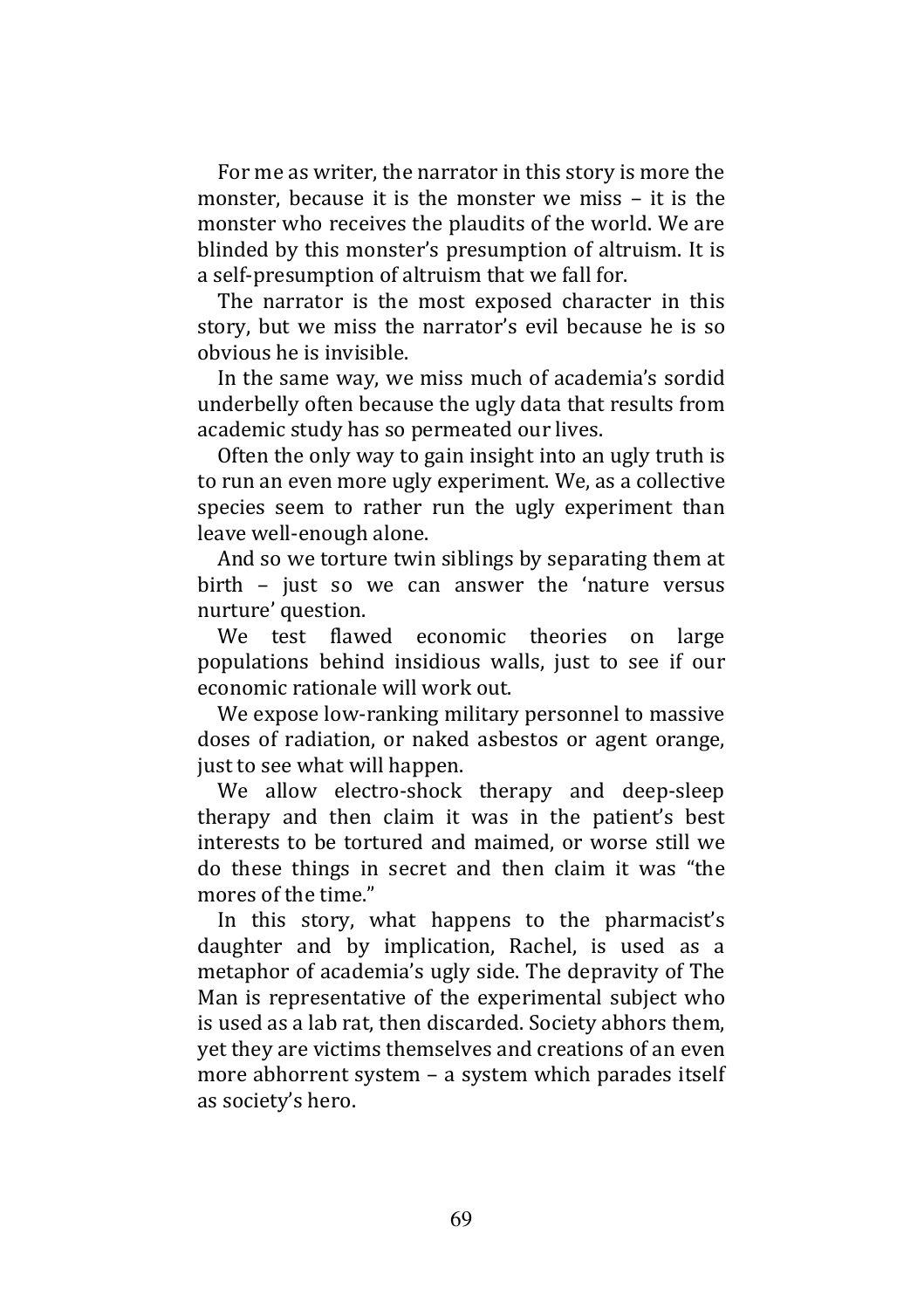### **Author's notes**

As I said before, I don't expect all who read this story will agree. I hope most who read this story will just enjoy an interesting murder mystery.

And maybe those reading these notes who see the story as just a good yarn, will be somewhat bemused by my own analysis of my own story. After all, it's just a story.

But these are some insights into why this is my favourite story in this collection. It works just as a story. But it works on the metaphoric level as well.

And, sad to say, it works on a psychologically therapeutic level as well. In some ways, this story is the anti-thesis of my novel, Rebecca's Law. In Rebecca's Law I spent around 160,000 words exploring the socially acceptable side of a father's reaction to the removal of a child for adoption. In The Birthday Card I spend 3,000 words exploring the very dark side to a father's reaction in the same circumstances. The word ratio of 53:1 for the two genres I hope is an allowable ratio to indulge the dark side.

Another reason I like this story is that it enters the dark side without humour. This is a departure for me. A common factor in the other stories of this collection is that the dark side is usually tempered by some humour or poetry.

However, in The Birthday Card the dark side is unambiguous, unapologetic, unhumorous, and allpervasive. This is not territory I venture into much at all – in fact, this is probably the only time. The darkness is stark. It is not camouflaged by flowery words (as in That it were a dreaming) or cartoonery (as in Meat in the Sandwich) or empathetic characterisation (as in Taking Care of Charlie). The dark is just bold and underlined. It is what it is, replete with evil's pathetic attempts to excuse itself – and this can be found in almost all the characters: Blaine Ladderly, Maureen Bellarmine, and of course The Man himself.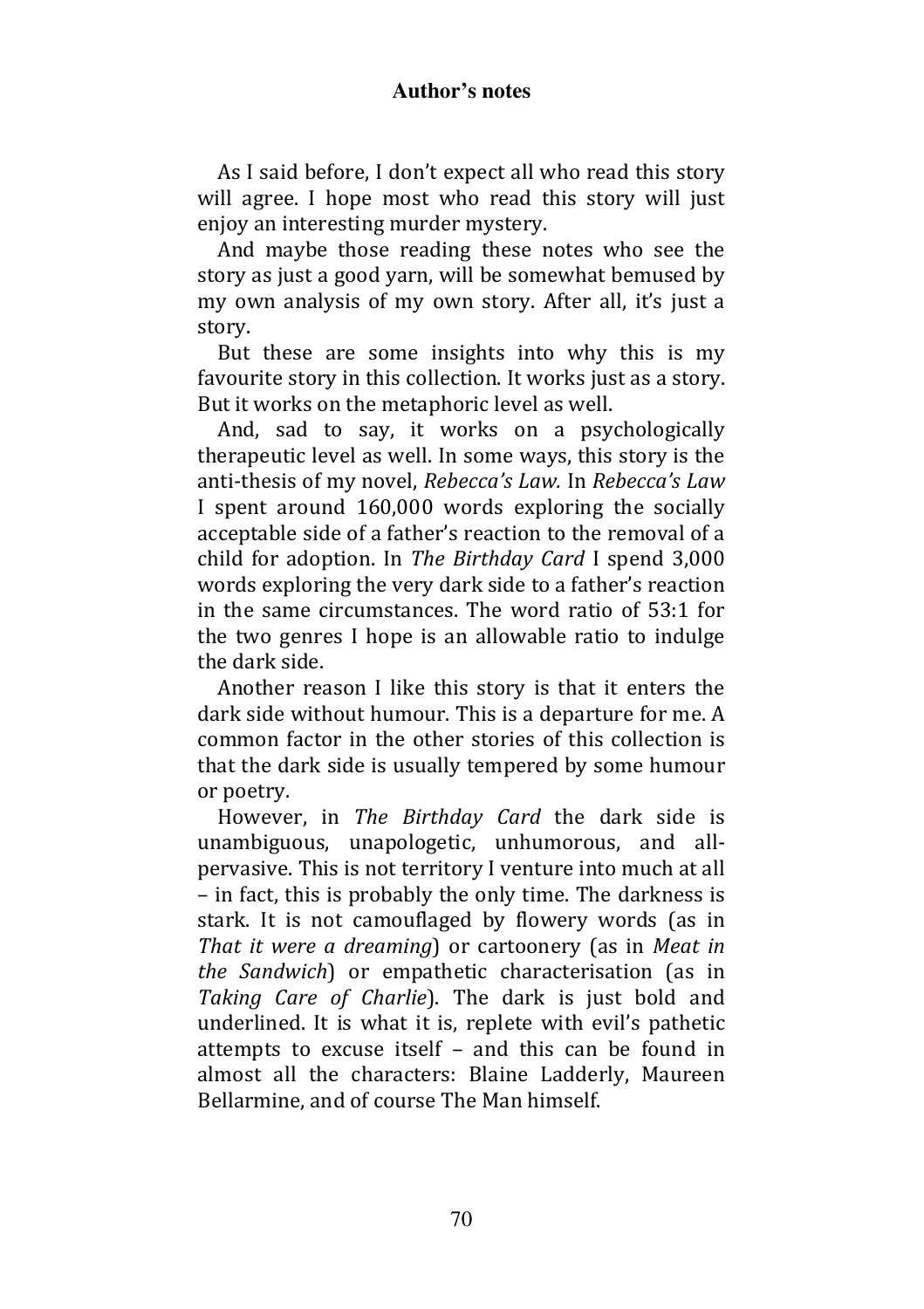Note also for the reader – I gave the narrator a name but not a gender, and I gave the main protagonist a gender but not a name. This was an attempt to remove their social standing but to still identify them very much as human. This technique strips away the personal aspect of their humanity, but they are still clearly identified as human beings and maybe even, as people we know, despite not knowing the gender or name (respectively) in the story.

Yet another reason I like this story is I know how it was written. First of all, I conceived the story one sleepless night in bed. The whole story basically came to me one night when I was trying to conceive if one wanted to carry out the perfect murder, how would one do it? I hit upon a lifelong obsession and hiding in the most transparent way. I then sat down to map out the story, and wrote the whole narrative basically backwards.

This was so that I could start work with an open and revealed murderer and then slowly close the revelation of his identity as I worked backward from the end of the story to the beginning.

Doing this enabled me to invoke a certain amount of tension into the narrative as I could reveal the murderer to the reader just slightly before I revealed the identity to the characters in the story.

Some of the character names in the story are significant. Many allude to the names of characters in Rebecca's Law. So, for example, Rebecca becomes Rachel – both names derive from wives of Biblical patriarchs. In point of actual fact, it is the name Rebecca that has the Hebrew meaning "loops in a rope", not the name Rachel.

The name Blaine Ladderly was somewhat android and uni-sex, but also an allusion to "blatant ladder climber", which was probably more for my own amusement than anyone else's.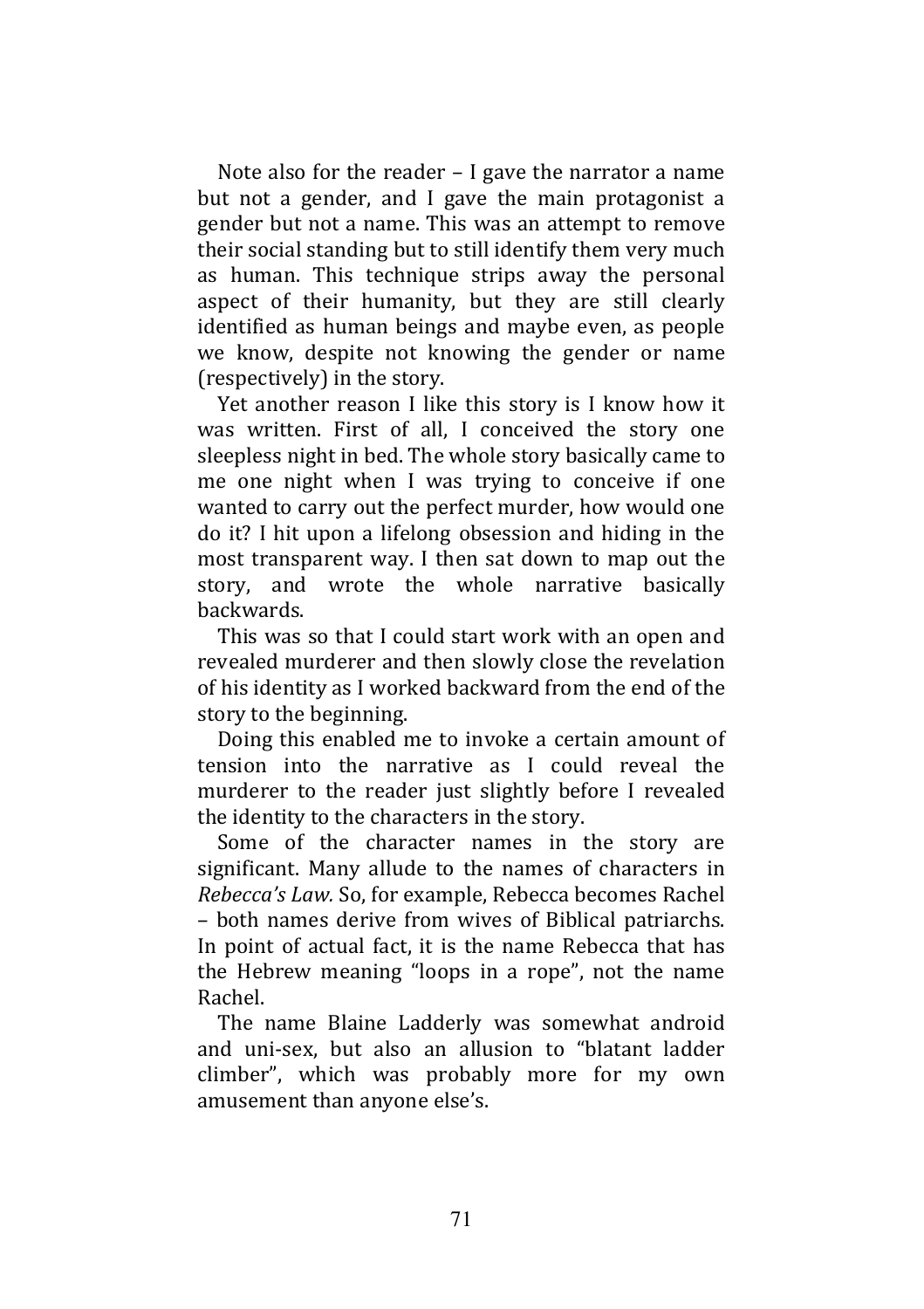### **Author's notes**

The name Maureen Bellarmine derives from the character in Rebecca's Law also called Maureen, and the notorious Italian Inquisitor of the late 14th Century, Bellarmine, who prosecuted Galileo.

Originally, there were around 12 or 14 noteworthy characters in The Birthday Card which were reduced to 8 main characters for the final draft. Originally, there were other police and the pharmacist's wife and son were also involved. There were also siblings to Rachel and parents of Lawry.

The simplification of the character list certainly works to make for a better story and this is probably a good lesson for budding short-story writers. Keep the number of characters down – see if there is any way to combine characters. There is limited time to outwork the plot – particularly in a mystery like this one – without having your reader constantly being introduced to new characters and having to work out more and more relationships.

A good rule of thumb on this score is to realise that the working memory can usually only comfortably contain 7 items. So to have around 7 characters for a short story is probably optimal.

### That it Were a Dreaming

When I first unveiled this story, a Creative Doctorate candidate who was an acquaintance, read the story and was rather dismissive, saying, "Well, there's nothing in this story that hasn't been done before."

I asked her what the story meant to her. Her explanation was only partially correct, but in most part wrong.

And this has been the general reaction ever since. People who read this story only catch half of the significance, or only half of the controversy.

There is a certain amount of political correctness on the surface of this story. Most people reading this story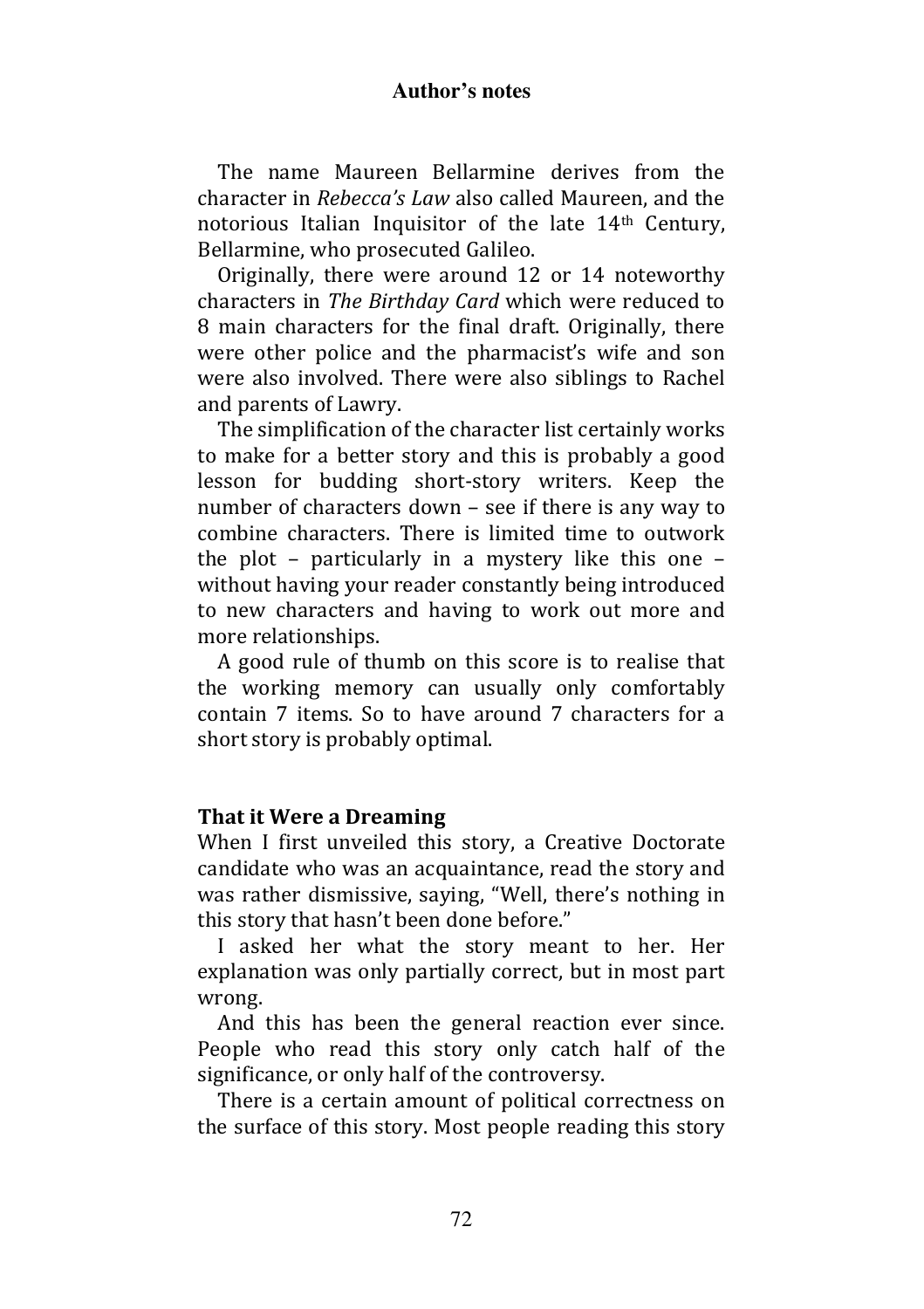in Australia, are deathly offended, because they see it as a white man retelling the Aboriginal man's dreamtime. And so it becomes a white parody of Aboriginal storytelling. It would be like a European person painting in an Aboriginal dot-painting style.

In fact, that is not the story at all – the actual notions embedded below the surface of this story are far more politically incorrect than that. For those who have a reflex of getting offended at this sort of thing, this story is definitely one to raise a few blood pressures.

But before having this sort of reaction, which I maintain is a mere reflex, I would ask that the reader consider the irony of white man being offended by the story, when Aboriginal people have been unreservedly supportive of its underlying message.

However, before I reveal its true message, I ask that you read the story first before reading these notes (as is the habit of some). This story really will be spoilt if you read these notes first.

## Sovereign of the Wicker Throne

The truth is this story is fairly accurately based on real people. During the workshopping stage of this story a number of comments were made that the story stretched the suspension of disbelief too far, since the wife, Janice, would never have put up with Alan's behaviour for so long.

Actually, 'Sovereign' probably took the least imagination to write of all the stories in this collection. The only truly imaginative element in the story is the idea that the operatic basso lost his voice for a short time. This never happened. Perhaps it was less imagination and more wishful thinking on the part of those whom I observed living this life.

This story is more about the relationships than the action. As with life, the action just forms opportunity for relationships to outwork themselves. This could be said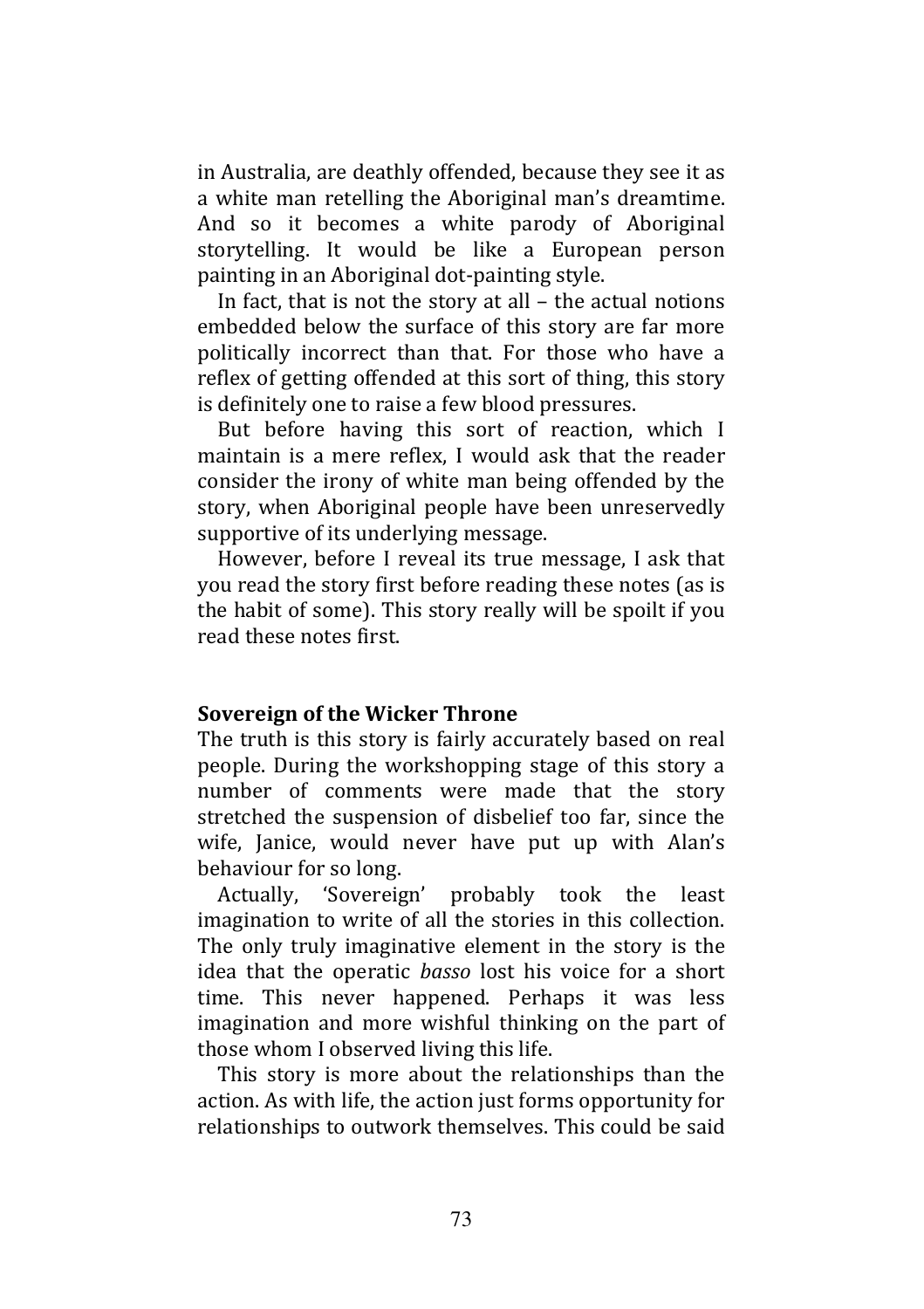## **Author's notes**

about the other stories, but with the other stories in this collection the action is probably more compelling. In this story, it is the relationships that bind the story, not the action.

I tried to place the relationships into a "show-don'ttell" narrative. So I wanted the reader to get a sense of the relationships rather than a description of the relationships.

I hope that certain people in certain circumstances can relate to it. Children of divorce for example. Women married to overbearing men. Anyone trying to relate to 'theatricals'.

So yes, dear reader, the relationships are real, as are many of the incidents in the story. The cousin has since died from her ovarian cancer a couple of years after the story was written, and indeed El Basso himself died about 8 years after the writing – which would have made Alan an octogenarian when the story was written, not a septuagenarian, as mentioned in the narrative. The simple rectangular chapel for Cathy's funeral was absolutely packed and not a dry eye in the place. The high Anglican Church for Alan's funeral was half-full – or half empty, depending whether you're an exaggerator or a realist.

But which ever way you live and exit this life, in the end the red light always stops blinking.